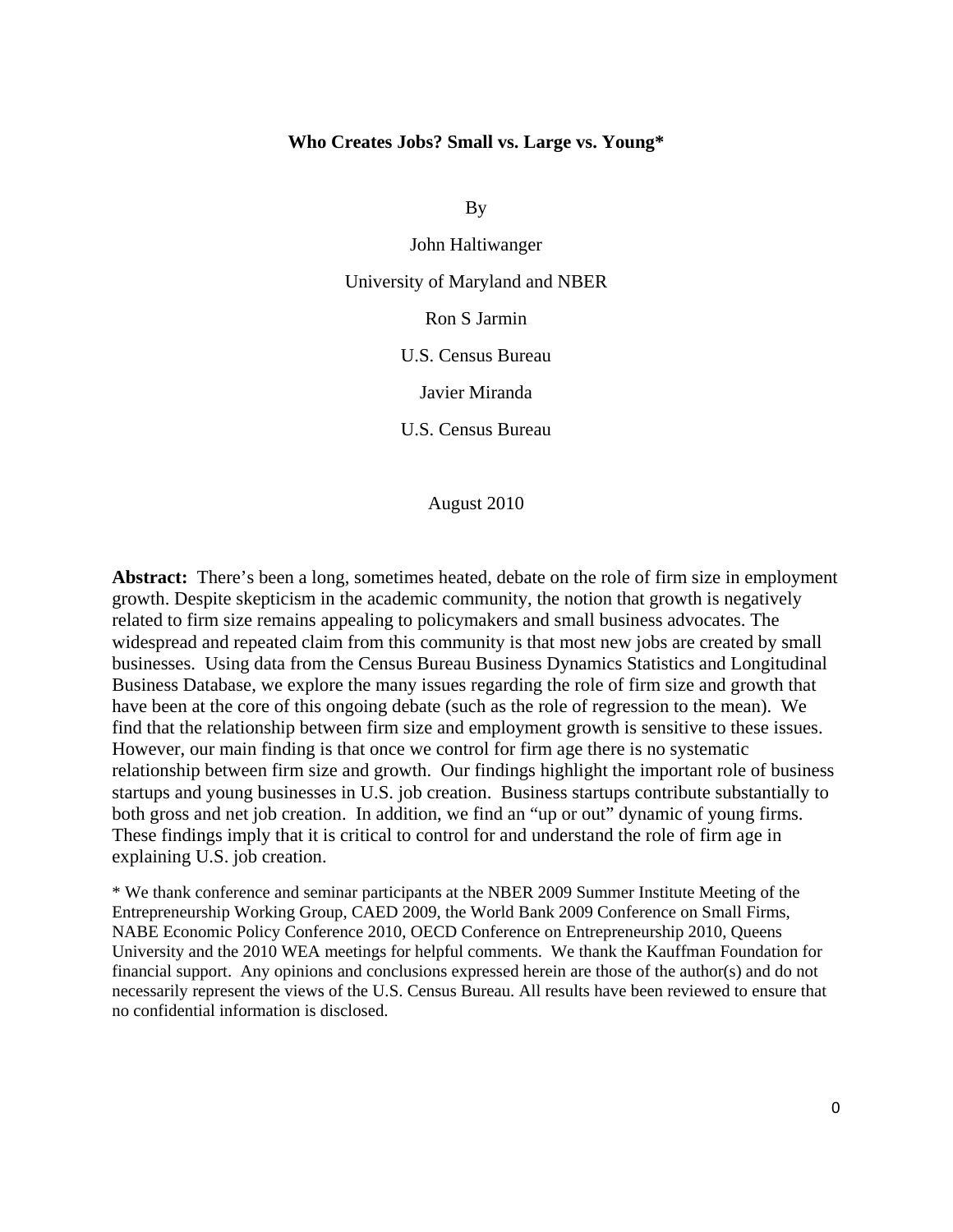### *1. Introduction*

An enduring notion about the U.S. economy is that small businesses create most private sector jobs. The notion of an inverse relationship between firm size and growth, while popular among politicians<sup>[1](#page-1-0)</sup> and small business advocates, runs counter to that described by Gibrat's Law (see Sutton 1997) that states the firm growth rates are independent of firm size. Attempts to definitively describe the firm size – firm growth relationship empirically have yielded mixed results.

Early empirical support for small firm dominance in net job creation comes from the studies by Birch (1979, 1981, and 1987) finding that growth is inversely related to firm size. In the years since Birch's early work, a number of studies have demonstrated that empirical analyses of the firm size – firm growth relationship are subject to a host of statistical and measurement issues that affect how they are interpreted. For example, Davis, Haltiwanger and Schuh (1996) (hereafter DHS) highlight several issues that, once accounted for, break the inverse relationship (at least for U.S. manufacturing firms) between firm size and job creation that Birch described.

The statistical and measurement issues documented by DHS and other studies<sup>[2](#page-1-1)</sup> can be grouped into the following categories. The first is data suitability – can firm size and growth be measured accurately in available data products? Second, many analyses fail to properly distinguish between gross and net growth rates where, typically, small net changes in employment across firms mask large gross changes, both positive and negative, within and

<sup>&</sup>lt;sup>1</sup> Statements that small businesses create most net new jobs are ubiquitous by policymakers. A common claim by policymakers is that small businesses create 2/3 or more of net new jobs. Every President since President Reagan has included such statements in major addresses (often in the State of the Union addresses to Congress) and many other leaders in the U.S. House and Senate have made similar remarks. A list of selected quotes from speeches is available upon request.

<span id="page-1-1"></span><span id="page-1-0"></span> $2^2$  For example, Brown, Hamilton and Medoff (1990) raise many of the same statistical issues as DHS but also explore the employer size wage differential.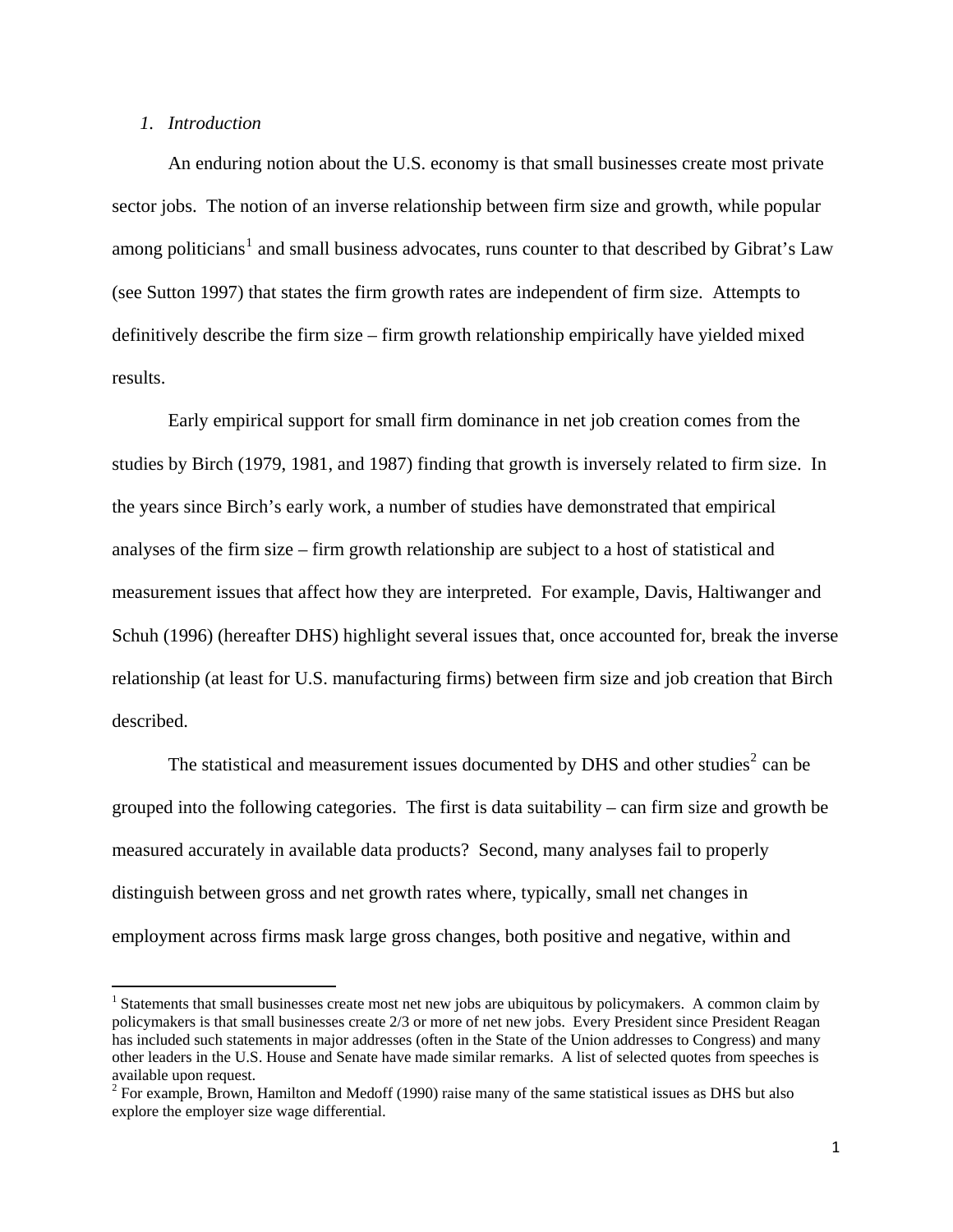across groups of firms. Third, the interaction of typical firm size classification methods and regression to the mean – the tendency of firms experiencing a growth shock in one period to experience an opposite one in the next period – biases the allocation of job growth across firms to smaller units. These categories are not mutually exclusive; however, they have different implications for the interpretation of the various data sources and methodologies used to study firm size and growth.

Neumark, Wall and Zhang (2009) (hereafter NWZ) recently performed a very careful analysis where they avoid the misleading interpretations of the data highlighted by DHS. Using NETS data covering the entire U.S. private sector from 1992 to 2004, they find an inverse relationship between net growth rates and firm size. This contrasts with the finding for U.S. manufacturing over earlier periods in DHS.

In this paper, we demonstrate there is an additional critical issue that clouds the interpretation of previous analyses of the relationship between firm size and growth. Datasets traditionally employed to examine this relationship contain limited or no information about firm age. Our analysis emphasizes the role of firm age and especially firm births in this debate<sup>[3](#page-2-0)</sup> using comprehensive data tracking all firms and establishments in the U.S. non-farm business sector for the period 1976 to 2005 from the Census Bureau's Longitudinal Business Database (LBD). We are the first to use the comprehensive LBD to study these issues. As will become clear, the LBD is uniquely well-suited to study these issues on an economy-wide basis.

<span id="page-2-0"></span> $3$  An important early study that also emphasized the role of firm age for growth dynamics is Evans (1987). The latter paper found an inverse relationship between firm growth and size and age using firm level data for U.S. manufacturing firms. As Evans points out, the work is based on data with substantial limitations but interestingly some aspects of his findings hold for our data that does not suffer from the same limitations. Specifically, the departures from Gibrat's Law are primarily for young and small firms. A variety of other studies have also examined the role of employer age for employer dynamics and employment growth including Dunne, Roberts and Samuelson (1989), Haltiwanger and Krizan (1999), Acs, Armington and Robb (1999). These latter studies focused on establishment-age.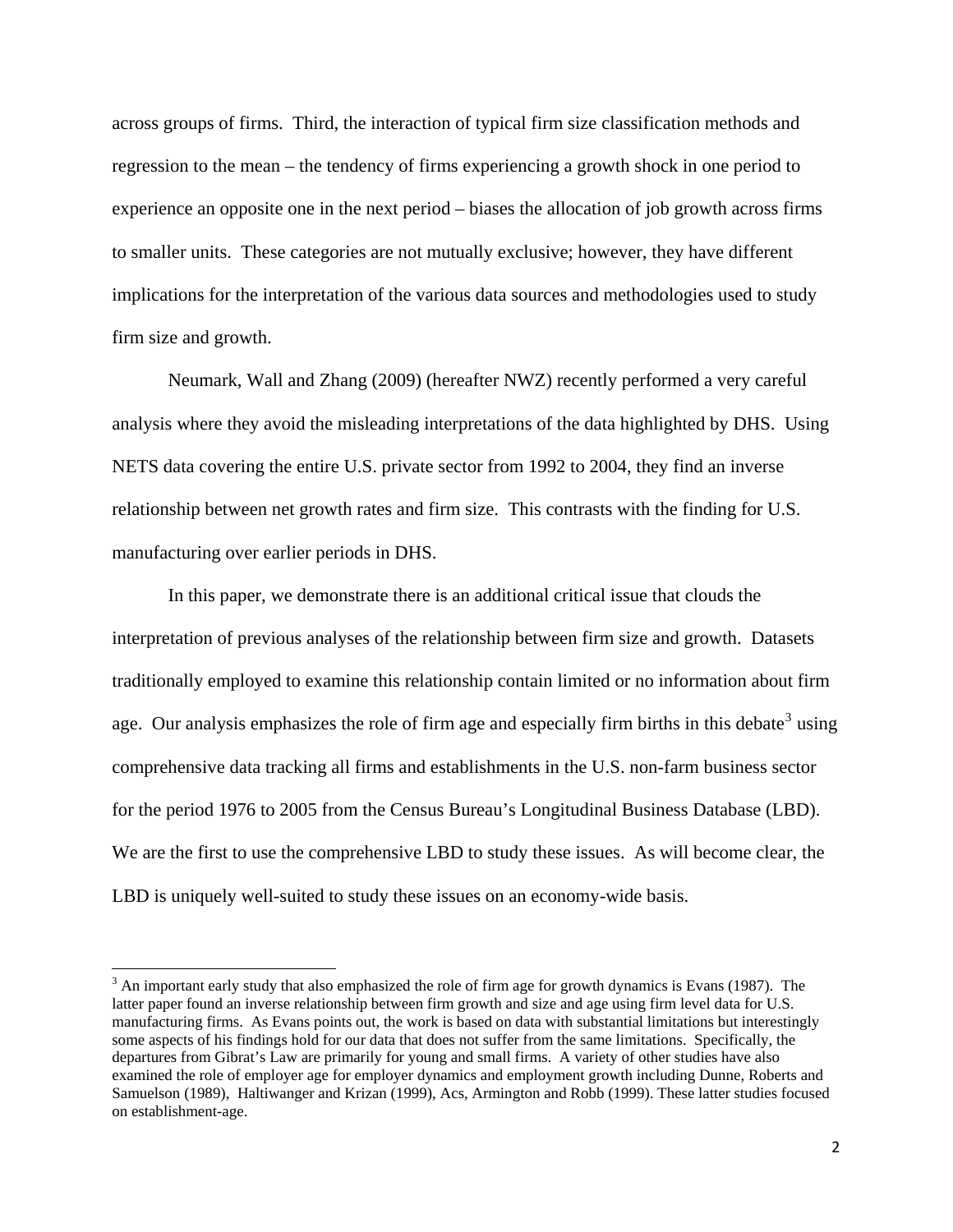Our main findings are summarized as follows. First, consistent with NWZ, when we only control for industry and year effects, we find an inverse relationship between net growth rates and firm size, although we find this relationship is quite sensitive to regression to the mean effects. Second, once we add controls for firm age, we find no systematic relationship between net growth rates and firm size. A key role for firm age is associated with firm births. We find that firm births contribute substantially to both gross and net job creation. Importantly, because new firms tend to be small, the finding of a systematic inverse relationship between firm size and net growth rates in prior analyses is entirely attributable to most new firms being classified in small size classes.

Our findings emphasize the critical role played by startups in U.S. employment growth dynamics. We document a rich "up or out" dynamic of young firms in the U.S. That is, conditional on survival, young firms grow more rapidly than their more mature counterparts. However, young firms have a much higher likelihood of exit so that the job destruction from exit is also disproportionately high among young firms. More generally, young firms are more volatile and exhibit higher rates of gross job creation and destruction.

These findings highlight the importance of theoretical models and empirical analyses that focus on the startup process – both the process of entry itself but also post-entry dynamics especially in the first ten years or so of a firm's existence. This is not to deny the importance of understanding and quantifying the ongoing dynamics of more mature firms but to highlight that business startups and young firms are inherently different.

The paper proceeds as follows. In section 2, we provide further background on the literature. Section 3 describes the data. Section 4 presents the main empirical results. Section 5 provides concluding remarks.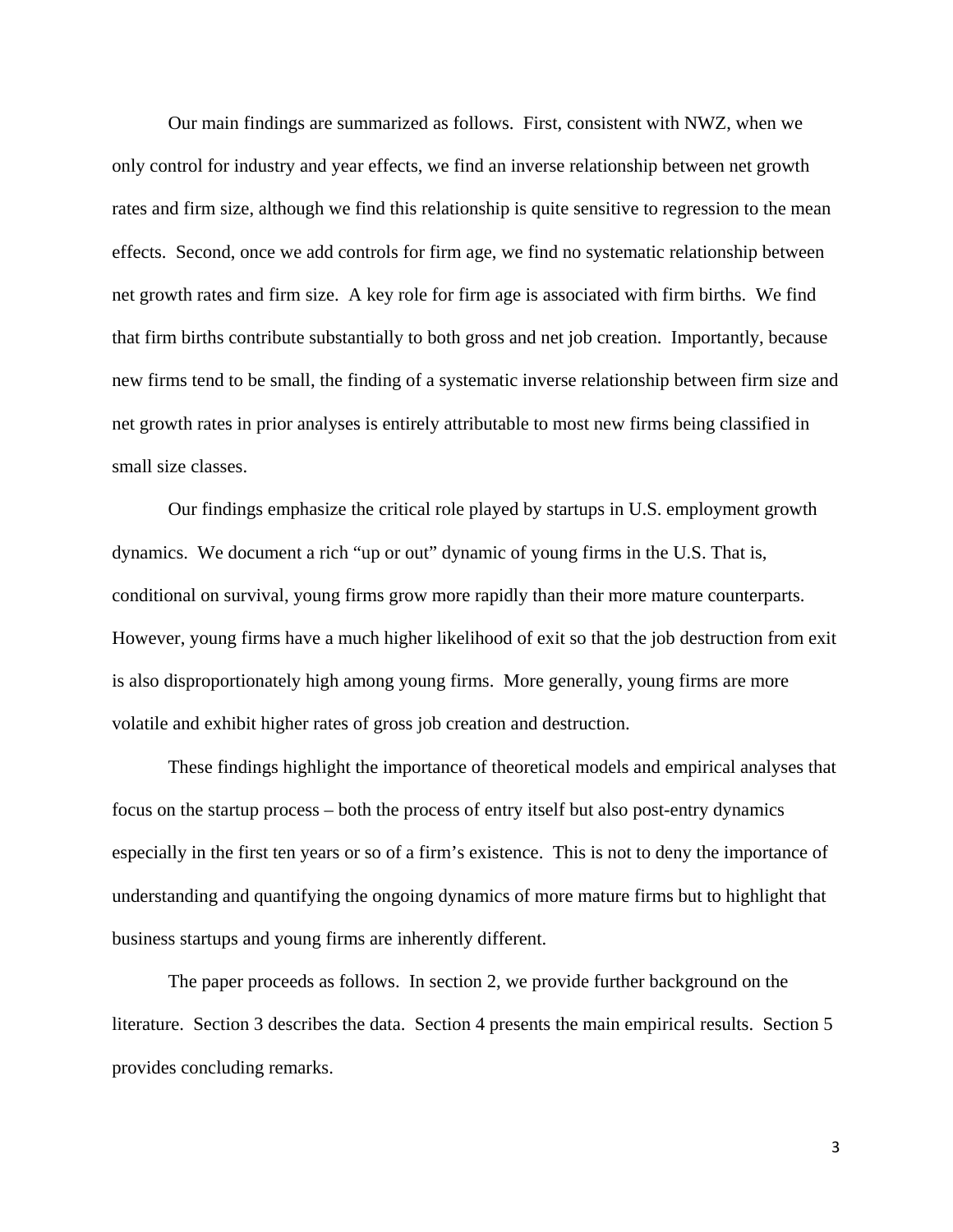## *2. Background*

Much of the support for the hypothesis of an inverse relationship between employer size and growth comes from interpreting patterns observed in public-use data products. An example is the Census Bureau's Statistics of U.S. Business (SUSB) that is released in partnership with the Small Business Administration<sup>[4](#page-4-0)</sup>. However, as demonstrated by NWZ and confirmed below, this finding can also be obtained from a careful analysis of business micro data. In this section we review the data and measurement issues in prior studies of firm size and growth and describe the characteristics of datasets suited to such analyses. We then briefly highlight findings from the Census Bureau's new Business Dynamics Statistics (BDS). This new public-use product gives data users a much richer window on the interactions of size, age and growth that was previously only available to those with access to restricted use data.

#### *2.1 Review of Data and Measurement Issues*

Analyses of the relationship between firm size and growth have been hampered by data limitations and measurement issues. As a consequence these studies fail to emphasize a much richer description of the firm dynamics associated with the creative destruction process prevalent in market economies. Results from the new public-use BDS as well as from its underlying source data, the LBD, reveal a more accurate picture of firm dynamics with a more limited role for firm size. This section describes the basic characteristics of these data and how we address some of the limitations of prior analysis.

The analytical power of the LBD and data products constructed from it for understanding firm dynamics comes from its ability to accurately track both establishments and their parent

<span id="page-4-0"></span><sup>4</sup> SUSB data are available at [http://www.census.gov/econ/susb/index.html.](http://www.census.gov/econ/susb/index.html)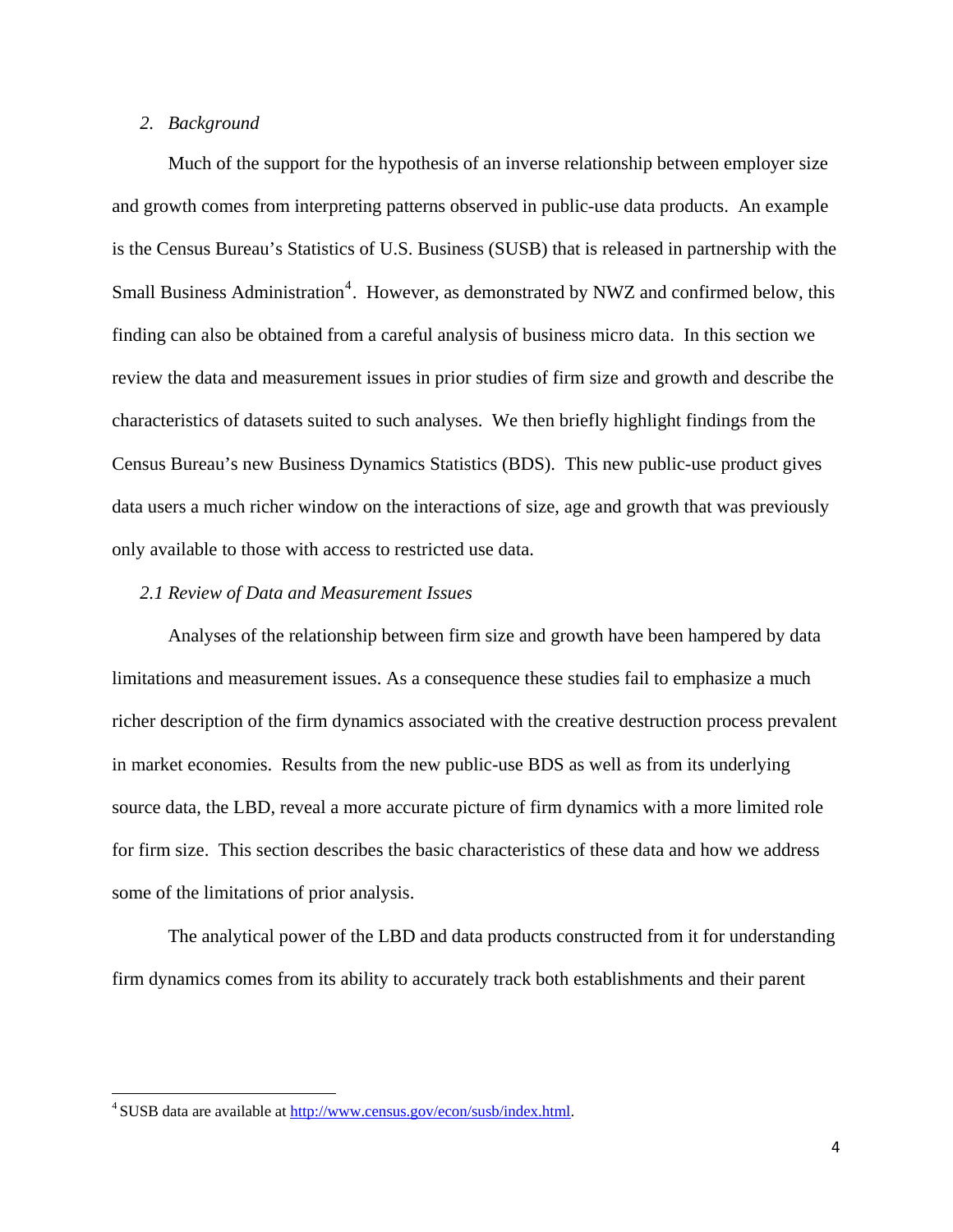firms over time<sup>[5](#page-5-0)</sup>. This is a critical feature of the data since it is very difficult to discern the relationships of interest using only either firm or establishment level data. Measures of job growth derived solely from establishment-level data have the virtue that they are well-defined; when we observe an establishment grow we know there are net new jobs at that establishment. In contrast, job growth observed in firm-level data may reflect the many changes in ownership stemming from mergers, acquisitions and divestitures that are ubiquitous features of market economies. Having only establishment-level data is inadequate as well. If the only data available are at the establishment level, the relationship between growth and the size and age of the establishment may not provide much information about the relevant firm size and firm age. A large, national retail chain is a useful example. In retail trade, a firm's primary margin of expansion is opening new stores rather than the expansion of existing stores (see Doms, Jarmin and Klimek (2004), Foster, Haltiwanger and Krizan (2006) and Jarmin, Klimek and Miranda (2009)). This implies there are many new establishments of existing firms and for the core issues in this paper, the growth from such new establishments should be classified based upon the size and age of the parent firm, not the size and age of the establishment. Much of the literature on employer size and net growth has primarily been based on establishment-level or firm-level data but not both. $<sup>6</sup>$  $<sup>6</sup>$  $<sup>6</sup>$  Tracking the dynamics of both firms and their constituent</sup>

 $<sup>5</sup>$  For purposes of this discussion as well as the subsequent empirical analysis, we use the definitions of</sup> establishments and firms as defined by the U.S. Census Bureau. Specifically, an establishment is a specific physical location where business activity occurs while a firm reflects all the establishments under common operational control.

<span id="page-5-1"></span><span id="page-5-0"></span>DHS analysis is restricted to U.S. manufacturing establishments although they were able to construct a measure of firm size at the manufacturing level. Dunne, Roberts and Samuelson (1989) examine the role of establishment size and age for the growth and failure of U.S. manufacturing plants. Evans (1987) used firm-level continuers for U.S. manufacturing firms over the 1976-1980 period. Birch (1979, 1981, 1997) uses the D&B data that has both firm and establishment-level information although subject to the limitations of the D&B data. NZW use the NETS data that has both firm and establishment-level information.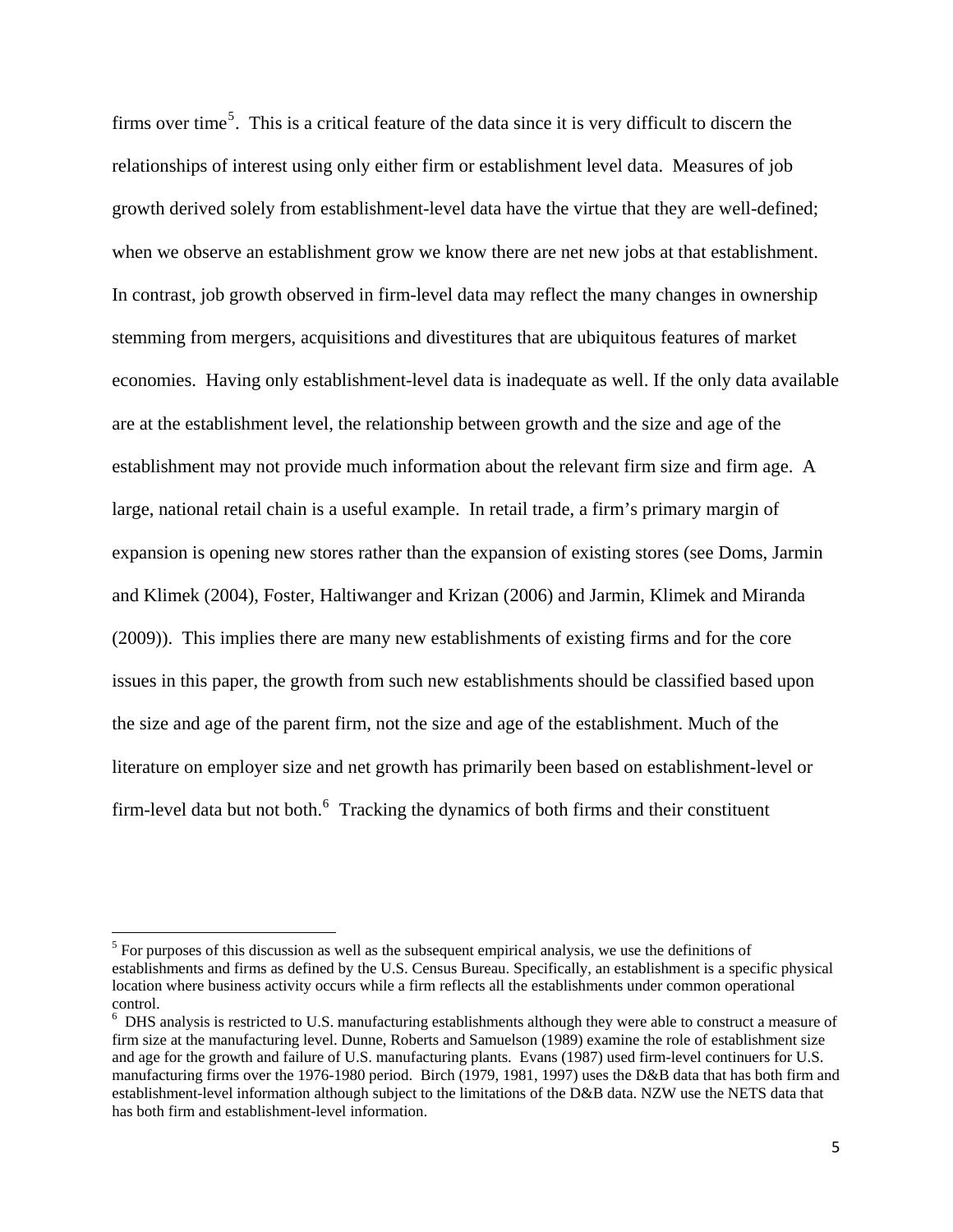establishments permits clear and consistent measures of firm growth as well as firm entry and  $exit.<sup>7</sup>$  $exit.<sup>7</sup>$  $exit.<sup>7</sup>$ 

Even with rich source data, a key challenge in analyzing establishment and firm dynamics is the construction and maintenance of high quality longitudinal linkages that allow accurate measurement of establishment and firm births and deaths. Given the ubiquitous changes in ownership among U.S. firms, a common feature observed in business micro data is spurious firm entry and exit caused by purely legal and administrative actions. Early versions of the D&B data used by Birch were plagued with these limitations which hampered the ability of researchers to distinguish between real business dynamics and events triggered by legal or business transactions such as credit applications (see, Birley (1984) and Alrdrich et. al. (1988) for detailed discussion). The NETS data used by NZW is based on a much improved version of the D&B data although there are some open questions about the nature of the coverage in NETS. ${}^{8}$  ${}^{8}$  ${}^{8}$  For our analysis, we minimize the impact of these data quality issues by utilizing the LBD's high quality longitudinal establishment linkages and its within-year linkages of establishments to their parent firms.

DHS recognized the statistical pitfalls in relating employer size and growth. One issue they highlight is the role of regression to the mean effects. Businesses that recently experienced negative transitory shocks (or even a transitory measurement error) are more likely to grow while businesses recently experiencing positive transitory shocks are more likely to shrink. This effect

 $<sup>7</sup>$  In our analysis, firm entry is defined when all of the establishments at that firm are de novo establishment entrants.</sup> Likewise, firm exit is defined when all of the establishments at that firm cease operations.

<span id="page-6-1"></span><span id="page-6-0"></span> $8$  NWZ report about 13.1 million firms and 14.7 million establishments in a typical year. The LBD (and the closely related County Business Patterns) report about 6 million firms and 7 million establishments in a typical year that have at least one paid employee. The Census Bureau also reports more than 15 million additional *nonemployer* businesses in a typical year. It appears that NETS is some combination of employer and nonemployer businesses but does not reflect the universe of businesses. For our purposes, we focus on employer businesses. For discussion of the importance of nonemployer businesses and the relationship between nonemployer and employer businesses see Davis et. al. (2009). There also remain questions about how well NETS captures startups especially for small businesses.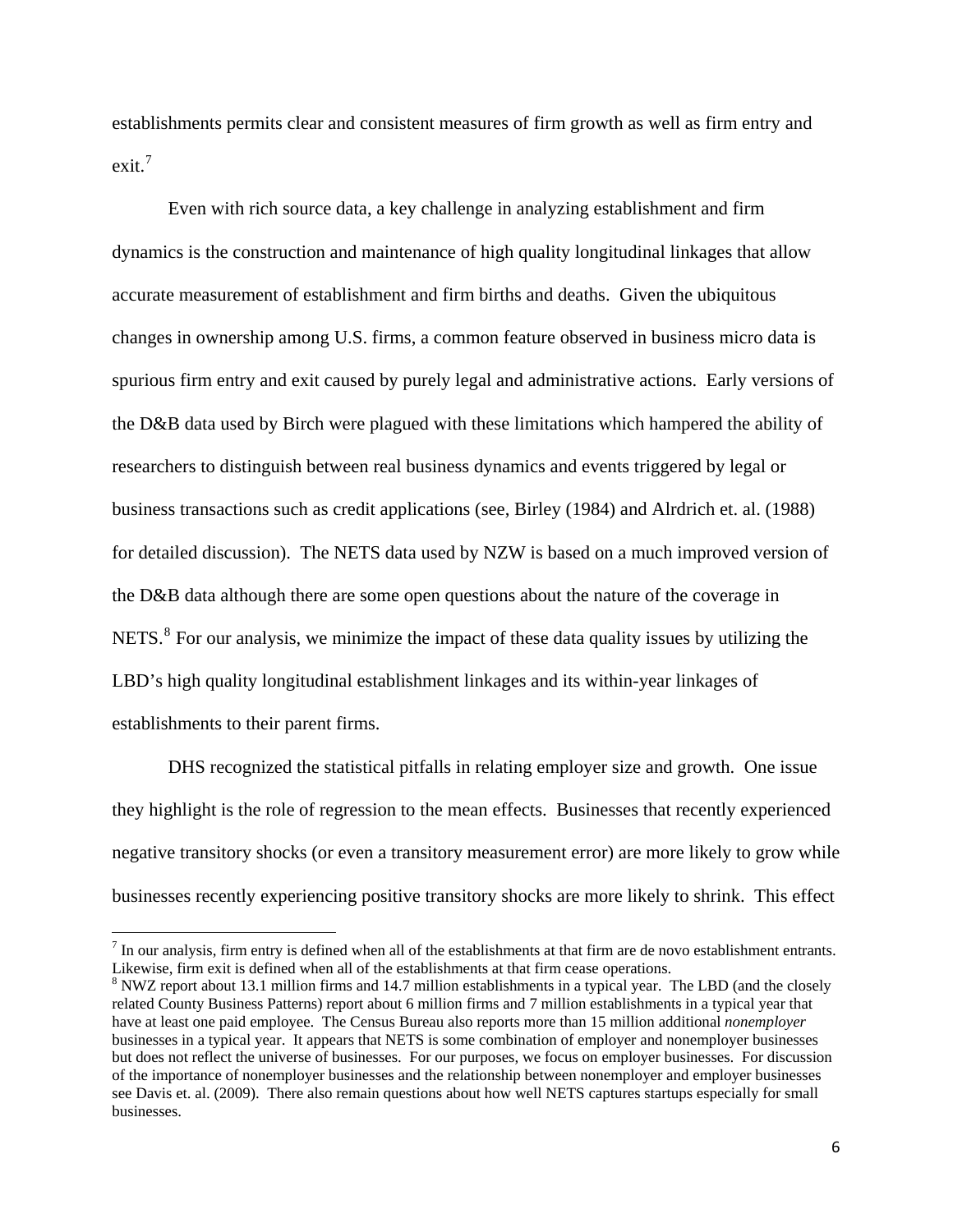alone will yield an inverse relationship between size and growth. Friedman (1992) states this type of regression fallacy "is the most common fallacy in the statistical analysis of economic data". This issue is particularly relevant when studying the business size – growth relationship and is manifest in the method used to classify businesses into size classes in many commonly used data sources. The early work by Birch and others classified businesses into size classes using base year employment; a method now known to yield results that suffer from regression to the mean.

DHS propose an alternative classification method to mitigate the effects of regression to the mean. They note that, while base year size classification yields a negative bias, using end year size classification yields a positive bias. To avoid the bias, negative or positive, DHS propose using a classification based on current size where current size is based on the average of employment in year *t-1* and *t*. Using current size is a compromise between using year *t-1* (base) or (end) year *t* size to classify firms.

Even though current-year (average) size is a compromise, it has limitations as well. Firms that are impacted by permanent shocks that induce the firm crossing over multiple size class boundaries between *t-1* and *t* will be classified into a size class that is in between the starting and ending size class. Recognizing this potential limitation, the Bureau of Labor Statistics has developed a dynamic size classification methodology (see Butani et. al. (2006)).<sup>[9](#page-7-0)</sup> Specifically, the methodology attributes job gains or losses to each of the size classes that the firm passes through in its growth or contraction. Interestingly, the findings that compare results

<span id="page-7-0"></span><sup>&</sup>lt;sup>9</sup> Related evaluation work on alternative methodologies by BLS is found in Okolie (2004). We also note that the BLS BED series releases net and gross job quarterly flows by a firm size measure. The firm size measure they use is based on a taxpayer ID definition of the firm so that for multi-unit establishment firms that have multiple taxpayer Ids their firm definition is somewhere between the establishment and overall firm.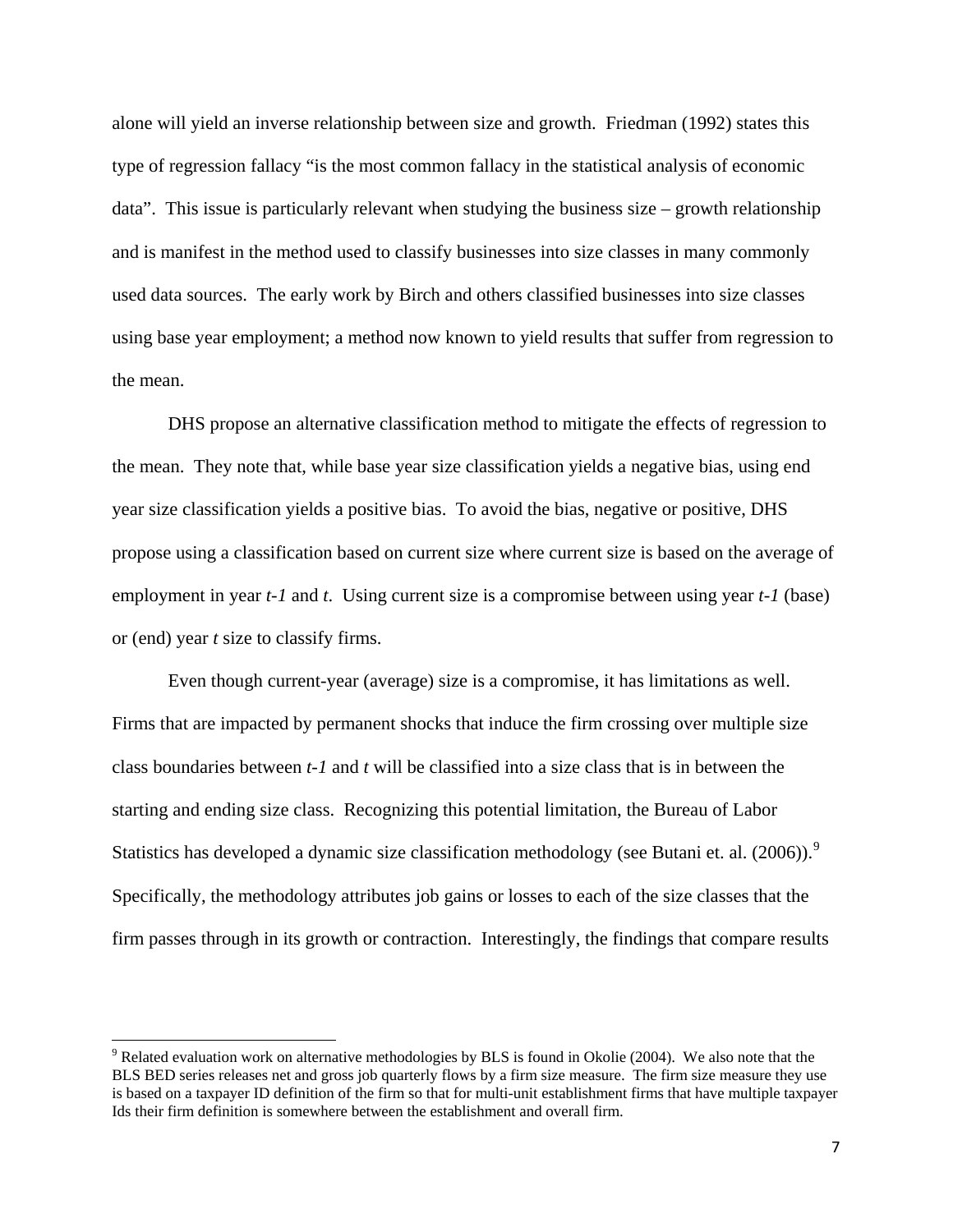across size-classification methods (see Butani et. al. (2006)) show the current (DHS) and dynamic (BLS) size classification methodologies yield very similar patterns.

In what follows, we present results using both the base year and current size class methodologies. This discussion, as well as our findings from using both methodologies, leads us to prefer the current size class methodology as it is inherently more robust to regression to the mean effects. However, we report the base year methodology for purposes of reference and also to explore the sensitivity of the results to this methodological issue.

DHS also emphasize avoiding inferences that arise from the distinction between net and gross job creation. Policy analysts are inherently tempted to want to make statements along the lines that "Small businesses account for X percent of net job creation". The problem with this approach is that since gross job flows dwarf net job flows, many different groupings of establishments can account for a large share the net job creation. For example, the annual net employment growth rate for U.S. nonfarm private sector business establishments between 1975 and 2005 averaged at 2.2 percent. Underlying this net employment growth rate were establishment-level average annual rates of gross job creation and destruction of 17.6 percent and 15.4 percent, respectively (statistics from the BDS which are described below). Decomposing net growth across groups of establishment or firms is problematic (at least in terms of interpretation) when some shares are negative. We elaborate on these issues in the next subsection by taking a closer look at the Census Bureau's new BDS data.

#### *2.2 Overcoming data and measurement issues with the BDS*

To help illustrate these points before proceeding to the more formal analysis, we examine some tabular output from the BDS on net job creation by firm size and firm age. The precise definitions of firm size and firm age are discussed below (and are described on the BDS website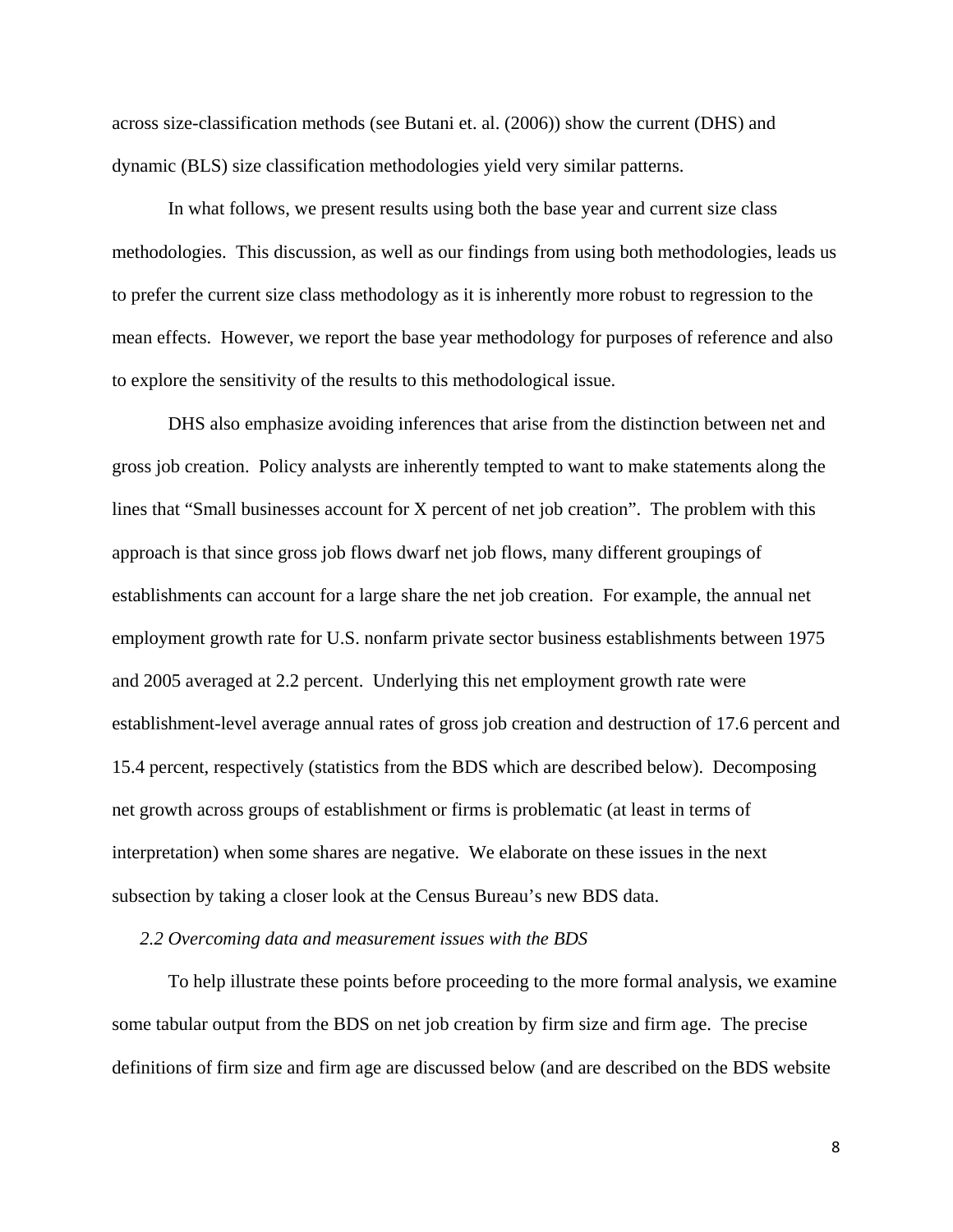<span id="page-9-0"></span>[http://www.ces.census.gov/index.php/bds\)](http://www.ces.census.gov/index.php/bds). Table 1 shows the number of net new jobs by firm size and firm age class in 2005. The upper panel shows the tabulations using the base year size method and the lower panel the current year size method. The table yields a number of interesting observations. About 2.5 million net new jobs were created in the U.S. private sector in 2005. Strikingly, firm startups (firms with age 0) created about 3.5 million net new jobs. In contrast, every other firm age class except for the oldest firms exhibited net declines in employment.<sup>[10](#page-9-0)</sup> However, it would be misleading to say that it is only firm startups and the most mature firms that contributed to job gains. In both panels there are large positive numbers in many cells but also large negative numbers in other cells. It is also clear that there are substantial differences in these patterns depending on using the base year or current year size method although some common patterns emerge. For example, excluding startups, firms that have employment between 5 and 99 workers consistently exhibit declines in net jobs.

The patterns reflect two basic ingredients. Obviously, whether the size/age class contributes positively or negatively depends on whether that size/age class has a positive or negative net growth rate. In addition, the magnitude of the positive or negative contribution depends, not surprisingly, on how much employment is accounted for by that cell. That is, a size/age class may have a large positive number not so much because it has an especially high growth rate but because it accounts for a large fraction of employment (e.g., a 1 percent growth rate on a large base yields many net new jobs).

 $10$  A review of the BDS statistics for other years shows that the net job creation contribution of the oldest businesses is highly procyclical.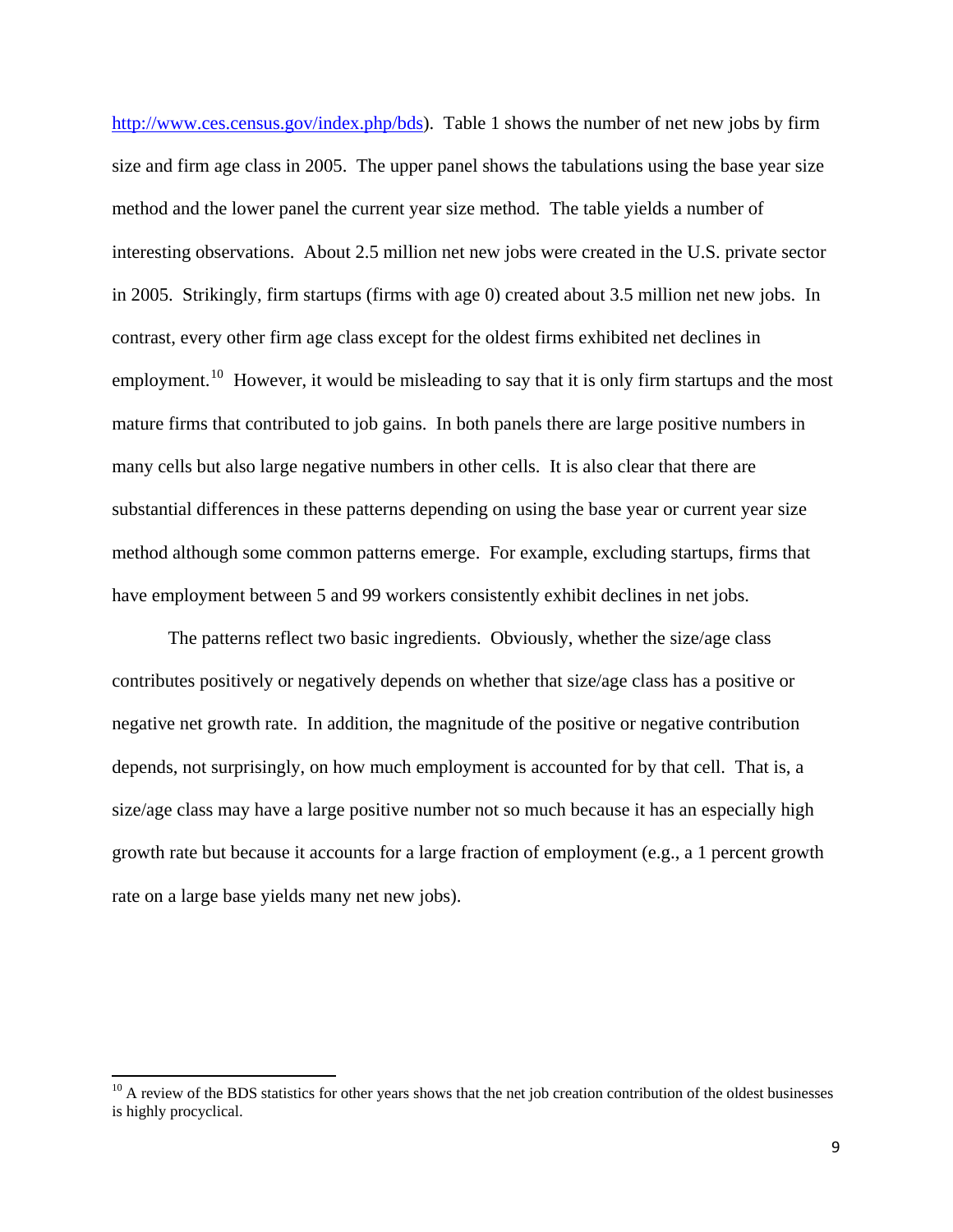<span id="page-10-0"></span>Figure 1 summarizes these patterns in the BDS over the 1992 to 2005 period by broad size and age classes.<sup>[11](#page-10-0)</sup> Figure 1 shows the fraction of job creation and job destruction accounted for by small (less than 500 workers) and large firms (500 workers and above) broken out by whether they are firm births, young firms (less than 10 year old firm) or mature firms (10 years and above). Also included is the share of employment accounted for by each of these groups. We focus on gross job creation and destruction at the establishment-level but classified by the characteristics of the firms that own them.

Several observations emerge. First, for the most part the fraction of job creation and destruction accounted for by the various groups is roughly proportional to the share of employment accounted for by each group. For example, it is the mature and large firms that account for most employment (about 45 percent) and most job creation and destruction. This observation, while not surprising, is important in the debate about what classes of businesses create jobs. The basic insight is that the firms that have the most jobs create the most jobs – so if a worker is looking for the places where the most jobs are being created they should go where the jobs are – large and mature firms. This is not the whole story of course, as what we are primarily interested in is whether any identifiable groups of firms *disproportionately* create or destroy jobs. The rest of the paper is a rigorous examination of this issue. However, Figure 1 nicely previews some of our primary findings. Young firms disproportionately contribute to both job creation and job destruction. Included among young firms are firm births which, by definition, contribute only to job creation. Nearly all firm births are small.<sup>[12](#page-10-0)</sup> Before the BDS, all publicly available data that could be used to look at the role of firm size in job creation were

<sup>&</sup>lt;sup>11</sup> We use the base year size method in Figure 1. The results in Figure 1 are robust to using either of the size classification methods discussed in the analysis below. Precise definitions of job creation and destruction are provided below.

<sup>&</sup>lt;sup>12</sup> Some large births are present in the data. These are unusual but appear to be legitimate often operating as professional employer organizations.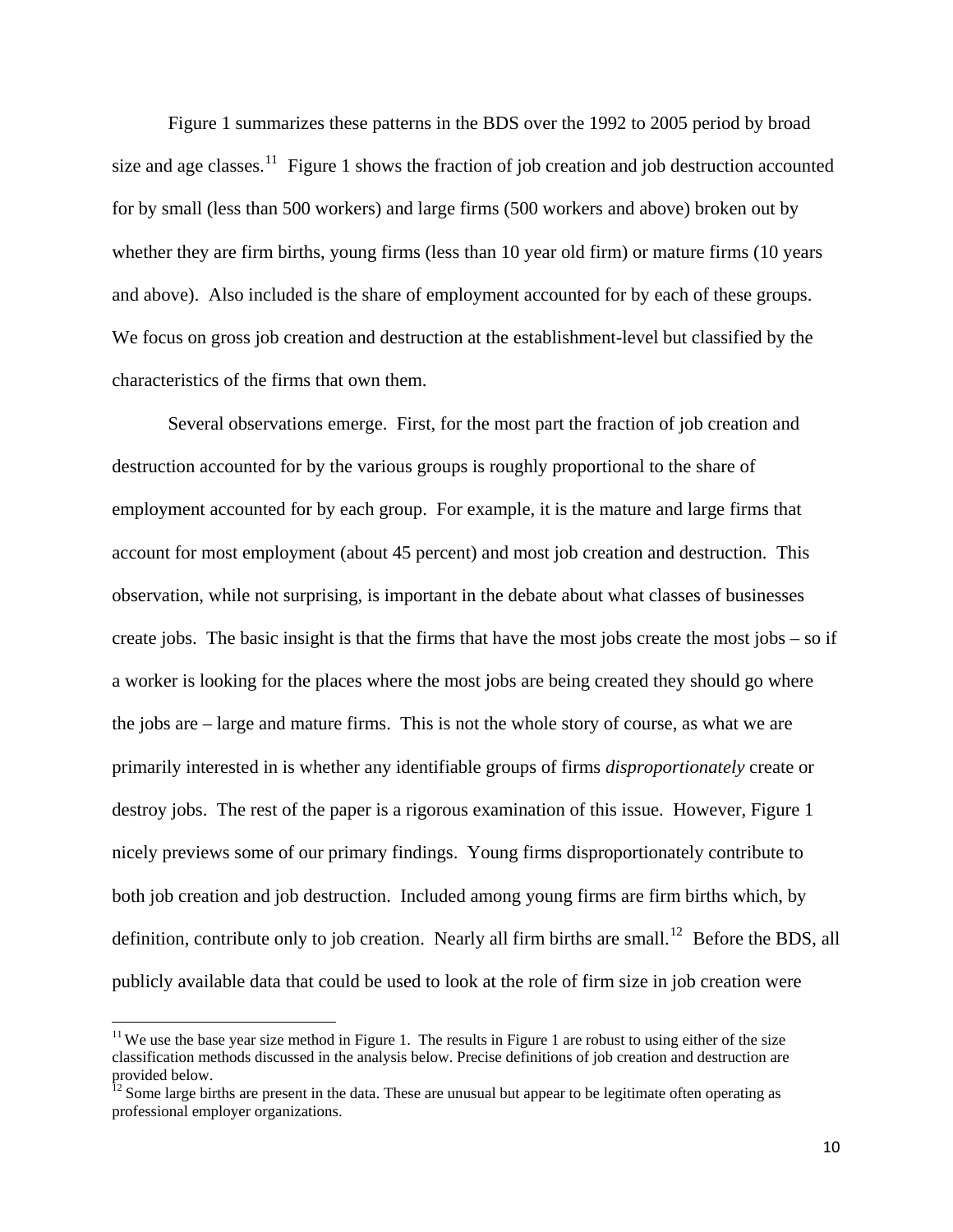<span id="page-11-0"></span>silent on the age dimension. As such, it is easy to see how analysts perceived an inverse relationship between size and growth in the data. We now turn to a more systematic and rigorous analysis that takes advantage of the rich micro data contained in the Longitudinal Business Database.

#### *3. The Longitudinal Business Database*

The Longitudinal Business Database (LBD) underlies the public use statistics in the BDS just discussed. As the last section suggested, many of the patterns we discuss in this paper can be readily seen in the public domain  $BDS<sup>13</sup>$  $BDS<sup>13</sup>$  $BDS<sup>13</sup>$ . However, we use the LBD micro data rather than the BDS so we can control for detailed industry effects in our analysis.

The LBD covers all business establishments in the U.S. private non-farm economy that file payroll taxes with the IRS. As such, it covers the universe of establishments in the U.S. nonfarm business sector with at least one paid employee.<sup>[14](#page-11-0)</sup> The LBD begins in 1976 and currently runs through 2005 (as of the time when we conducted the analysis for this paper) and includes information on detailed industry for every establishment. In the current paper, we use 4-digit SIC codes through 2001 and 6-digit NAICS codes after that. We note that the LBD (and in turn the BDS) employment and job creation numbers track closely those of the County Business Patterns and Statistics of U.S. Business programs of the U.S. Census Bureau (see Haltiwanger, Jarmin and Miranda (2009) as they all share the Census Bureau's Business Register (BR) as their source data. However, due to design features and differences in processing, in

<sup>&</sup>lt;sup>13</sup> We use classifications not currently available in the BDS. For example, we control for detailed industry (4-digit SIC or 6-digit NAICS as appropriate) in our analysis. Currently, the BDS only releases tabulations at the broad sector level. We have replicated our main findings using an extended version of the BDS with cell based regressions at the detailed industry, age and size level of aggregation. We have also found that the basic patterns we report also hold using the public domain BDS controlling only for broad sector.

 $14$ <sup>-This</sup> is one clear distinction with the NETS database which apparently includes both employer and nonemployer businesses (but also apparently not the universe of both).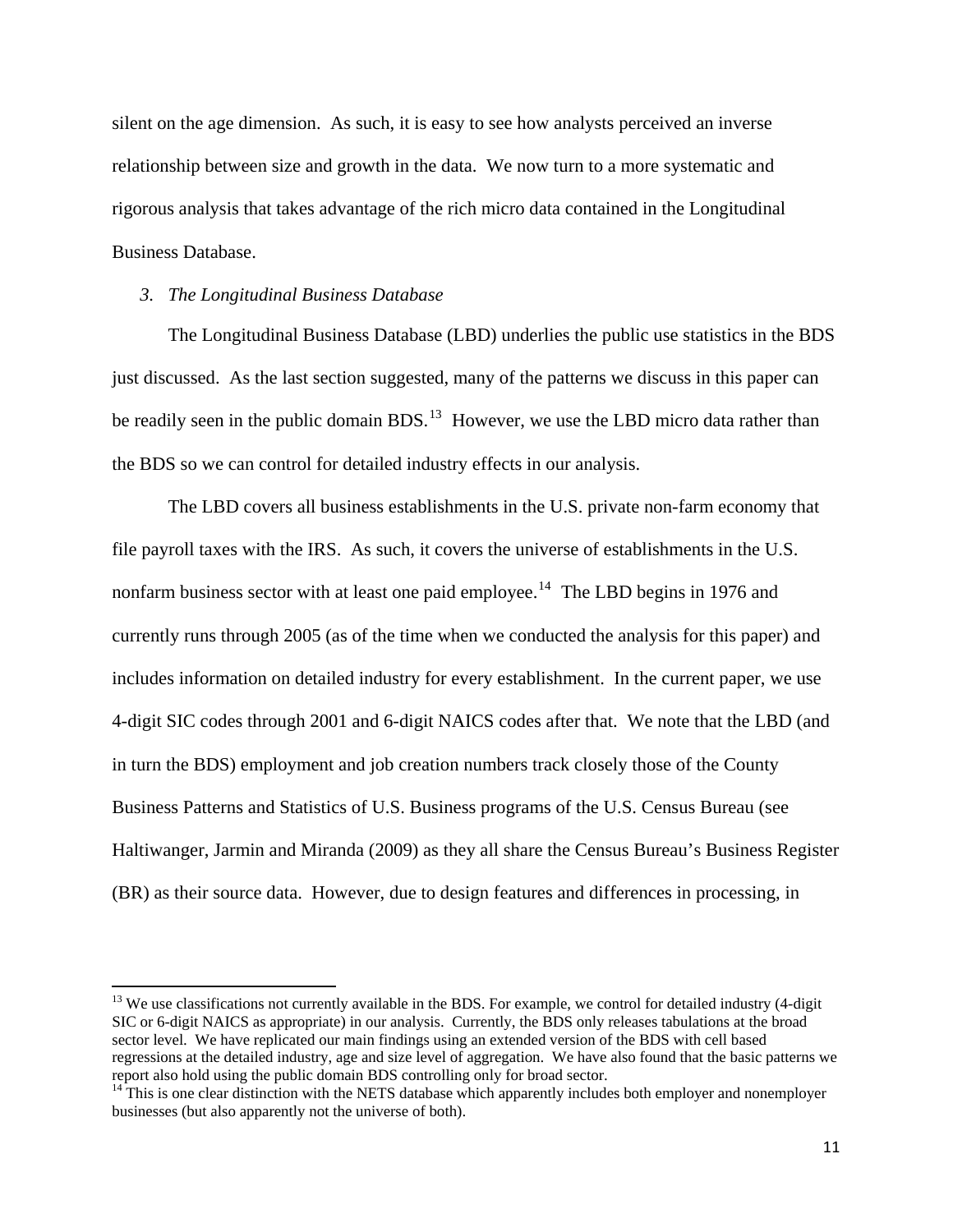particular the correction of longitudinal establishment and firm linkages, the statistics generated from the LBD will diverge slightly from those in CBP and SUSB.

The unit of observation in the LBD is the establishment defined as a single physical location where business is conducted. Each establishment-year record in the LBD has a firm identifier associated with it so it is possible to track the ownership structure of firms in any given year as well as changes over time. Firms can own a single establishment or many establishments. In some cases these firms span multiple geographic areas and industries. Establishments can be acquired, divested or spun off into new firms so the ownership structure of firms can be very dynamic and on occasion complex. We use these firm level identifiers to construct firm level characteristics for each establishment in the LBD. Further details about the LBD and its construction can be found in Jarmin and Miranda (2002).

## *3.1 Measuring Firm Age and Firm Size*

The construction of firm size measures is relatively straightforward. Firm size is constructed by aggregating employment across all establishments that belong to the firm. Employment for each establishment is obtained from administrative sources or Census collections. Employment represents the number of employees on payroll during the pay period including March 12. In this sense it is not unlike employment measures in other databases such as the County Business Patterns (CBP), the Current Establishment Survey (CES) and the Quarterly Census of Employment and Wages (QCEW).

As discussed above, we measure firm size using both the base year and current size methodologies. For base year firm size, we use the firm size for year *t-1* for all businesses except for new firms. For new firms, we follow the approach used by Birch and others and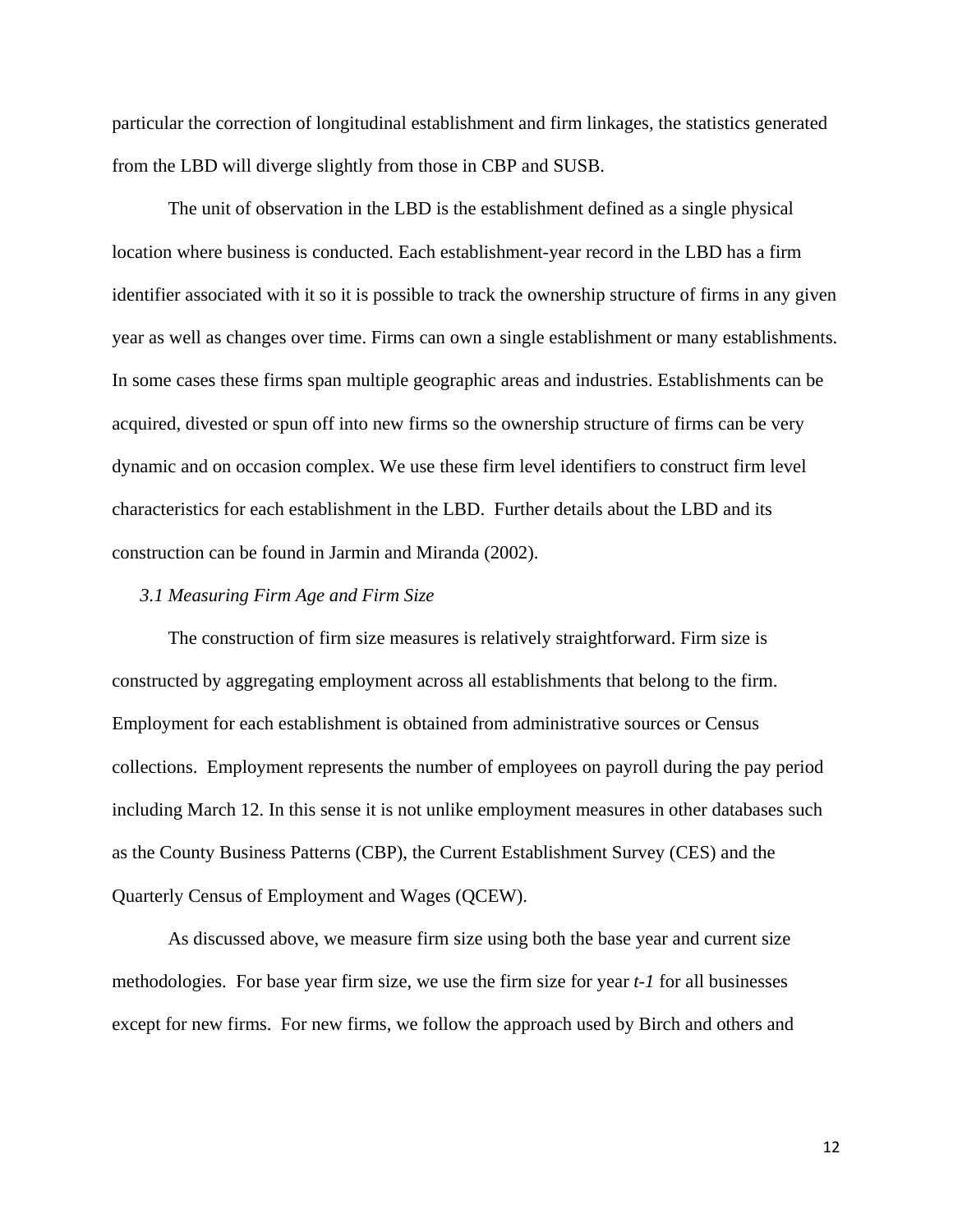allocate establishments belonging to firm startups to the firm size class in year t. For current size, we use the average of firm size in year *t-1* and year *t*.

The construction of firm age presents more difficult conceptual and measurement challenges. We follow the approach adopted for the BDS and based on our prior work (see, e.g., Becker et. al. (2006) and Davis et. al. (2007)). Namely, when a new firm ID arises for whatever reason, we assign the firm an age based upon the age of the oldest establishment that the firm owns in the first year the new firm ID is observed. The firm is then allowed to age naturally (by one year for each additional year it is observed in the data) regardless of mergers or acquisitions and as long as the firm ownership and control does not change. An advantage of this approach is that firm births as well as firm deaths are readily and consistently defined. That is, a firm birth is defined as a new firm ID where all the establishments at the firm are also births. Similarly, a firm death is defined as when a firm ID disappears and all of the establishments associated with that firm ID exit.

A strength of our firm size and age measures is that they are robust to ownership changes. For a pure ownership change with no change in activity, there will be no spurious changes in firm size or firm age. When there are mergers, acquisitions, or divestitures, firm age will reflect the age of the appropriate components of the firm. Firm size will change but in a manner also consistent with the change in the scope of activity. In section 3.2 below, we provide further discussion on how our measurement methodology yields patterns of the relationship between net growth, firm size and firm age that are robust to ownership changes and M&A activity.

Before proceeding, we note that in the current paper we focus on growth dynamics of establishments and firms over the 1992 to 2005 period. We limit our analysis to this period so that we can define firm age consistently over the period for all establishments with firm age less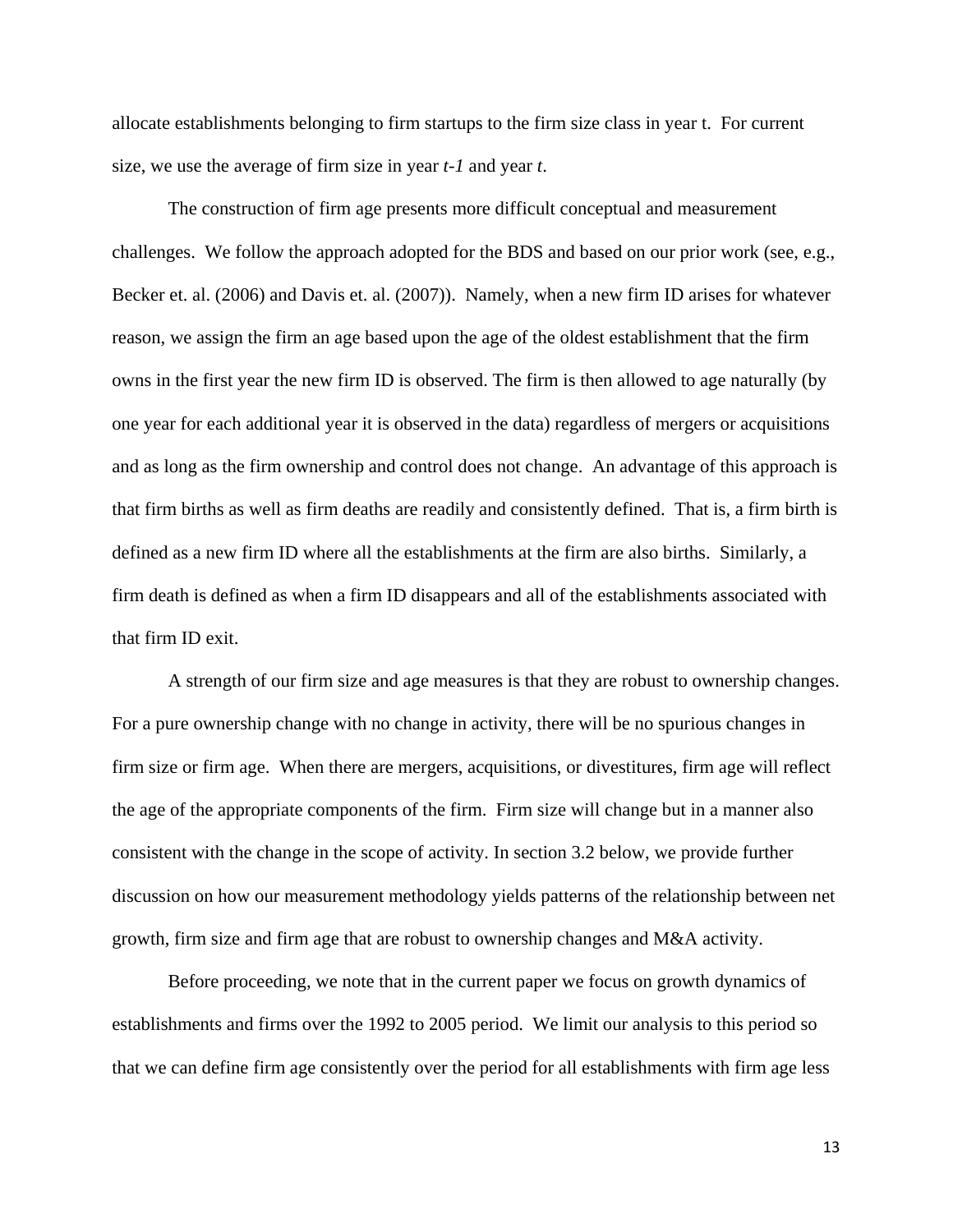<span id="page-14-0"></span>than 15 years. We also include a category for establishments belonging to firms that are 16 years or older (in 1992 these are the firms with establishments in operation in 1976 and for which we can not give a precise measure of firm or establishment age).

#### *3.2 The Establishment-Level and Aggregate Growth Rate Concepts*

This section describes the establishment and firm-level growth rate measures we use in the paper in more detail. Let  $E_{it}$  be employment in year *t* for establishment *i*. In the LBD, establishment employment is a point-in-time measure reflecting the number of workers on the payroll for the payroll period that includes March 12th. We measure the establishment-level employment growth rate as follows:

$$
g_{it} = (E_{it} - E_{it-1}) / X_{it},
$$

where

$$
X_{it} = .5*(E_{it} + E_{it-1}).
$$

This growth rate measure has become standard in analysis of establishment and firm dynamics, because it shares some useful properties of log differences but also accommodates entry and exit. (See Davis et al 1996, and Tornqvist, Vartia, and Vartia 1985).<sup>[15](#page-14-0)</sup> In what follows, we refer to  $g_{it}$  as the DHS growth rate measure and  $X_{it}$  as the DHS denominator.

Note that the DHS growth rate measure can be flexibly defined for different aggregations of establishments. We first discuss the measures of net growth used in the analysis. In particular, consider the following relationships

$$
g_{t} = \sum_{s} (X_{st} / X_{t}) g_{st} = \sum_{s} ((X_{st} / X_{t}) \sum_{i \in s} (X_{it} / X_{st}) g_{it})
$$

<sup>&</sup>lt;sup>15</sup> The DHS growth rate like the log first difference is a symmetric growth rate measure but has the added advantage that it accommodates entry and exit. It is a second order approximation of the log difference for growth rates around zero. A key property is that it is a symmetric growth rate like log first differences but unlike the standard growth rate. Note that the use of a symmetric growth rate does not obviate the need to be concerned about regression to the mean effects. Also, note the DHS growth rate is not only symmetric but bounded between -2 (exit) and 2 (entrant).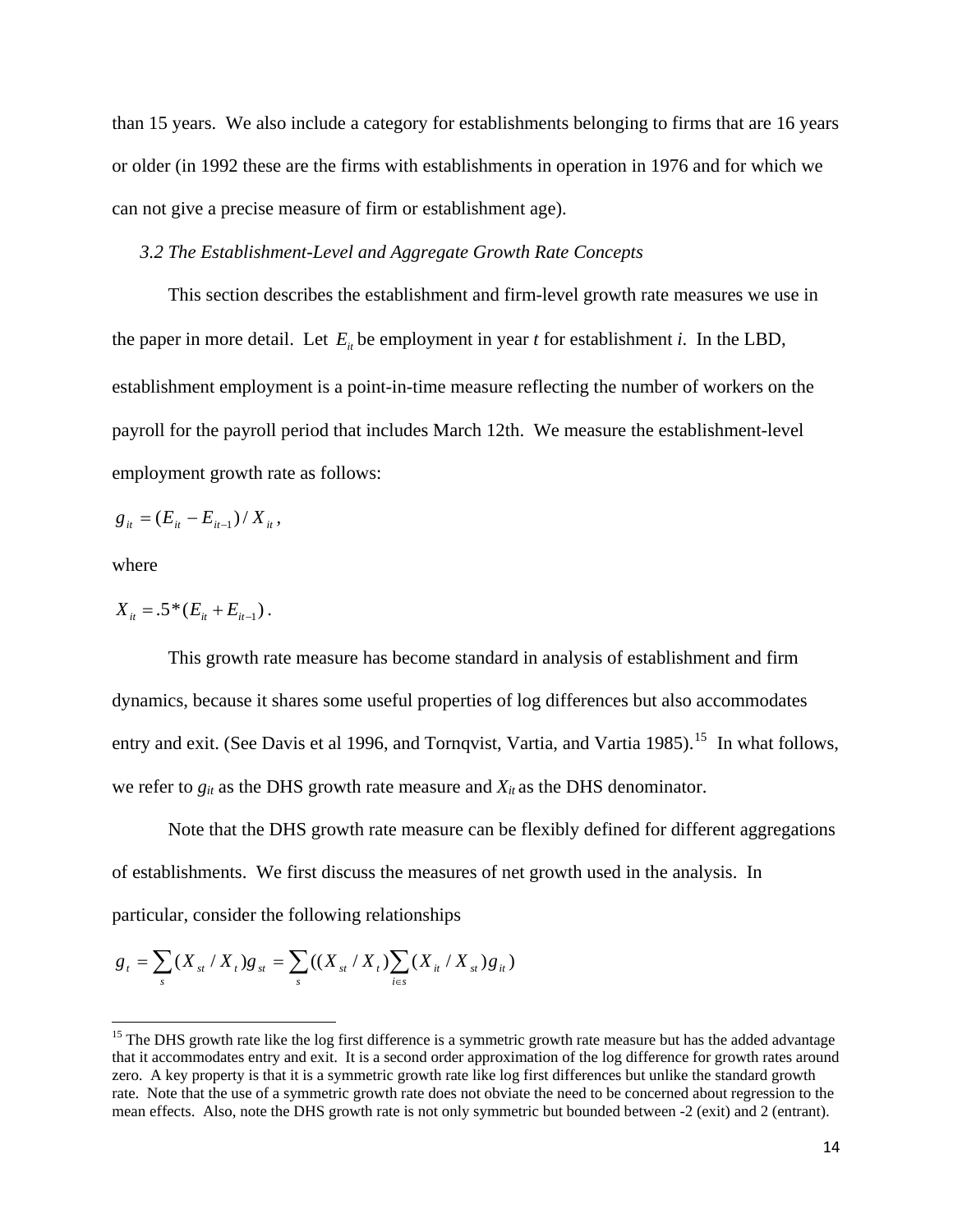where

$$
\boldsymbol{X}_t = \sum_s \boldsymbol{X}_{st} = \sum_s \sum_{i \in s} \boldsymbol{X}_{it}
$$

where  $g_t$  is the aggregate DHS growth rate and  $s$  indexes classifications of establishments into groups defined for any level of aggregation *s* where *s* can refer to firm, industry, firm size, or firm age classifications. Thus, the DHS net growth rates for various aggregations of interest are just properly weighted sums of establishment-level growth rates where the establishment is the lowest level of aggregation in the LBD. Important groupings for this paper include firms and firm size and age categories.

 Before discussing components of the DHS net growth that we use in our analysis, it is important to discuss how computing DHS net growth rates at different levels of aggregation can affect interpretation. We are interested in computing net growth rates at both the establishment and firm levels. In the LBD, we have access to both levels of data where the establishment structure of the firms is well specified. In other settings, however, the analyst may have access to only establishment, or only firm-level data. Thus, it is critical to understand how using one or the other can affect interpretation.

 An important difference in computation and interpretation arises when establishments undergo changes in ownership due to mergers, divestitures or acquisitions. In these instances, net growth rates computed from firm-level data alone will reflect changes in firm employment due to adding and/or shedding continuing establishments. This occurs even if the added and/or shed establishments experience no employment changes themselves.

 To avoid this problem we compute firm growth rates as suggested in the expressions above. Namely, the period *t-1* to period *t* net growth rate for a firm is the sum of the appropriately weighted DHS net growth rate of all establishment owned by the firm in period *t*,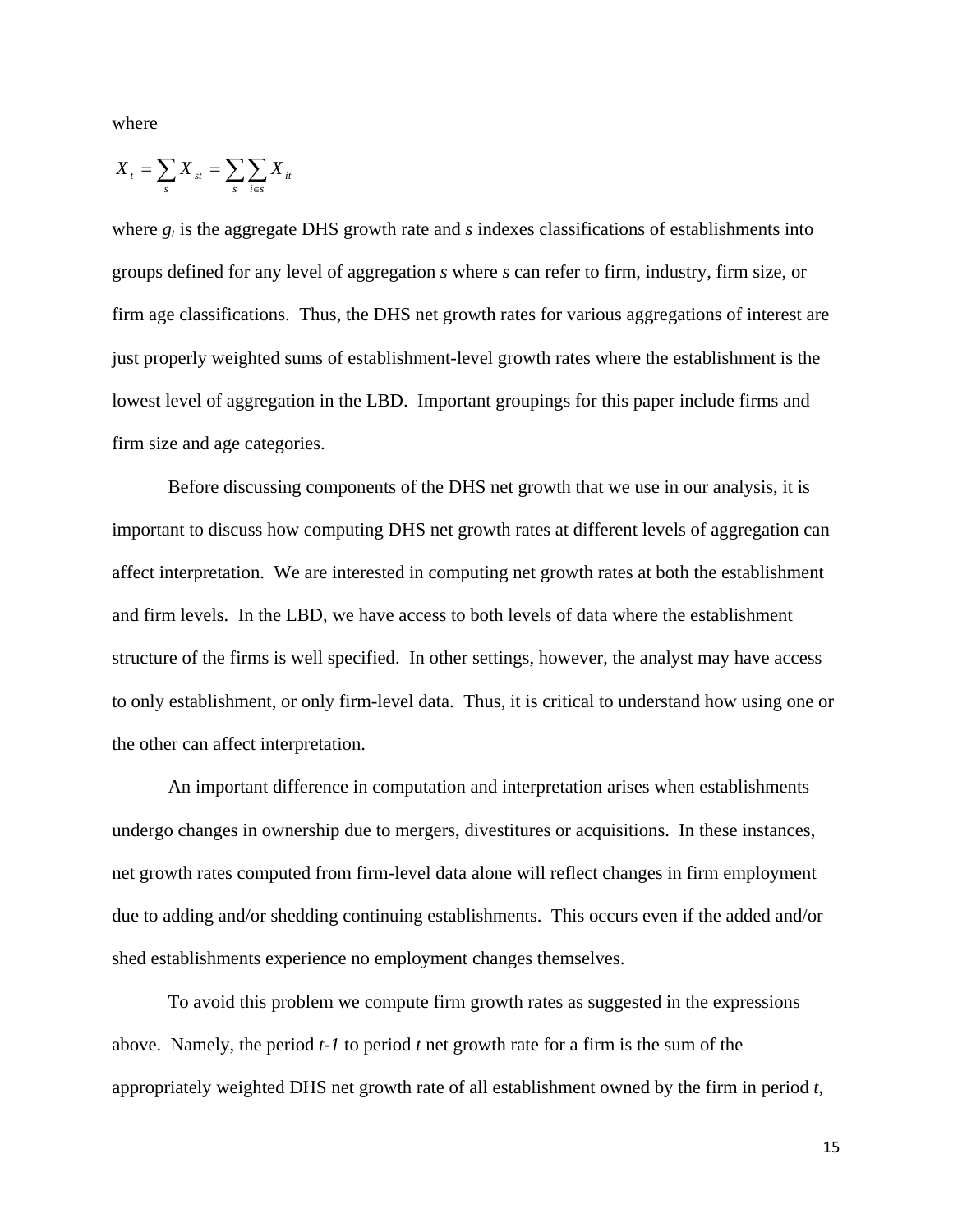including new acquisitions, plus the net growth attributed to establishments owned by the firm in period *t-1* that it has closed before period *t*. For any continuing establishment that changes ownership, this method attributes any net employment growth to the acquiring firm. Note, however, if the acquired establishment exhibits no change in employment there will be no accompanying change in firm level employment induced by this ownership change. The general point is that this method for computing firm-level growth captures only "organic" growth at the establishment-level and abstracts from M&A activity.

 An example helps to cement ideas. The graphic in the left panel of Figure 2 describes the period *t-1* to period *t* dynamics for twelve hypothetical establishments owned by 8 hypothetical firms. The patterns reflected in the example are typical of the patterns one sees in actual establishment and firm dynamics datasets such as the LBD. The right hand panel gives the results of calculations using the above formulas at the firm and establishment level of aggregation.

 In this example, establishments 1,2,4,5, 9, 11 and 12 are continuers. Establishments 3, 8 and 10 are deaths and establishments 6 and 7 are births. Establishment 2 is divested from firm A and acquired by firm B. A new firm, C, enters with establishment 7 and firm D dies by shutting down its only establishment (8). Firm B opens a new establishment (6), firm E closes one of its establishments (10), and firm G changes ownership and becomes firm H.

 Using the above formulas, we compute the firm-level net growth rates two ways: first, using firm-level data without correcting for M&A activity and second, using the employmentweighted establishment-level data that only incorporates organic growth. Looking at the resulting rates in the lower right of Figure 2, we see that the implied net growth rates are equal across the two methods for all firms but firms A, B, G and H. As mentioned above, firms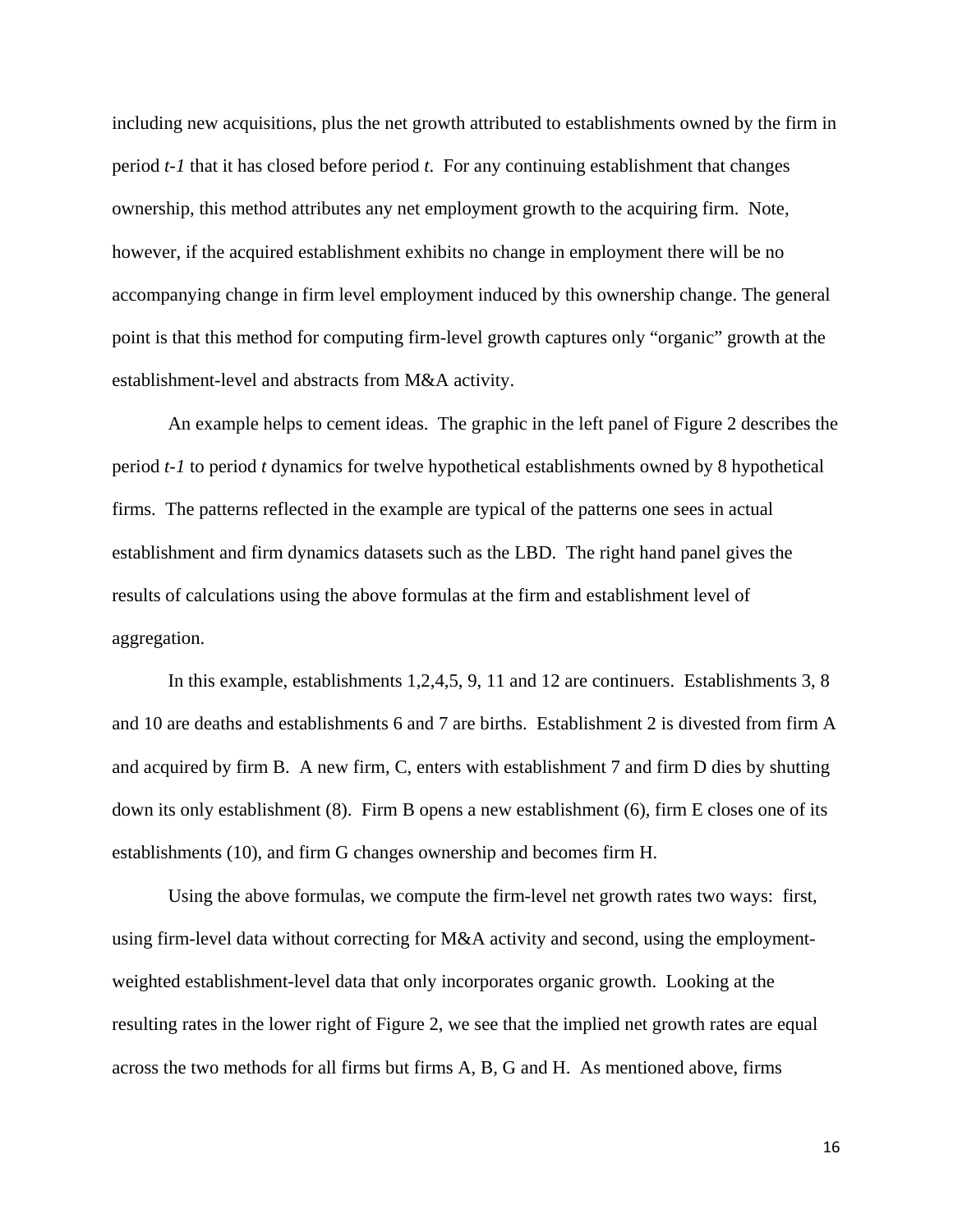experiencing M&A activity (A and B) will have inflated absolute net growth rates when computed using the first method. Similarly, firm-level computations in the presence of pure ownership changes using the first method will result in spurious job creation and destruction due simply to the transfer of ownership of the affected establishment(s). For example, using the first method, firm A is assigned a decrease in employment of 130 or just over 25% of current size employment. If instead, we compute the firm net growth rates as the weighted sum of the establishment rates, firm A has a decrease in employment of 30 workers of just over 6%. This is the net of the increase in 50 employees at establishment 1 and the loss of 80 employees from the shutdown of establishment 3. Note that the decrease in employment at establishment 2 is assigned to firm B since it is the controlling firm in period *t*. Firm B then is assigned a net change in employment of 45 or 17% of current size employment. Finally, in the case of a simple change in ownership where firm G is bought out by firm H, the only affected establishment (12) grows by 18%, but the first method approach results in values of -2 and 2.

 Computing firm growth rates building up from establishment-level growth rates produces consistent measures that are robust to ownership changes which is important when we want to compare across industries, geographic entities and firm or establishment size and age categories. More fundamentally it also has strong implications for how we interpret the different margins of adjustment. The bottom panel of Figure 4 makes the point. It decomposes aggregate net growth into growth coming from firm birth and death events as well as from continuing firms. Measures that fail to account for the effects of M&A activity will overestimate employment changes from these margins.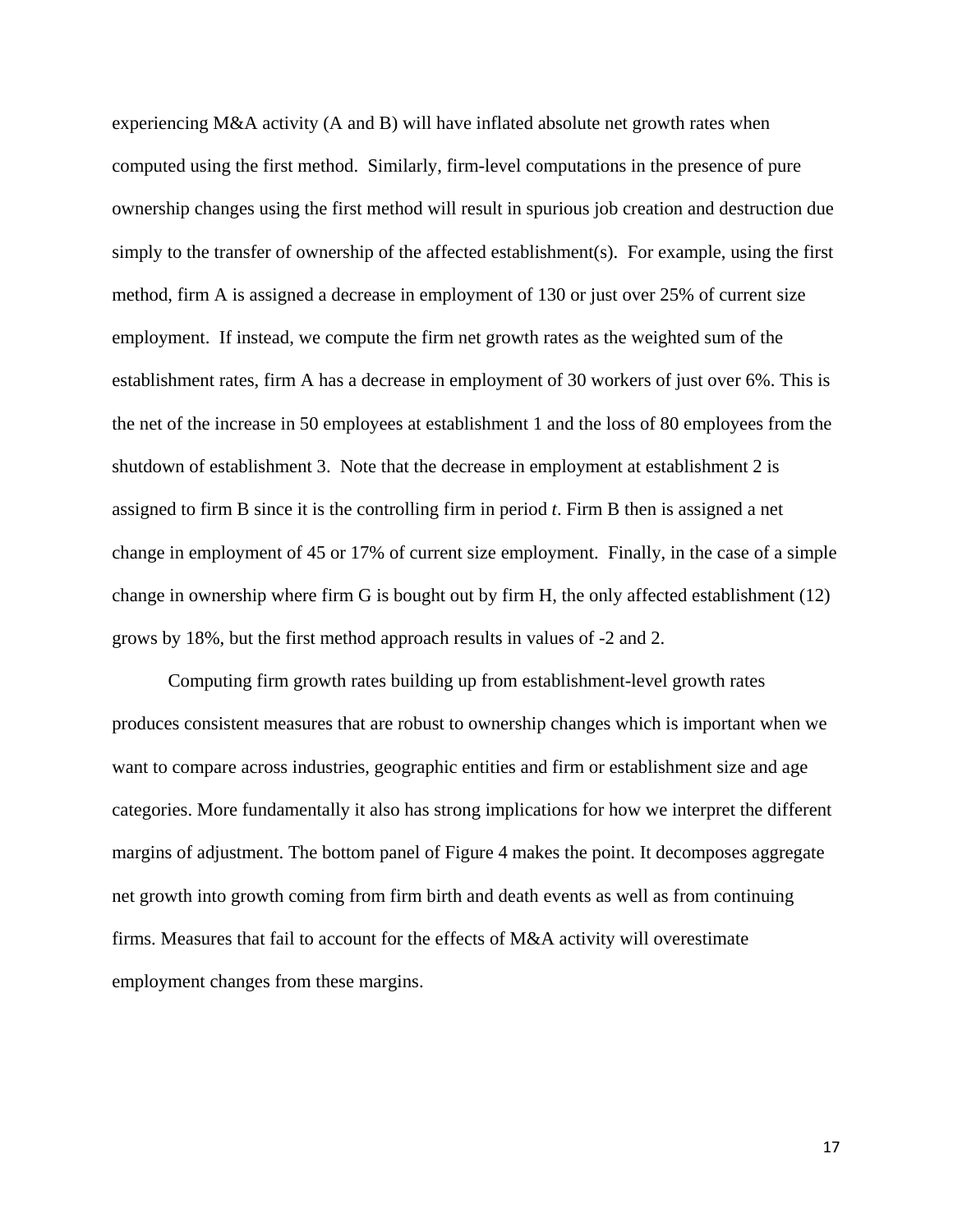As just discussed, we are interested in examining both net and gross employment

changes. The basic DHS growth rate calculations given above form the basis of examining gross changes. Measures of job creation and destruction at the establishment level are given by:

$$
JC_{it} = \max(g_{it}, 0)
$$
  

$$
JD_{it} = \max(-g_{it}, 0)
$$

Job creation from entry at the establishment level is given by:

$$
JC_{it} = \max(g_{it}, 0) * I\{g_{it} = 2\}
$$

where *I* is an indicator variable equal to one if expression in brackets hold, zero otherwise, and  $g_{it}$  $= 2$  denotes an entrant. Similarly job destruction from exit at the establishment level is given by:  $JD_{ii} = \max(-g_{ii}, 0) * I\{-g_{ii} = 2\}$ 

where  $g_{it} = -2$  denotes an exit.

Using these measures it is straightforward to generate aggregate measures of job creation and destruction as well as job creation and destruction from entry and exit, respectively (at any level of aggregation) given by:

$$
JC_{t} = \sum_{i} (X_{it} / X_{t}) \max\{g_{it}, 0\}
$$
  
\n
$$
JD_{t} = \sum_{i} (X_{it} / X_{t}) \max\{-g_{it}, 0\}
$$
  
\n
$$
JC_{t} = \sum_{i} (X_{it} / X_{t}) I\{g_{it} = 2\} \max(g_{it}, 0).
$$
  
\n
$$
JD_{t} = \sum_{i} (X_{it} / X_{t}) I\{g_{it} = -2\} \max(-g_{it}, 0).
$$

Given these definitions, the following simple relationships hold:

$$
g_t = JC_t - JD_t
$$
,  $JC_t = JC\_\text{Cont}_t + JC\_\text{Entry}_t$  and  $JD_t = JD\_\text{Cont}_t + JD\_\text{Exit}_t$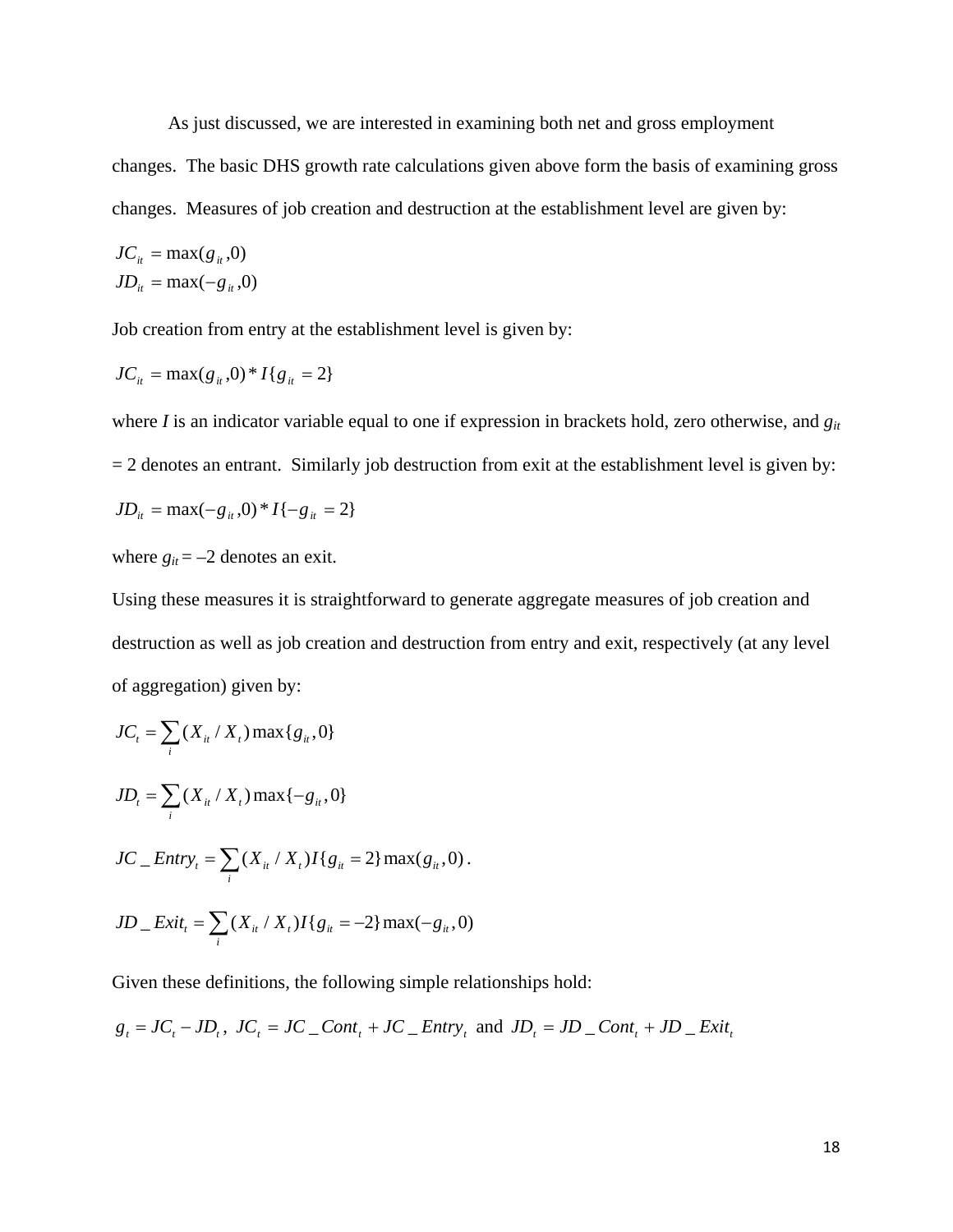<span id="page-19-0"></span>where *JC\_Cont* and *JD\_Cont* are job creation and job destruction for continuing establishments respectively.

We can also define job creation and destruction starting from the firm level in a manner analogous to the relationships above. As with net changes in the presence of M&A activity, appropriate care must be used in considering the relationship between establishment-level and firm-level employment gross rate patterns. But even after focusing on only organic growth, there are inherent differences in firm and establishment-level gross rates of creation and destruction. Firms that are expanding (including firm entrants) contribute to firm-level gross job creation and firms that are contracting (including firm exits) contribute to firm-level gross job destruction. But a firm that is expanding may have some contracting (or exiting) establishments and a firm that is contracting may have some expanding (or entering) establishments. As such, gross job creation and destruction is inherently greater when summed up from establishment-level net changes than when summed up from firm-level net changes. In a closely related way, we note that firm entry implies that there must be establishment entry as an entering firm is identified as a new firm with all new establishments but the converse does not hold. Similarly, firm exit implies that there must be establishment exit but the converse does not hold.

The distributions of firm and establishment-level employment growth rates that emerge from this measurement approach exhibit substantial dispersion driven in part by a high pace of establishment and firm level entry and exit.<sup>[16](#page-19-0)</sup> Another feature of this dispersion is that the distributions exhibit fat tails with a large fraction of job creation being accounted for by rapidly growing firms and establishments and a large fraction of job destruction being accounted for by

<sup>&</sup>lt;sup>16</sup> For the sake of brevity, the depictions of these distributions and a more thorough discussion is in the web appendix. The web appendix can be found at

[http://econweb.umd.edu/~haltiwan/Web\\_Appendix\\_for\\_size\\_age\\_paper\\_august13.pdf.](http://econweb.umd.edu/%7Ehaltiwan/Web_Appendix_for_size_age_paper_august13.pdf) In the remainder of the document we simply refer to this as the web appendix. Figure W.1 in the web appendix shows the establishment and firm-level growth rate distributions on a weighted and unweighted basis.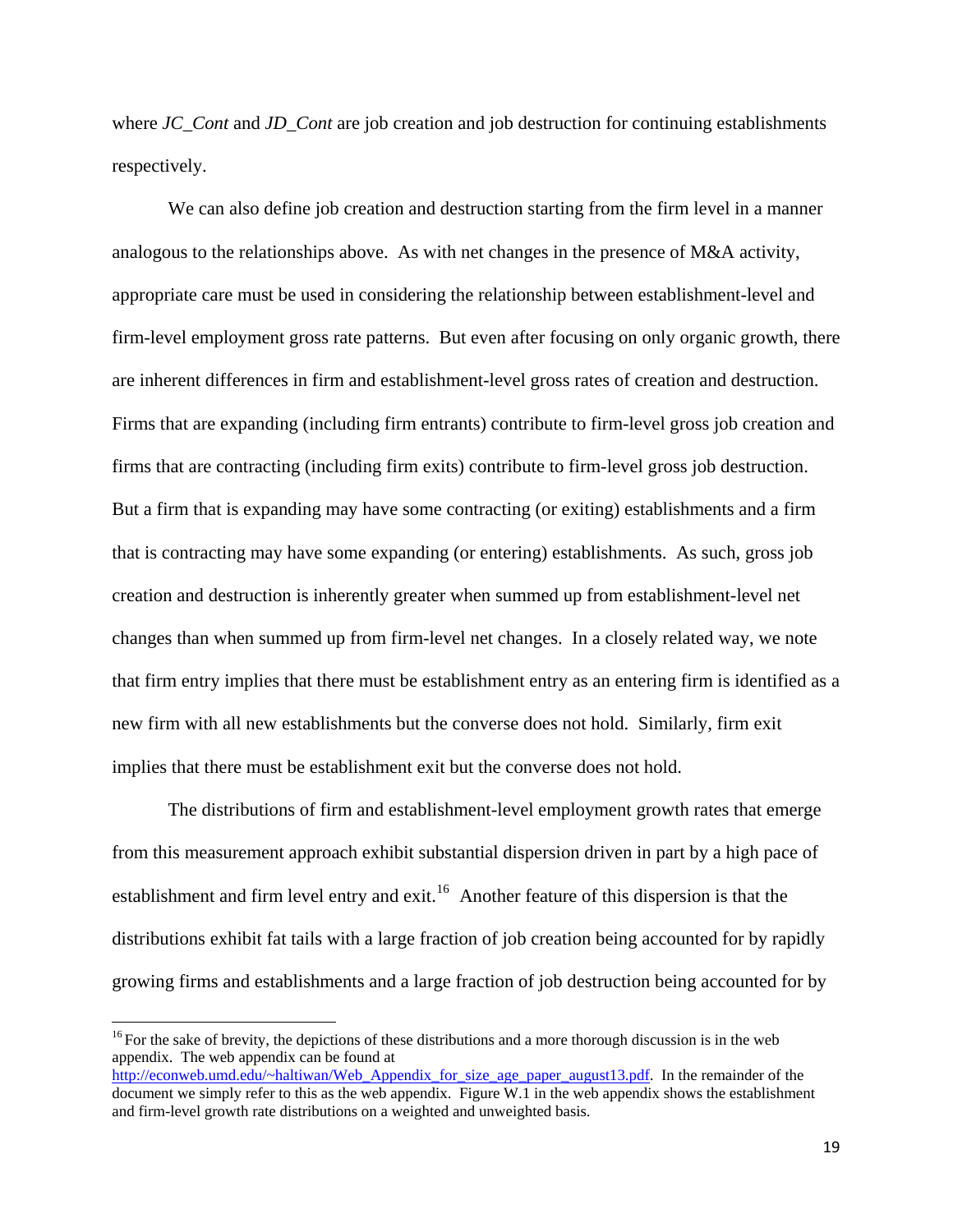<span id="page-20-0"></span>rapidly contracting firms and establishments. Characterizing the role of firm size and firm age in accounting for these patterns is the focus of this analysis to which we now turn.

# *4. The Relationship between Employment Growth, Firm Size and Firm Age*

Our primary objective is to understand the relationship between net employment growth, and its components, and firm size and age. In this section, we use a non-parametric regression approach to quantify these relationships. In our main specification, we regress net employment growth at the firm-level on firm size classes by themselves, on firm age classes by themselves and by firm size and age together. We focus on employment-weighted specifications since this enables the coefficients to be interpreted in terms of the impact on net employment growth rates at the aggregate level for the specified category. Since firm size and firm age distributions vary by industry as do net growth rate patterns, we control for detailed industry fixed effects.<sup>[17](#page-20-0)</sup> In addition, to abstract from cyclical or secular aggregate considerations we control for year effects. Given our non-parametric approach with firm size, firm age, industry and year fixed effects, our results are readily interpretable as employment-weighted conditional means. As such, we can replicate all of the results in what follows using a cell-based regression approach where net growth rates are measured at the industry, firm size, firm age, and year level of aggregation.

#### *4.1. Net Employment Growth and Firm Size*

We report our base set of results on the role of firm size and firm age for net firm level job creation in Table 2. Note that the results reported in Table 2 are based on regressions including more than 70 million firm-year observations and consequently the standard errors for

<sup>&</sup>lt;sup>17</sup> Detailed industry effects are at the 4-digit SIC level for years through 2001 and at the 6-digit NAICS level for years after 2001. For the firm-level regressions, we classify firms into their modal detailed industry (the industry with the largest employment share). To avoid spuriously allocating a firm to a broad industry that it has little overall activity but a relatively large detailed industry share, we classify firms hierarchically. That is, we first find the modal 2-digit industry, then within the 2-digit the modal 3-digit industry and so on. Note that we also estimate the main specifications at the establishment-level where industry misclassification is not an issue and obtain virtually identical results (see Table W.1 in the web appendix).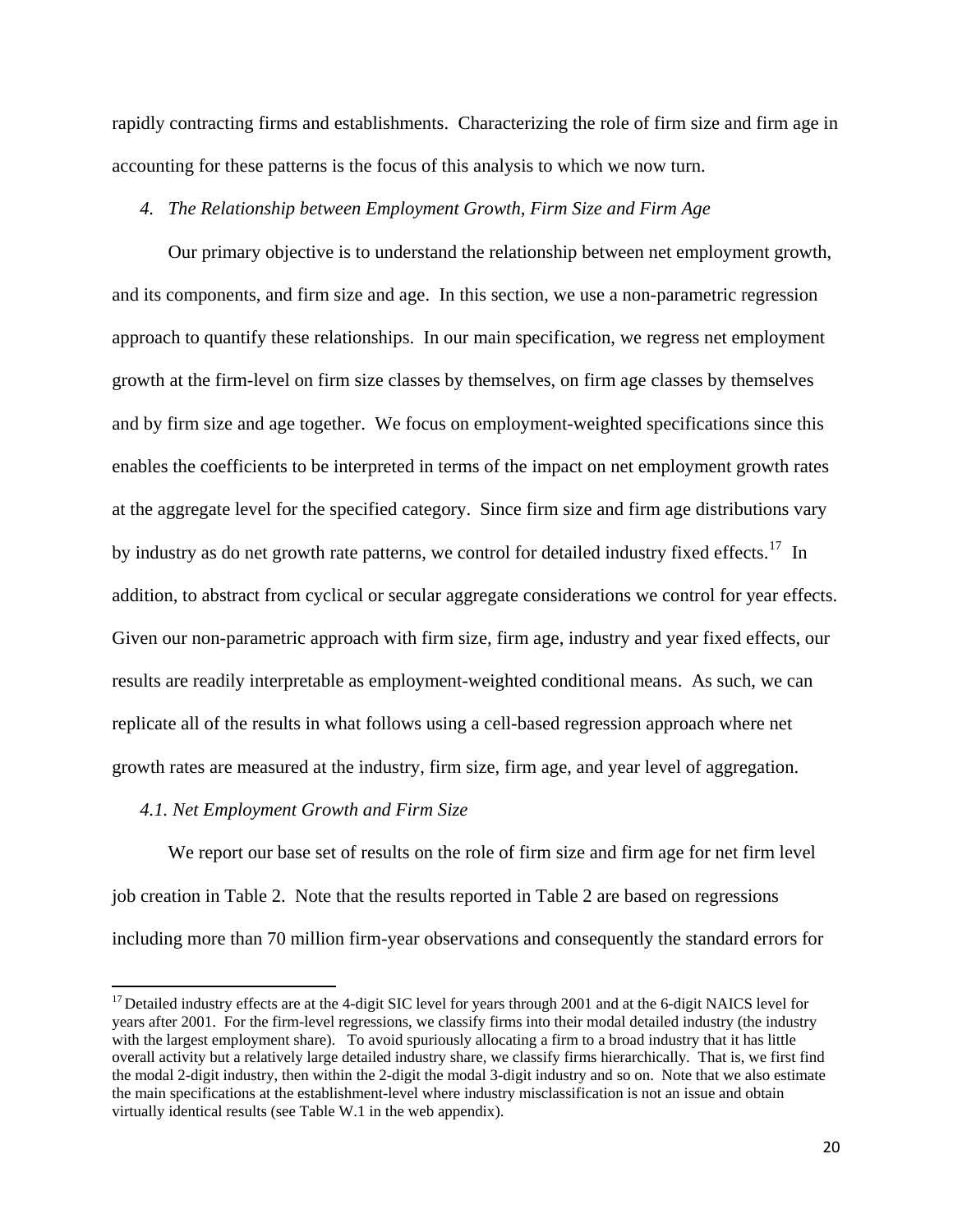the estimates are very small. Rather than report individual standard errors we simply note that the largest standard error in the table is less than 0.0005. This pattern holds throughout the results reported in the remainder of the paper and the web appendix so we do not repeat the reporting of standard errors.

There are a large number of coefficients reported in Table 2 given the alternative specifications and the detailed non-parametric size and age classes. We find it easier to discuss the results with the aid of figures that illustrate the patterns of estimated coefficients. In interpreting the figures that follow it is important to recall that the estimated coefficients in Table 2 represent differences relative to an omitted group. However, to facilitate the interpretation of the magnitudes, we report the omitted group at its unconditional mean rather than zero. In turn, we simply rescale the other estimated coefficients by adding the value of the unconditional mean for the omitted category (e.g., the  $10,000+$  firm size class). Adding the unconditional mean to all categories does not distort the relative differences but provides perspective about the magnitude of the effects.

Figure 3 shows the relationship between net employment growth and firm size across the specifications estimated in Table 2. The upper panel displays results from the regressions in Table 2 for all firms. The lower panel displays the size coefficients from the same regressions limited to the sample of continuing firms only. Beginning with the main results in the upper panel, the plotted curve for the base-year size specification without age controls (column 1 of Table 2) shows a strong inverse relationship between firm size and net employment growth. The average annual rate of net employment growth in the smallest size class is 18.9 percentage points higher than that for the largest size firms (10,000 or more employees). The effect declines more or less monotonically as the size of the firm increases. The relative net employment growth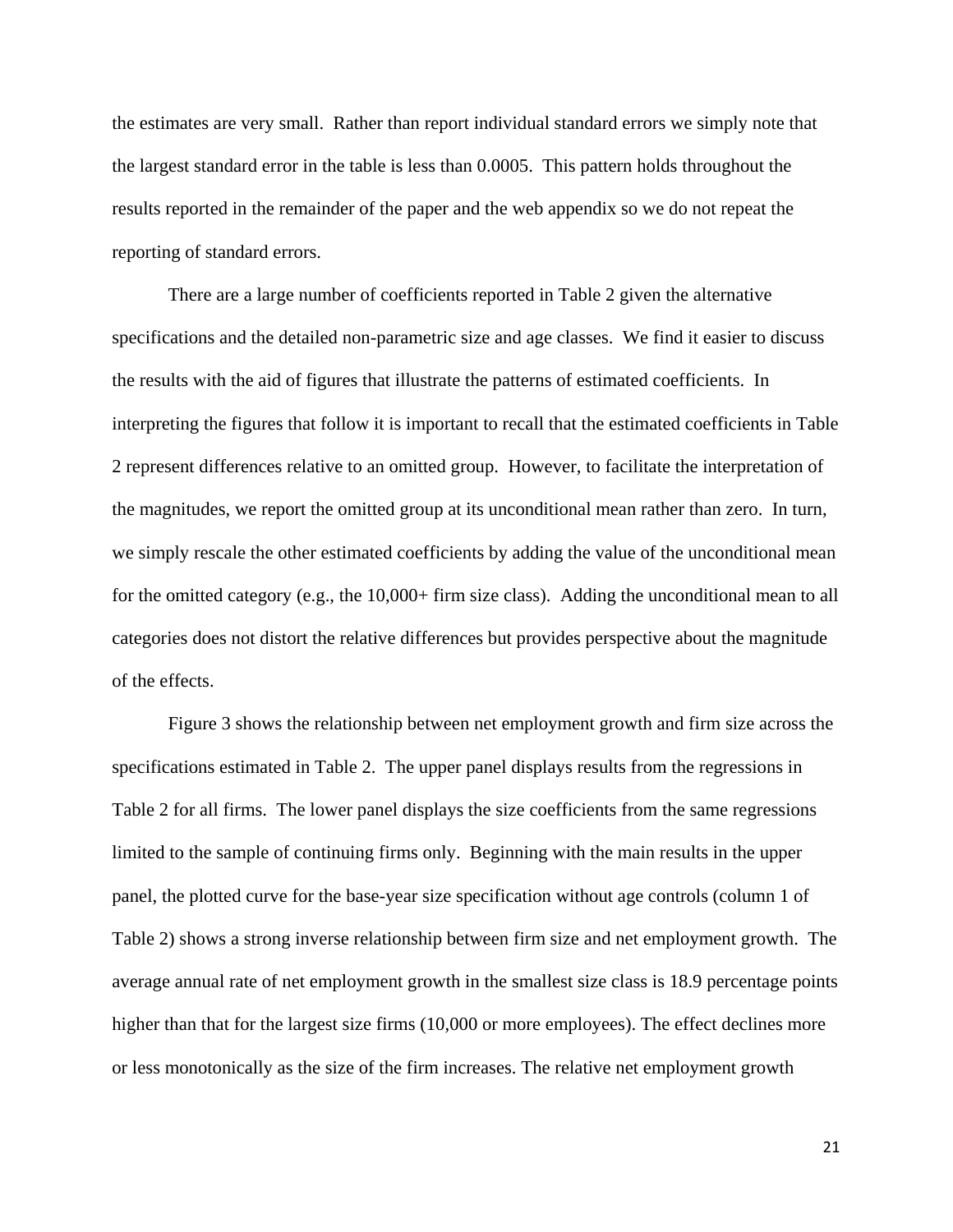premium for being small declines to 6.2 percent, 3.4 percent and 1.9 percent for size classes 5-9, 10-19 and 20-49 respectively. It remains less than 1 percent for the larger size classes.

 As argued above, however, the base-year method has several undesirable attributes for examining firm size and growth. The curve plotting the estimated coefficients from our preferred current-year (average) size specification (column 2 of Table 2) shows the inverse relationship remains but the quantitative relationship is substantially muted. Comparing the base and current size results suggest the effects of regression to the mean are quite strong in the smallest size classes. In Figure W.2 of the web appendix, we show that, consistent with these patterns, the negative serial correlation of firm level net employment growth rates is especially large in absolute value for small firms. But the more general point is that, in the absence of controls for firm age, we obtain similar qualitative results as those in NZW. That is, size classification methodology matters but there still is an inverse relationship between net employment growth and firm size when not controlling for firm age.

Controlling for firm age, however, has a dramatic impact on these patterns (columns 4 and 5 of Table 2). Regardless of the size classification methodology, once we control for firm age we observe no systematic relationship between net growth and firm size. When we use base year size, the smallest size class has the largest positive coefficient but the size classes in the range from 5 to 499 have the most negative coefficients. This implies that firms in the 5 to 499 range have lower net growth rates on average than the largest businesses, once we control for firm age. When we use current size, we also don't observe a monotonic relationship, but we do find a *positive* relationship between net growth and firm size for all the size classes up through 500 workers. While the details differ non-trivially depending on which size class method we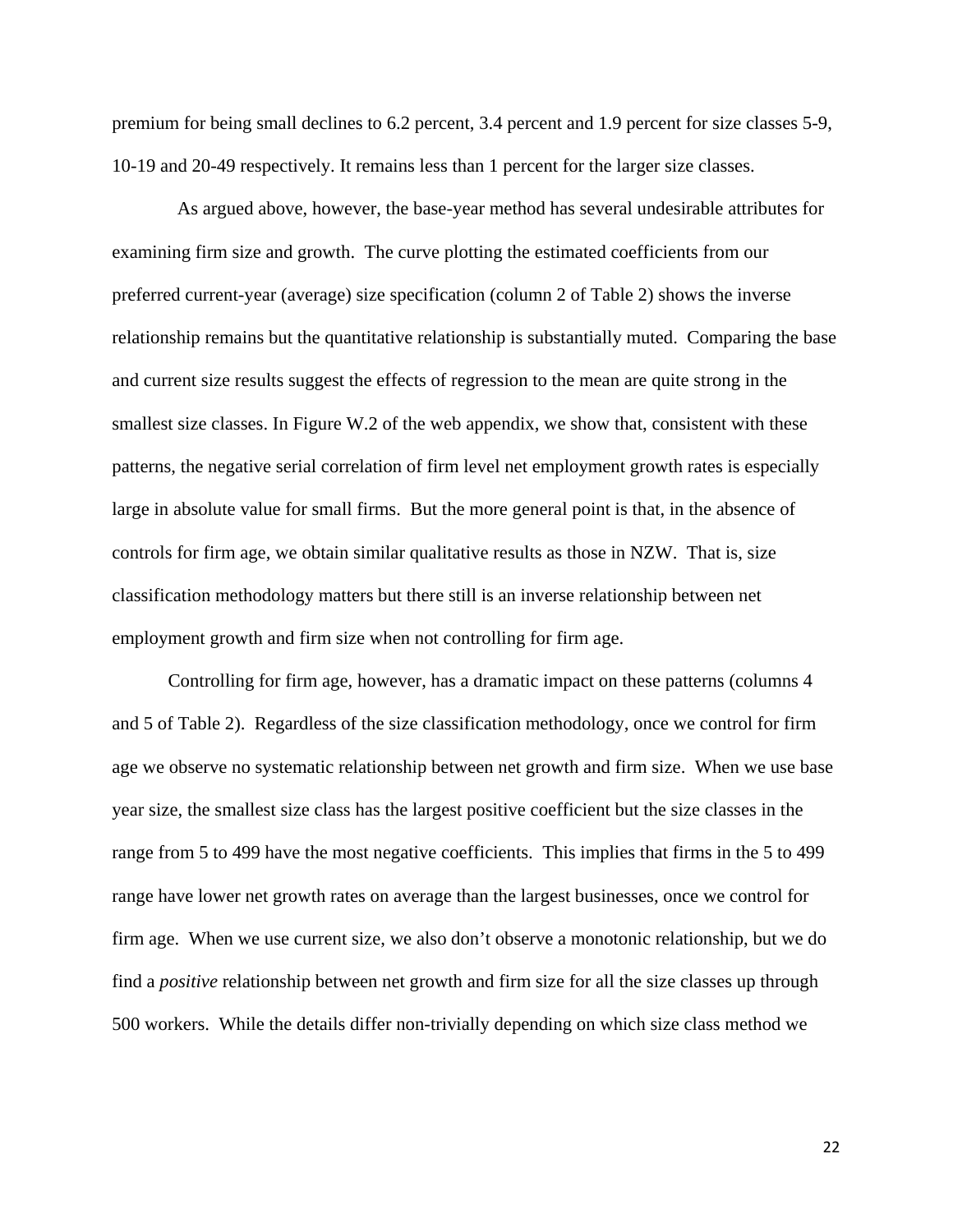<span id="page-23-0"></span>use, the main point is that, once we control for firm age, there is no evidence that small firms systematically have higher net growth rates than larger businesses.<sup>[18](#page-23-0)</sup>

In the lower panel of Figure 3 we show the results<sup>[19](#page-23-0)</sup> when we restrict the analysis to continuing firms only. The first thing to note is that there is a less dramatic impact of controlling for firm age since there is, by construction, no role for startups. For base year size methods whether or not there is a control for firm age, there is a strong inverse relationship between net growth and firm size for continuing firms. However, using current size, there is a positive relationship between net firm growth and firm size regardless of whether one controls for firm age. Hence, for continuing firms, it is primarily the size class methodology that matters. The stark differences for small continuing firms between the base size and current size results are consistent with the strong regression to the mean effects for these firms. It is also worth noting that some of the differences between the patterns across the two panels reflect the role of firm exits. We draw out the role of firm exits by firm size and age in results discussed below.

Before turning to firm age patterns, it is of interest to examine Figure 3 in light of Gibrat's law. Figure 3 suggests that Gibrat's law (the prediction that firm growth should be independent of size) holds approximately if we exclude the smallest firms especially if we use the current size measure and we don't control for firm age. That is, departures arise for the smallest firms (where regression to the mean effects are especially an issue), and for entering and young firms which as we will see below have their own interesting dynamic not well captured by the models underlying the predictions of Gibrat's law (see, e.g., Sutton (1997)).

#### *4.2. Net Employment Growth and Firm Age*

 $18$  The patterns in Table 2 are, not surprisingly, roughly consistent with the simple tabulations from the BDS in Table 1 where we observed many negative net job cells for smaller businesses abstracting from startups. We also note that in the web appendix we show the patterns in Table 2 are robust to estimating employment-weighted establishment level results.

<sup>&</sup>lt;sup>19</sup> Regression coefficients available upon request.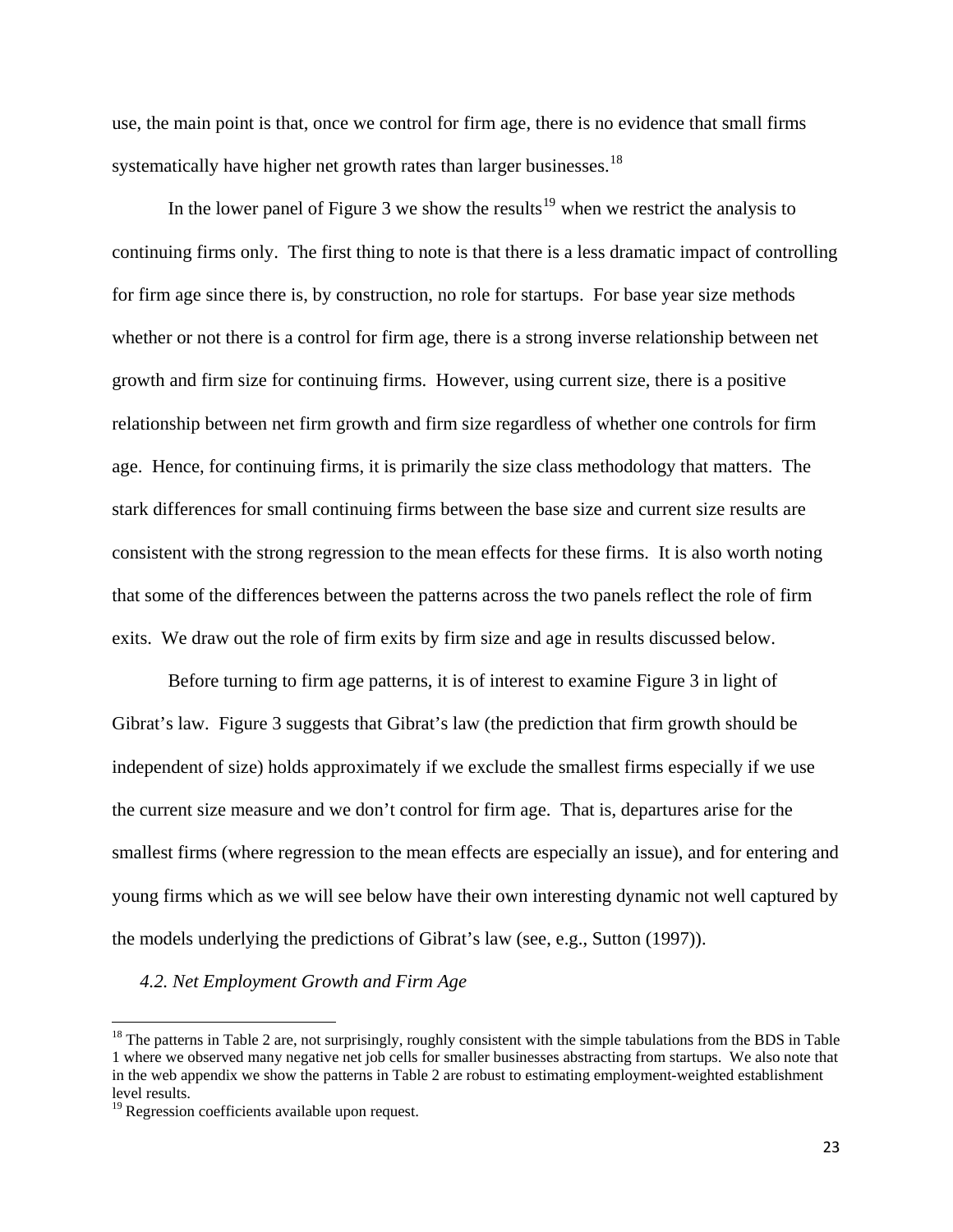<span id="page-24-0"></span>We now turn to exploring the patterns of net employment growth for firm age. The top panel of Figure 4 shows the results for firm age from columns 3 to 5 in Table 2. Note in the figure that we omit the estimated coefficient for startups since it is much higher (essentially 2).<sup>[20](#page-24-0)</sup> The panel reveals a relatively weak relationship between firm age and net growth when we exclude startups. These patterns are robust to controlling for firm size. However, in the lower panel of Figure 4, we find that conditional on survival, young firms exhibit substantially higher growth than more mature firms. $^{21}$  $^{21}$  $^{21}$  This pattern is robust to controlling for firm size and it clearly indicates that the fastest growing continuing firms are young firms under the age of five.

Reconciling the patterns of the upper and lower panel requires investigating the relationship between firm age and firm exit. That is, the firms not included in the lower panel of Figure 4 relative to the upper panel for firms aged 1 and higher are firm exits. Note that firm entrants are not driving the large difference in patterns across the upper and lower panel of Figure 4 since they are not included in either panel. The relationship between firm age and job destruction from firm exit is reported in Figure  $5^{22}$  $5^{22}$  $5^{22}$  where it is apparent that young firms have much higher firm exit rates than more mature firms.

Taken together, Figures 4 and 5 show an "up or out" pattern for young firms that is robust to controlling for firm size (and robust to whichever size class method is used). This "up or out" pattern highlights that the net patterns by firm age depicted in the top panel of Figure 4 mask rich dynamics of young firms. This dynamic is an important feature of market based economies and

 $20$  Recall that at the firm-level the net growth rate for a firm startup is equal to 2 using the DHS methodology. The estimated coefficient in Table 2 for all startups is close to 2 but not identical to 2 in all cases since this is a relative coefficient to the most mature firms after also controlling for industry and year effects. 21 Like Figure 3, Figure 4 reports estimated coefficients (available upon request) for specifications analogous to

Table 2 but focusing on continuing firms only. Given the non-parametric specifications, these and subsequent figures are showing conditional means by firm age (and firm size as relevant).

 $^{22}$  The figure plots estimated coefficients for specifications analogous to Table 2 (e.g., including firm size, firm age, industry and year effects) but with the dependent variable equaling job destruction from firm exit at the firm level. The remaining figures follow this same pattern with the same RHS variables but alternative LHS variables. Regression coefficients available upon request.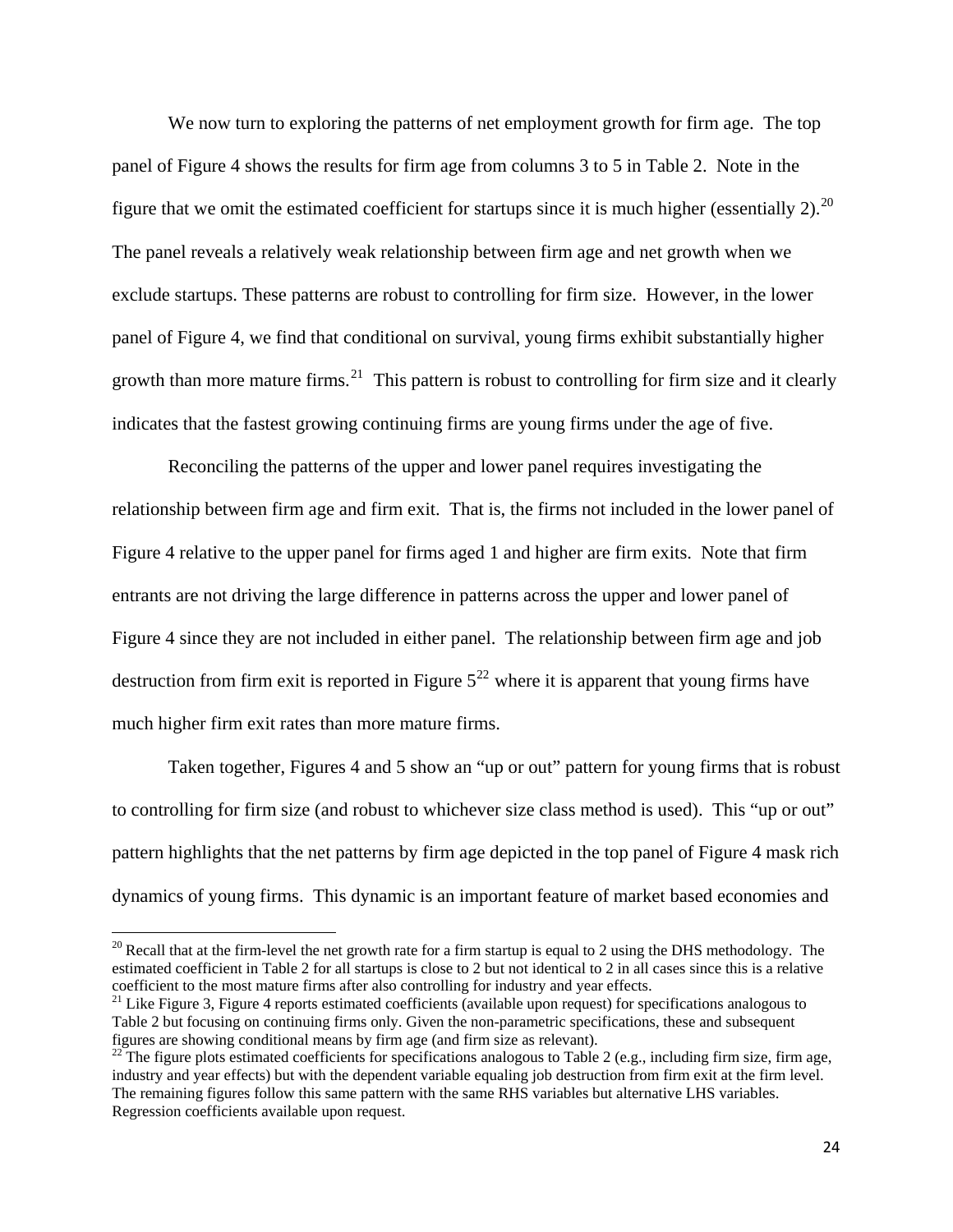<span id="page-25-0"></span>is consistent with predictions in models of market selection and learning (e.g., see Jovanovic (1982), Hopenhayn (1992) and Ericson and Pakes (1995)). The "up or out" pattern of young firms also helps put the job creation from startups in perspective. Each wave of firm startups creates a substantial number of jobs. In the first years following entry, many startups fail (the cumulative employment weighted exit rate derived from Figure 5 implies that about 40 percent of the jobs created by startups are eliminated by firm exits in the first five years) but the surviving young businesses grow very fast.<sup>[23](#page-25-0)</sup> In this respect, the startups are a critical component of the experimentation process that contributes to restructuring and growth in the U.S. on an ongoing basis.

#### *4.3. Employment Volatility by Firm Age and Firm Size*

We now turn to the patterns of gross job creation and destruction by firm age and firm size. Our interest is multi-fold. For one, the results reported above already show that there are interesting differences across continuing, entering and exiting firms in net growth rates so it makes sense to look more broadly and decompose the effects on job creation and destruction. We are also interested in the relationship between employment volatility and firm size and firm age which in the present analysis can be measured using rates of gross job creation and destruction. When looking at employment volatility, it is instructive to examine patterns at both the firm and establishment-level. The reason is that there can be within firm reallocation for even stable firms as some establishments in a given firm expand while others contract.

Figure 6 shows the patterns of job creation and destruction rates for firms and establishments by firm age. Interestingly, the patterns look quite similar at the firm and establishment levels although the magnitudes are somewhat higher at the establishment-level

 $^{23}$  Although the growth from the survivors does not fully compensate for the exits. The cumulative net growth rate implied by Figure 4 is about -7 percent in the first five years after entry. Note however that this still implies five years after entry a typical cohort has contributed a substantial number of jobs.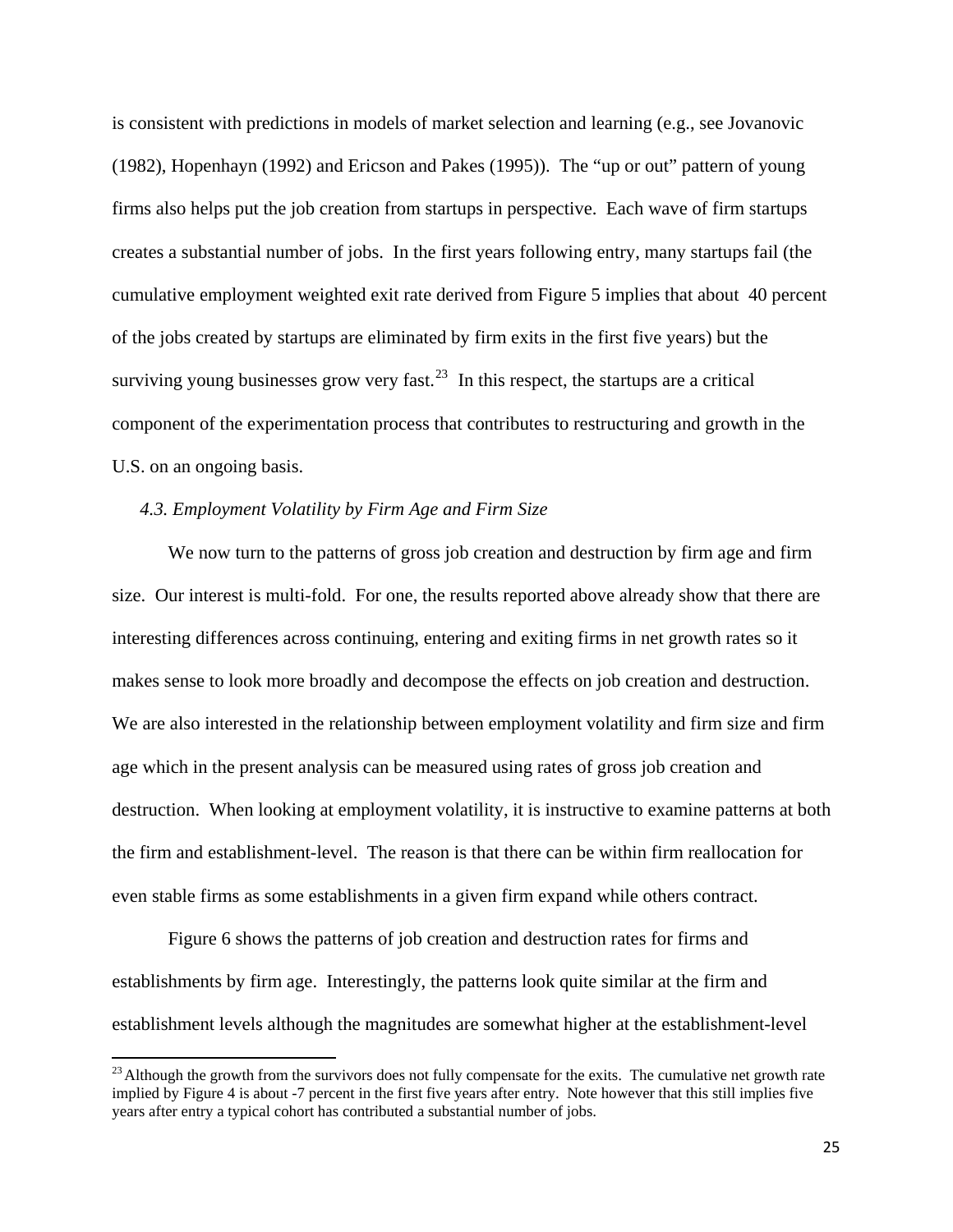<span id="page-26-0"></span>given that the latter also captures within-firm creation and destruction across establishments in the same firm.<sup>[24](#page-26-0)</sup> It is apparent that, at both the firm and establishment-level, volatility is higher at young firms as the pace of creation and destruction falls monotonically by firm age with or without size controls. Controlling for firm size has relatively modest effects. The most apparent effects are in the relationship between job destruction and firm age. Here we observe that controlling for firm size tends to reduce the rate of decline of job destruction with firm age especially when using current size controls.

We now turn to the patterns of job creation and destruction by firm size. The upper panel of Figure 7 shows the patterns for firm-level creation and destruction and the lower panels the patterns for establishment-level creation and destruction. We find that whether or not one controls for age effects and for both size class methods, job destruction tends to decline with firm size. However, the patterns for job creation are more sensitive to controlling for firm age. Job creation falls especially rapidly with firm size when not controlling for firm age but this effect largely disappears with firm age controls. These results highlight the asymmetry in job creation and destruction patterns for small firms. Controlling for age, small firms are more likely to destroy jobs but are not more likely to create jobs.

Turning to the establishment-level patterns, we find higher establishment-level job creation (and to a lesser extent job destruction) rates at larger firms once controls for firm age are included. The implication is that, abstracting from firm age effects, establishments at large firms create jobs at a faster rate than establishments of small firms and that the establishments of large firms are not necessarily less volatile than the establishments of small firms.

 $24$  The establishment-level creation and destruction rates are only necessarily higher than the analogous firm-level creation and destruction rates at the unconditional means (reported for the 16+ group). For the other groups, industry and year controls may be different at the establishment and firm level so this pattern need not hold.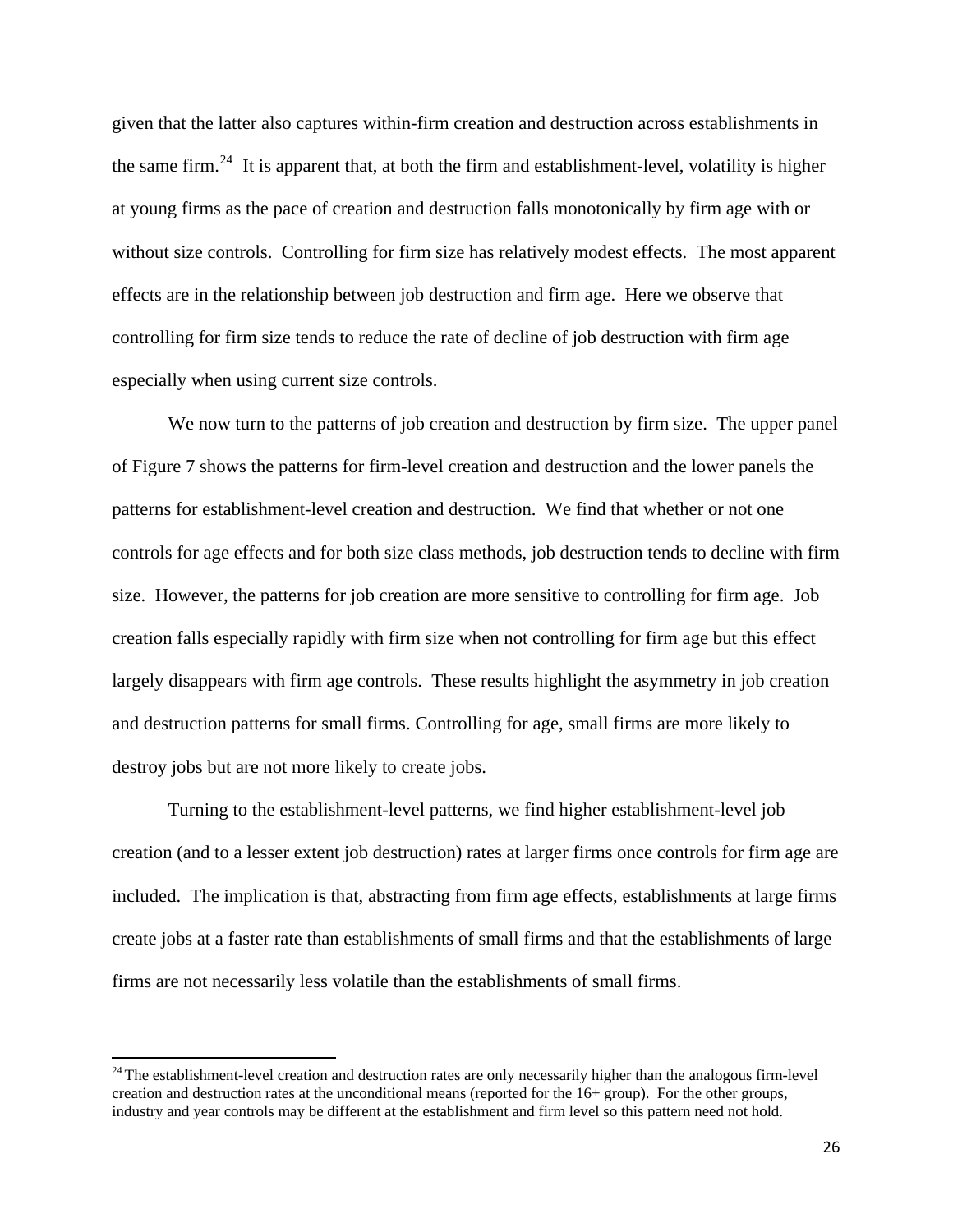<span id="page-27-0"></span>The analysis of the creation and destruction margins again highlights several important points for the job creation debate. First, the symmetry in job creation and destruction patterns for young firms and establishments; that is, young firms and establishments have relatively high rates of job creation and destruction which translate into high number of jobs being simultaneously created and destroyed in the economy as shown in Figure 1. Second, the asymmetric response in job creation and destruction patterns for small firms. Small firms, once we account for the effects of age, do not have particularly high rates of job creation but relatively high rates of job destruction. Third, when we turn to establishment-level measures of volatility, establishment volatility is larger at large firms than small firms once we control for firm age.<sup>[25](#page-27-0)</sup>

#### *4.4. The Entry and Exit Margins: Establishment vs. Firm*

Figure 8 shows establishment entry and exit by firm age. The upper panel shows that establishment entry exhibits a slight tendency to increase with firm age that is mitigated when one controls for firm size. By contrast, the lower panel shows a strong firm age effect in job destruction from establishment exit with exits falling monotonically with firm age. Taking these patterns together with those of Figure 6 above we see that young firms disproportionally create jobs by expanding existing establishments rather than opening new ones. By contrast young and mature firms seem equally likely to shed jobs by contracting establishments and by shutting them down. Additionally, in comparing the establishment-level patterns in Figure 8 to the firm-level patterns in Figure 5, we see that job destruction from establishment exit declines less rapidly with firm age than does job destruction from firm exit. Mature firms are much less likely to exit than young firms but establishments of mature firms have relatively high exit rates compared to establishments of young firms conditional on other observable factors (Dunne et. al. (1989) also

 $25$  When we aggregate employment to the level of the firm we net out within firm patterns of establishment job creation and destruction. The exception of course is for single unit firms where firm and establishment will net the same measures.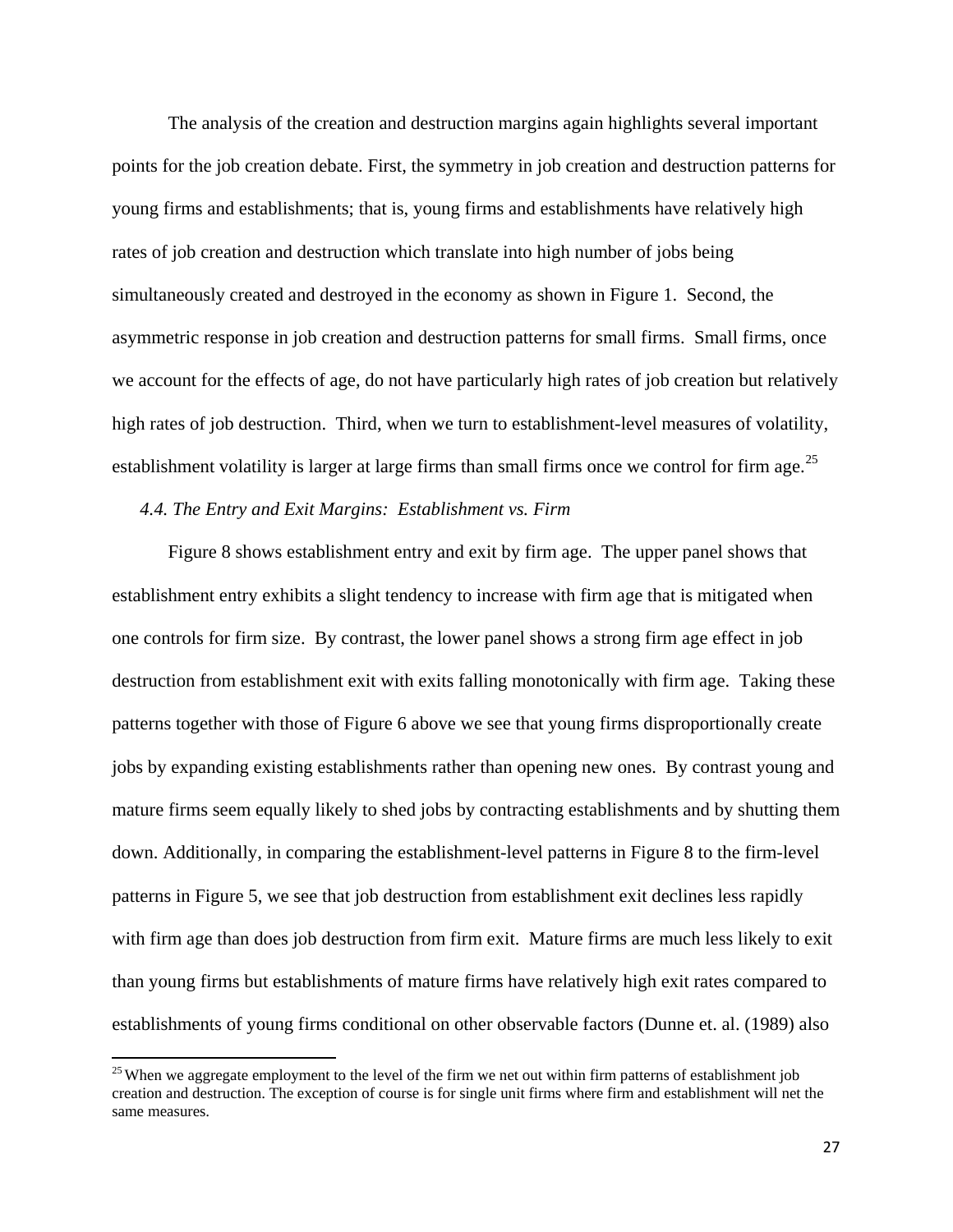<span id="page-28-0"></span>found this result for U.S. manufacturing). In a related way, the patterns in Figure 8 help account for the patterns in Figure 6. That is, job creation and destruction at the establishment level decline less rapidly with firm age than job creation and destruction at the firm level since mature firms have relatively high entry and exit rates of establishments.

Figure 9 shows results from regressions where we focus on the entry and exit components of job creation and destruction by firm size. The upper left hand panel shows that without firm age controls, firm entry rates are much higher in the smallest size classes. Controlling for firm age wipes out these patterns completely.<sup>[26](#page-28-0)</sup> By contrast, the upper right panel shows that job destruction from firm exit tends to fall with firm size. This rate of decline is largely robust to specification and the inclusion of age controls.

The lower panels of Figure 9 show the analogous relationships of establishment entry and exit by firm size. Establishment entry tends to fall with firm size when not controlling for firm age and this reflects the obvious relationship between firm entry and establishment entry. However, after controlling for firm age, we observe establishment entry rising with firm size. The lower right panel of Figure 9 shows that job destruction from establishment exit tends to decline with firm size although the rate of decline is modest after the smallest size classes.

The analysis of the entry and exit margins reveals several interesting patterns. First, looking at establishments we find young firms are less likely to exhibit job creation from opening new establishment than are mature firms. Young firms, however, disproportionally create jobs by expanding existing establishments. Large firms are more likely to open new establishments when we control for firm age. Second, firm entry rates are much higher for the

<sup>&</sup>lt;sup>26</sup> Indeed, it might seem surprising that there are any firm entry patterns once we control for firm age. The reason is that for the very smallest firms that there is some modest amount of re-entry that occurs. That is, for small firms we sometimes see the firm enter, exit and then re-enter at a later date. In Davis et. al. (2009), this pattern is shown in part to be due to some very small employer firms alternating between being employer and non-employer firms.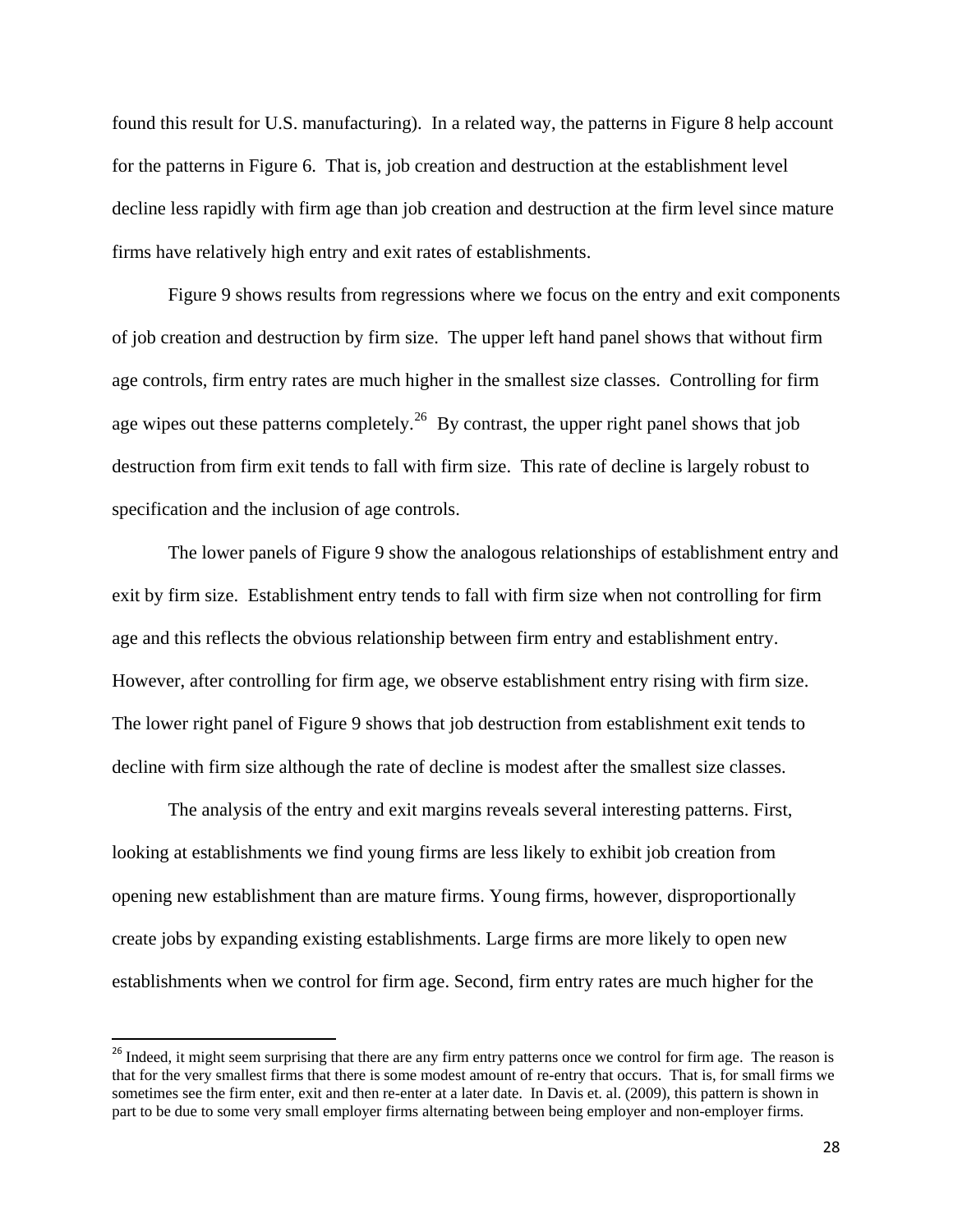smallest size classes, but this simply reflects the fact that new firms tend to be small. Firm exit is also more likely for smaller firms and this holds even after controlling for firm age.

#### *5. Concluding Remarks*

 There is a widespread popular perception that small businesses create more or even most jobs in the U.S. We argue, as has the earlier literature, that the popular question of "what fraction of net new jobs is created by small businesses?" is not well posed. In addition, until the Census Bureau's Business Dynamic Statistics (BDS) became available, publicly available data on firm size and growth tended to confirm the popular perception.

The BDS contains tabulations by firm size and firm age. Thus, for the first time data users can examine both net and gross job creation and destruction by firm size *and* age. As we showed in Figure 1, BDS data demonstrate that, in addition to previous concerns about measurement issues, not accounting for firm age can lead to misleading inferences about the role of firm size in job creation.

In this paper we explored the basic patterns in Figure 1 more deeply and rigorously using the source data for the BDS, the LBD. We find some evidence in support of the popular perception that small businesses create more jobs along the following lines. If one looks at the simple relationship between firm size and net growth rates, there is evidence that net growth rates tend to be higher for smaller as opposed to larger businesses. This is the case using widely available data such as the Census Bureau's SUSB, but can also be obtained through careful analysis of micro data as both NWZ and we demonstrate. Of course, the caveats raised over years such as the role of regression to the mean still apply. Using our preferred firm size classification that we argue is more robust to such concerns, the inverse relationship between net growth rates and size remains but is not overwhelming.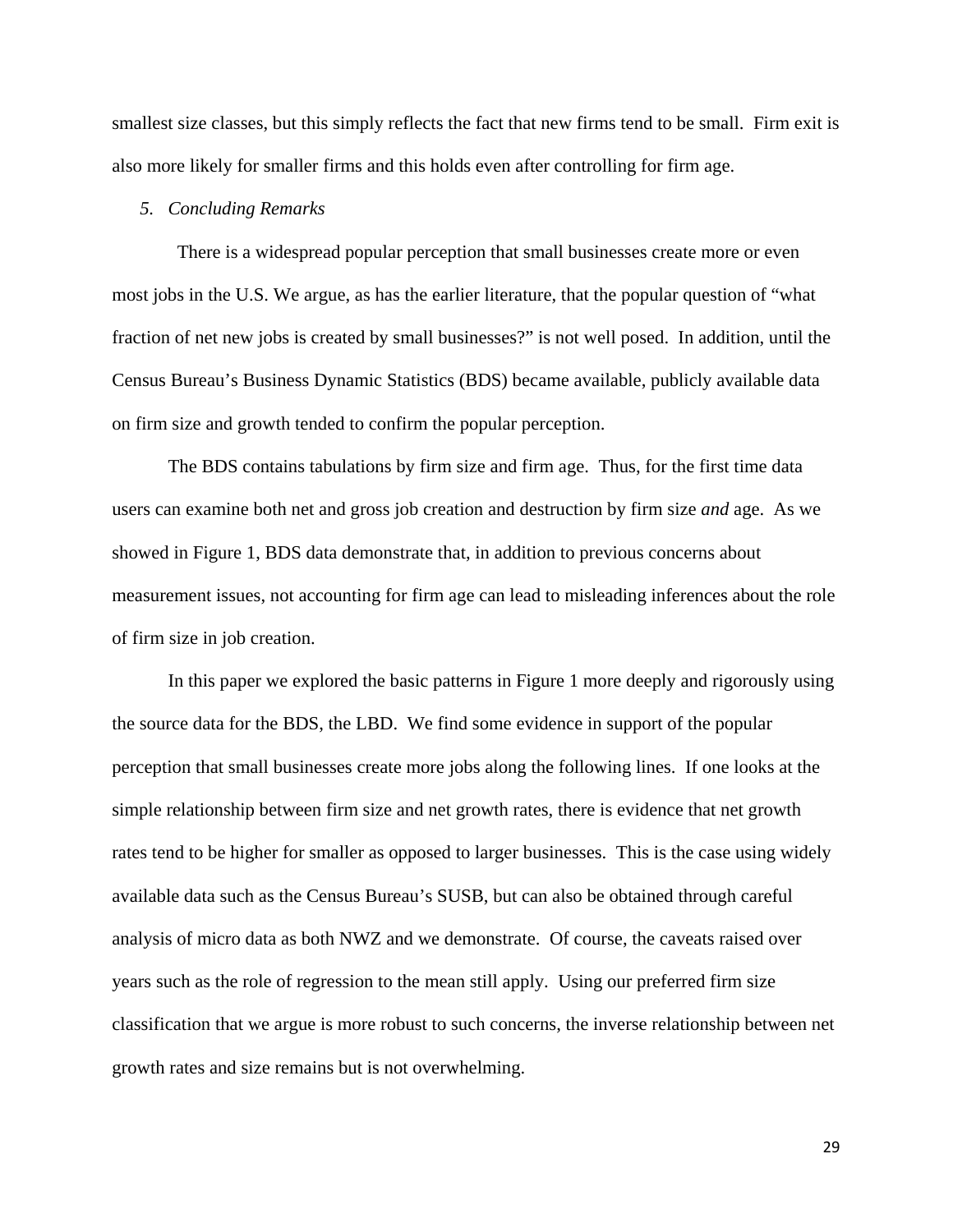As the results from Figure 1 would suggest, the more important and robust finding is the role of firm age. We find that once we control for firm age, the negative relationship between firm size and net growth disappears and may even reverse sign as a result of relatively high rates of exit amongst the smallest firms. Our findings suggest that it is particularly important to account for business startups. Business startups account for roughly 3 percent of U.S. total employment in any given year. While this is a reasonably small share of the stock, it is large relative to the net flow which averages around 2.2 percent per year. Startups tend to be small so most of the truth to the popular perception is driven by the contribution of startups, which are primarily small, to net growth.

We also find rich dynamics among the young firms in the U.S. that help put the contribution and role of startups into perspective. Young firms exhibit high rates of gross job creation and destruction. Consistent with this pattern, we find that young firms have very high job destruction rates from exit so that after five years about 40 percent of the jobs initially created by startups have been eliminated by exit. However, we also find that, conditional on survival, young firms grow more rapidly than their more mature counterparts. In combination, our findings suggest a rich "up or out" dynamic of startups and young firms that is consistent with models of market selection and learning. Understanding the process of job creation by private sector businesses requires understanding this dynamic. Policies that favor various simply defined classes of businesses (e.g., by size) and ignore this fundamental dynamic will likely have limited success.

Most of our focus in the analysis is on the net growth rate patterns by firm size and firm age (along with the underlying different margins of adjustment). However, we also show that large, mature businesses account for a large fraction of jobs. Firms over 10 years old and have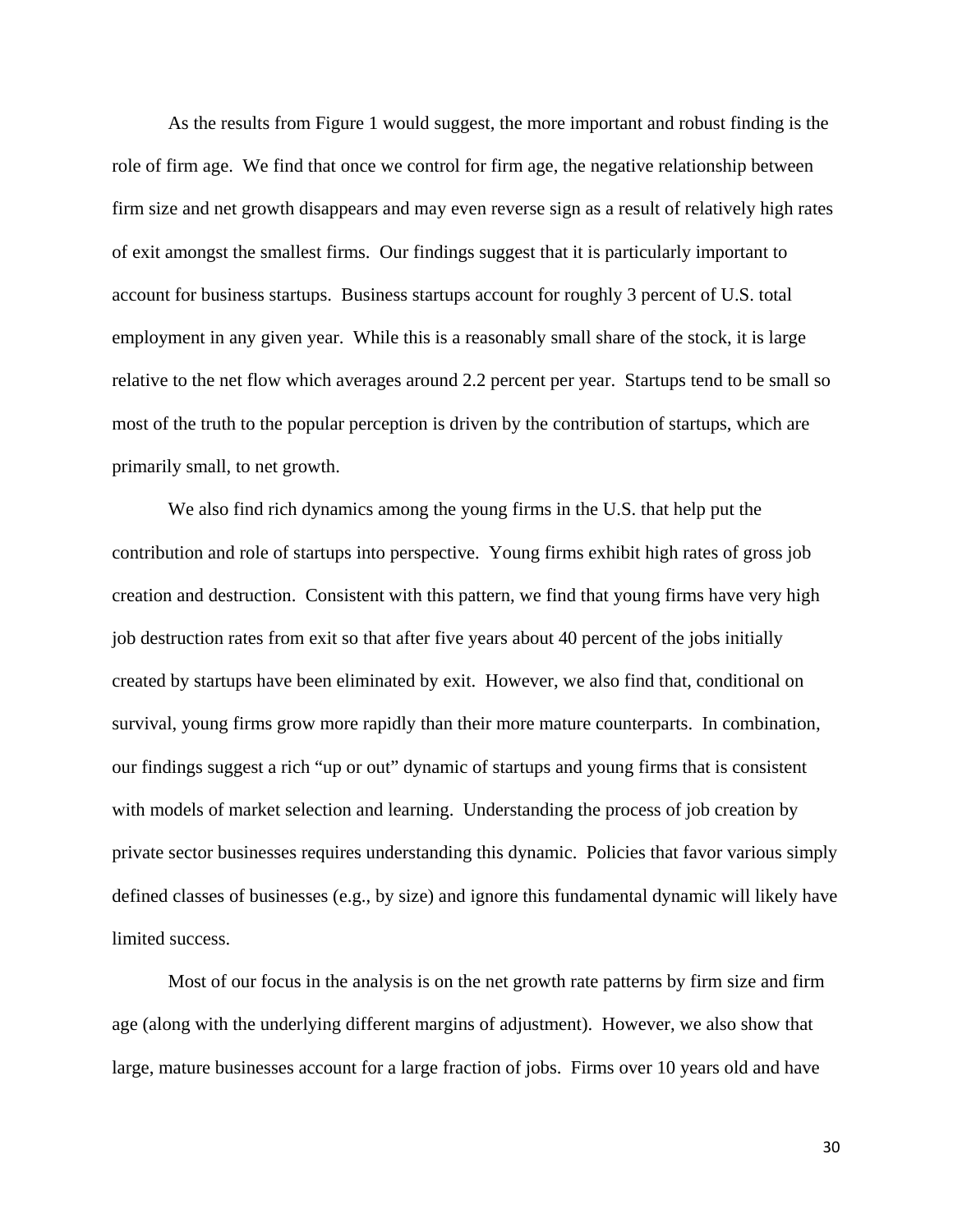<span id="page-31-0"></span>more than 500 workers account for about 45 percent of all jobs in the U.S. private sector. In turn, we show that these large, mature firms account for almost 40 percent of job creation and destruction. As shown in Figure 1, the share of jobs created and destroyed by different groups of firms is roughly their share of total employment. However, this is hardly the whole story as much of the analysis in the paper shows that some groups disproportionately create and destroy jobs. For example, firm startups account for only 3 percent of employment but almost 20 percent of gross job creation. Young and small businesses disproportionately create and destroy jobs and large mature firms exhibit robust adjustments along the establishment entry and exit margins.

In closing, we think our findings help interpret the popular perception of the role of small businesses as job creators in a manner that is consistent with theories that highlight the role of business formation, experimentation, selection and learning as important features of the U.S. economy.<sup>[27](#page-31-0)</sup> Viewed from this perspective, the role of business startups and young firms is part of an ongoing dynamic of U.S. businesses that needs to be accurately tracked and measured on an ongoing basis. Measuring and understanding the activities of startups and young businesses, the frictions they face, their role in innovation and productivity growth, how they fare in economic downturns and credit crunches all are clearly interesting areas of inquiry given our findings of the important contribution of startups and young businesses.

In a related manner, it is important to not focus only on jobs per se but also on the role of these dynamics in the patterns of productivity and earnings behavior in the U.S. We also need to develop the data and associated analyses that will permit investigating the complex relationships between young and mature (as well as small and large) businesses. It may be, for example, that the volatility and apparent experimentation of young businesses that we have identified is critical

<sup>&</sup>lt;sup>27</sup> There has, of course, been substantial theoretical development along these lines (e.g., Jovanovic (1982), Hopenhayn (1992) and Ericson and Pakes (1995)) and our findings, like others in the literature (e.g., Dunne, Roberts and Samuelson (1989) and DHS) provide broad empirical support for this class of models and ideas.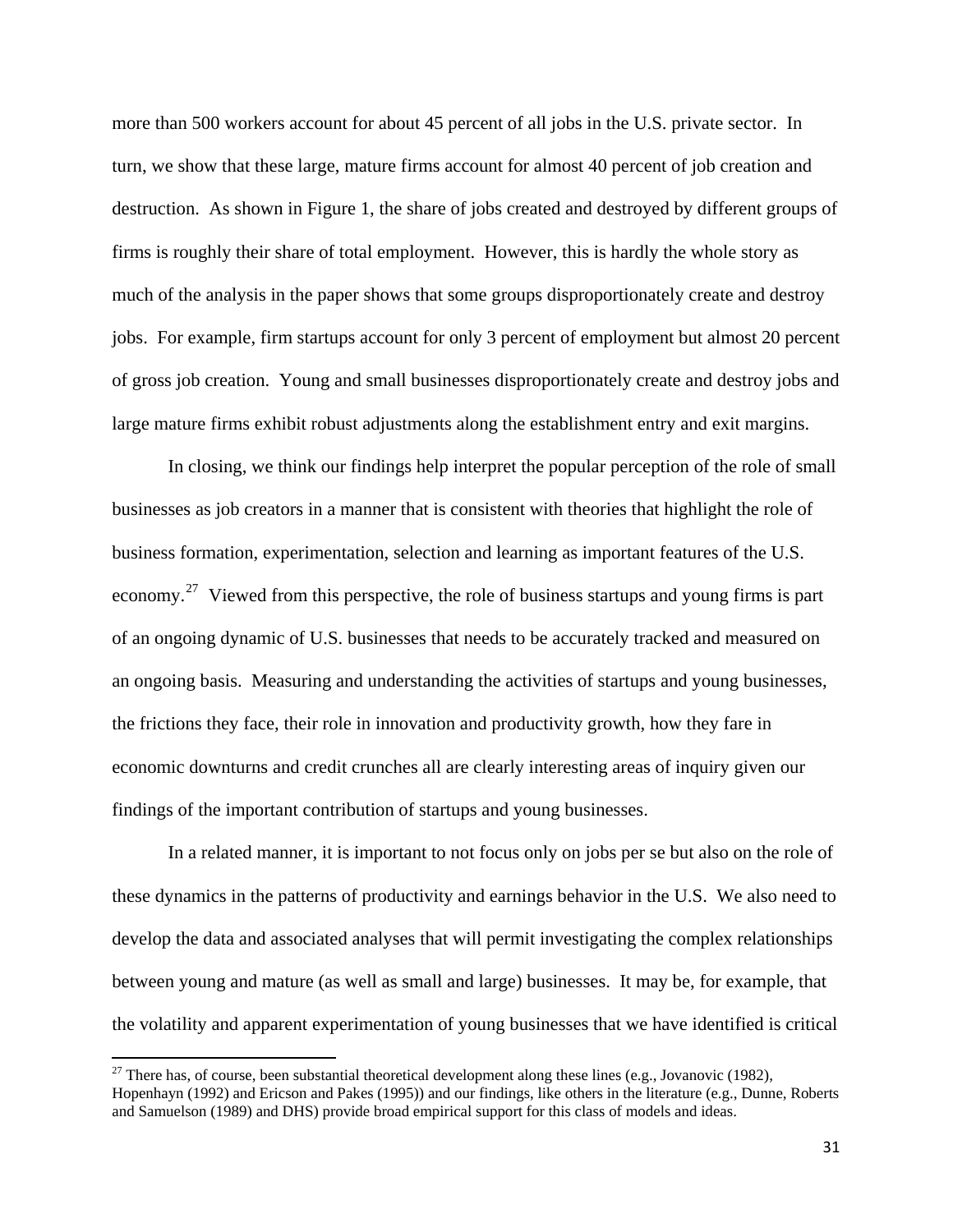for the development of new products and processes that are in turn used by (and perhaps acquired by) the large and mature businesses that account for most economic activity. Viewed from this perspective, our findings show that the LBD and the BDS are rich databases to track U.S. business dynamics but it is also clear that additional information about the productivity and earnings dynamics as well as business-to-business relationships need to be added to these databases and related analyses.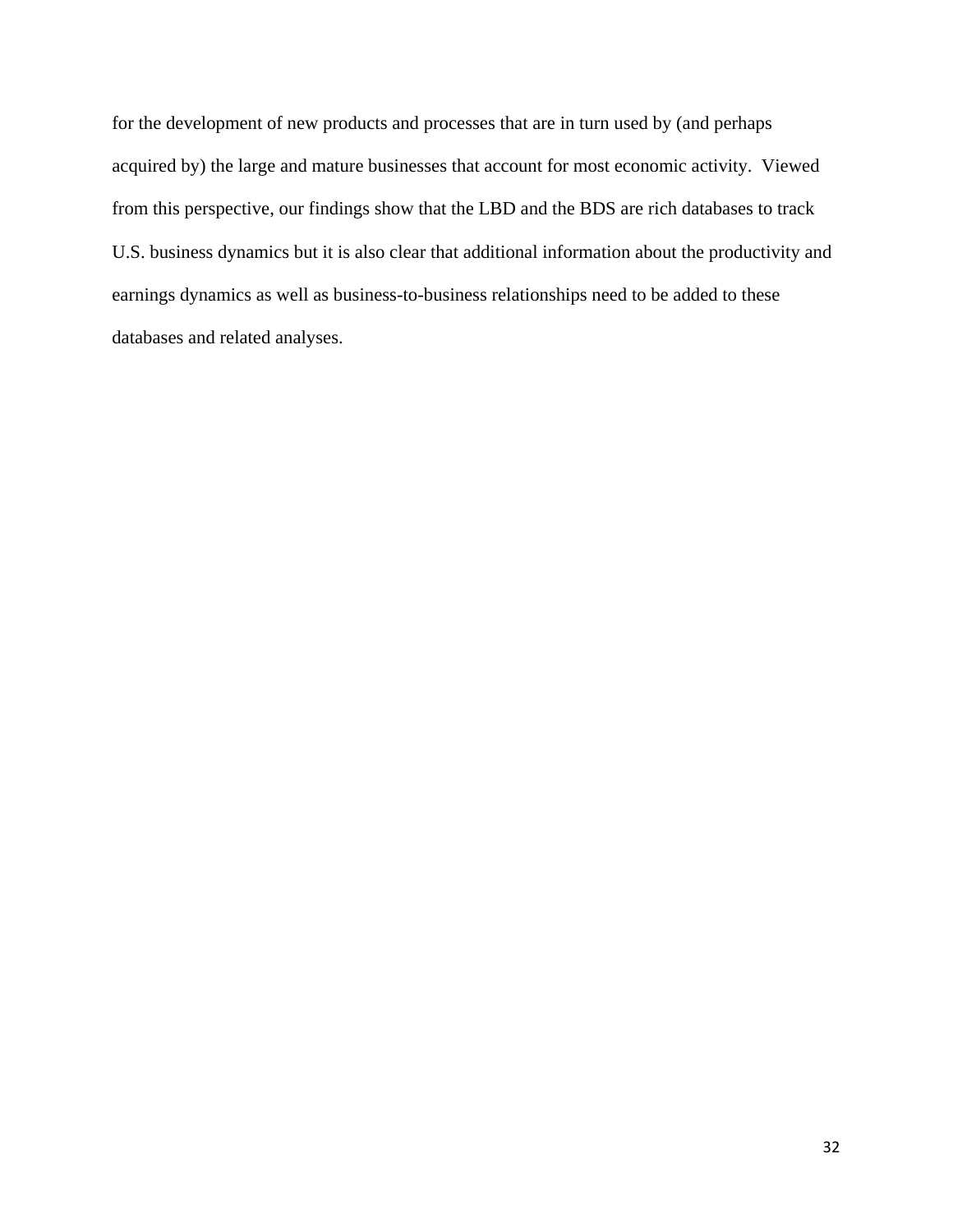## **References**

- Acs, Zoltan J., Catherine Armington, and Alicia Robb, 1999, "Measures of Job Flow Dynamics in the U.S. Economy" U.S. Small Business Administration, January.
- Aldrich, Howard, Arne Kalleberg, Peter Marsden and James Casell, 1988, "In Pursuit of Evidence: Five Sampling Procedures for Locating New Businesses", *Journal of Business Venturing*, 4, 367-386.
- Becker. Randy A., John Haltiwanger, Ron S. Jarmin, Shawn D. Klimek and Daniel J. Wilson, 2006, "Micro and Macro Data Integration: the Case of Capital", in A New Architecture for the U.S. National Accounts, (Jorgenson, Landefeld and Nordhaus eds), NBER/University of Chicago Press,
- Birch, David L., 1979, *The Job Generation Process*, unpublished report prepared by the MIT Program on Neighborhood and Regional Change for the Economic Development Administration, U.S. Department of Commerce, Washington, DC,

Birch, David L., 1981, "Who Creates Jobs?" *The Public Interest* 65, 3-14.

Birch, David L., 1987, *Job Creation in America: How Our Smallest Companies Put the Most People to Work*, Free Press, New York.

Birley, Sue, 1984, "Find the Firm", *Proceedings of the Academy of Management Meetings*.

- Brown, Charles, James Hamilton, and James Medoff, 1990, *Employers Large and Small*, Cambridge: Harvard University Press.
- Butani, Shail, Richard Clayton, Vinod Kapani, James Spletzer, David Talan, and George Werking, 2006, "Business Employment Dynamics: Tabulations by Employer Size" *Monthly Labor Re*view, February 2006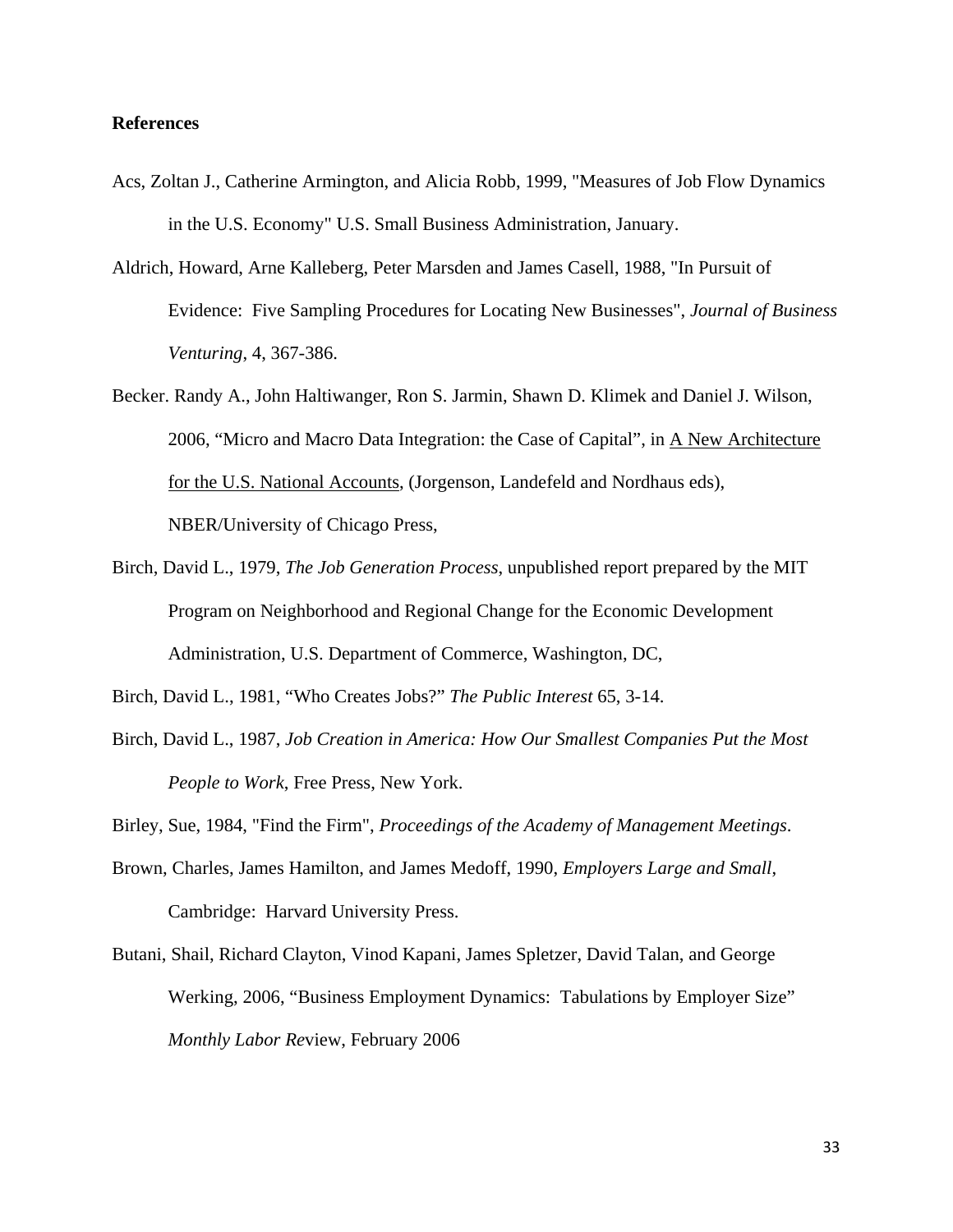- Davis, Steven J., John Haltiwanger and Scott Schuh, 1996, *Job Creation and Destruction*, MIT Press.
- Davis, Steven J., John Haltiwanger, Ron S. Jarmin and Javier Miranda, 2007, "Volatility and Dispersion in Business Growth Rates: Publicly Traded vs. Privately Held Firms." *NBER Macroeconomics Annual* 2006, vol. 21.
- Davis, Steven J., John Haltiwanger, C.J. Krizan, Ron Jarmin, Javier Miranda, Al Nucci, and Kristin Sandusky, 2009, "Measuring the Dynamics of Young and Small Businesses: Integrating the Employer and Non-Employer Businesses" in *Producer Dynamics: New Evidence from Micro Data*, (Dunne, Jensen and Roberts, eds.) NBER/University of Chicago Press.
- Doms, Mark E., Ron S. Jarmin, and Shawn D. Klimek, 2004, "Information technology investment and firm performance in US retail trade." Economics of Innovation and New Technology, vol. 13(7), pp. 595-613.
- Dunne, Timothy, Mark Roberts and Larry Samuelson, 1989, "The Growth and Failure of U.S. Manufacturing Plants," *Quarterly Journal of Economics*, vol. 104 (4), pp. 671-98.
- Ericson, Richard and Ariel Pakes, 1995, " Markov-Perfect Industry Dynamics: A Framework for Empirical Work", *The Review of Economic Studies*, Vol. 62, No. 1. pp. 53-82
- Evans, David S., 1987, "The Relationship between Firm Growth, Size, and Age: Estimates for 100 Manufacturing Industries," *Journal of Industrial Economics* 35, pp. 567-581.
- Foster, Lucia, John Haltiwanger, and C.J. Krizan, 2006, "Market Selection, Reallocation and Restructuring in the U.S. Retail Trade Sector in the 1990s," *The Review of Economics and Statistics*, vol. 88(4), pp. 748-758.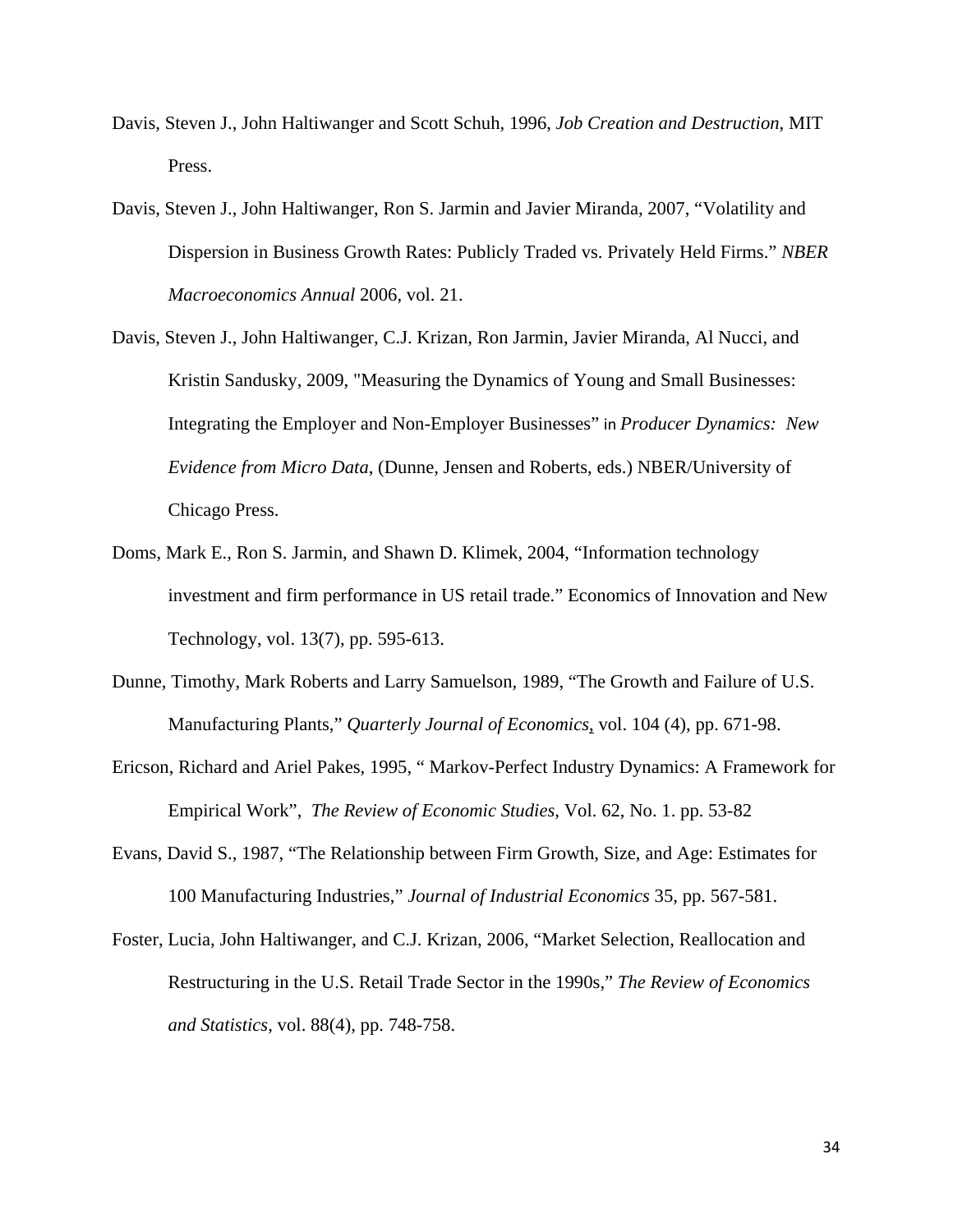Friedman, Milton, 1992, "Do Old Fallacies Ever Die?," *Journal of Economic Literature* ,30(4), 2139-2132.

Haltiwanger, John, Ron Jarmin and Javier Miranda, 2009 "Business Dynamics Statistics: An Overview" Marion Ewing Kauffman Foundation BDS Briefs. http://www.kauffman.org/uploadedFiles/BDS\_handout\_011209.pdf

- Haltiwanger, John and C.J. Krizan, 1999 "Small Business and Job Creation in the United States: The Role of New and Young Businesses" in *Are Small Firms Important?: Their Role and Impact*, edited by Zoltan Acs, Kluwer Academic Publishing Company.
- Hopenhayn, Hugo. 1992. "Entry, Exit, and Firm Dynamics in Long Run Equilibrium", *Econometrica*, 60(5): 1127-50.
- Jarmin, Ron S., Shawn D. Klimek and Javier Miranda, 2009, "The Role of Retail Chains: National, Regional and Industry Results," in Dunne, Jensen and Roberts (eds.), *Producer Dynamics: New Results from Micro Data*, University of Chicago Press for the NBER.
- Jarmin, Ron S., and Javier Miranda, 2002, "The Longitudinal Business Database", CES Working Paper 02-17.
- Jovanovic, Boyan. 1982. "Selection and the Evolution of Industry", *Econometrica*, 50(3): 649- 670.
- Neumark, David, Brandon Wall, and Junfu Zhang, 2009, "Do Small Businesses Create More Jobs? New Evidence for the United States from the National Establishment Time Series", *Review of Economics and Statistics*, (forthcoming).
- Okolie, Cordelia, 2004, "Why Size Class Methodology Matters in Analyses of Net and Gross Job Flows." *Monthly Labor Review*, July.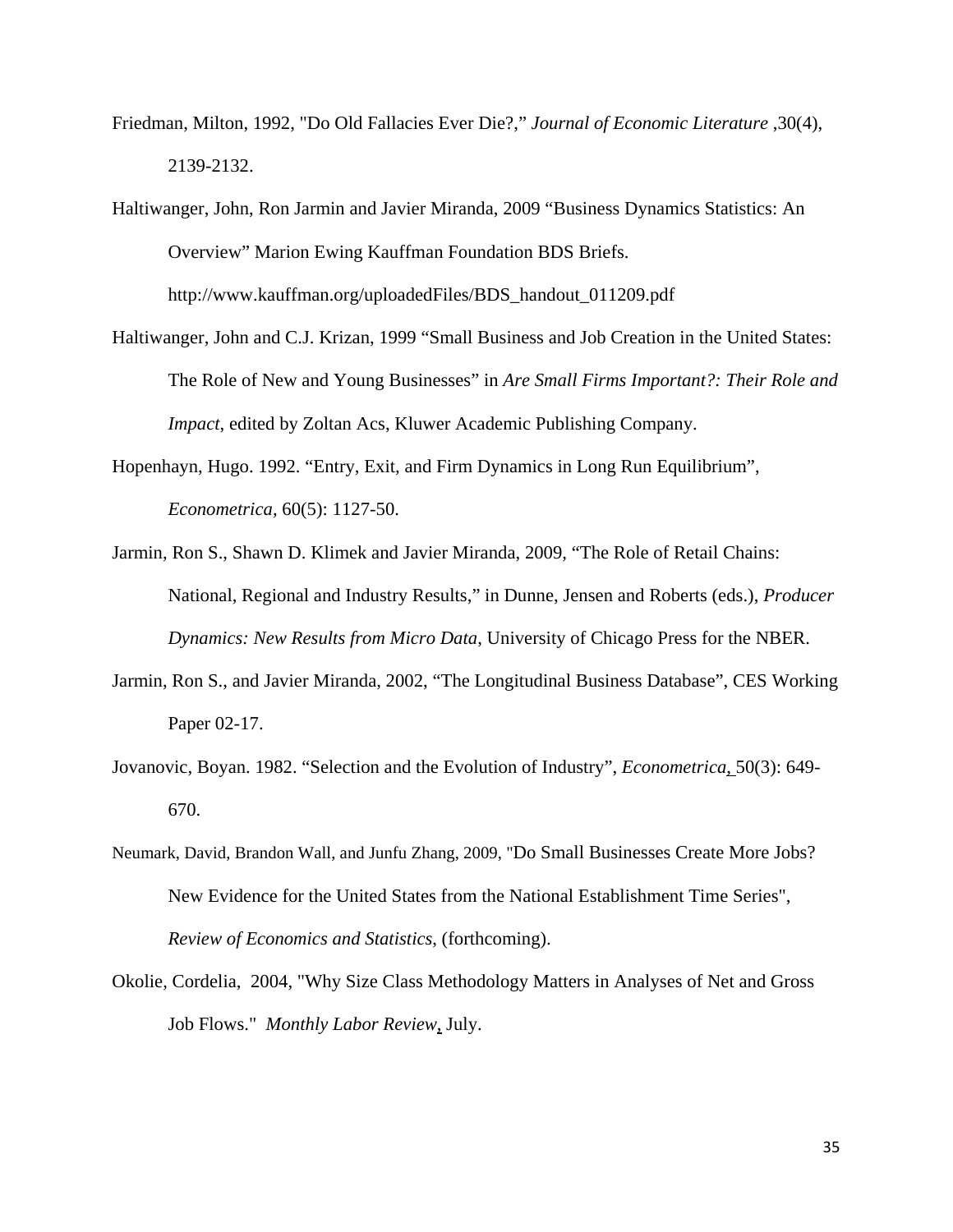Olley, Steven and Ariel Pakes, 1996, The Dynamics of Productivity in the Telecommunications Equipment Industry, *Econometrica*, 64(6): 1263-1310.

Sutton, John, 1997 "Gibrat's Legacy," *Journal of Economic Literature* 35, 40-59.

Tornqvist, Leo, Pentti Vartia and Yrjo Vartia, 1985, "How Should Relative Change Be

Measured?" *American Statistician,* February, 39:1, pp. 43-46.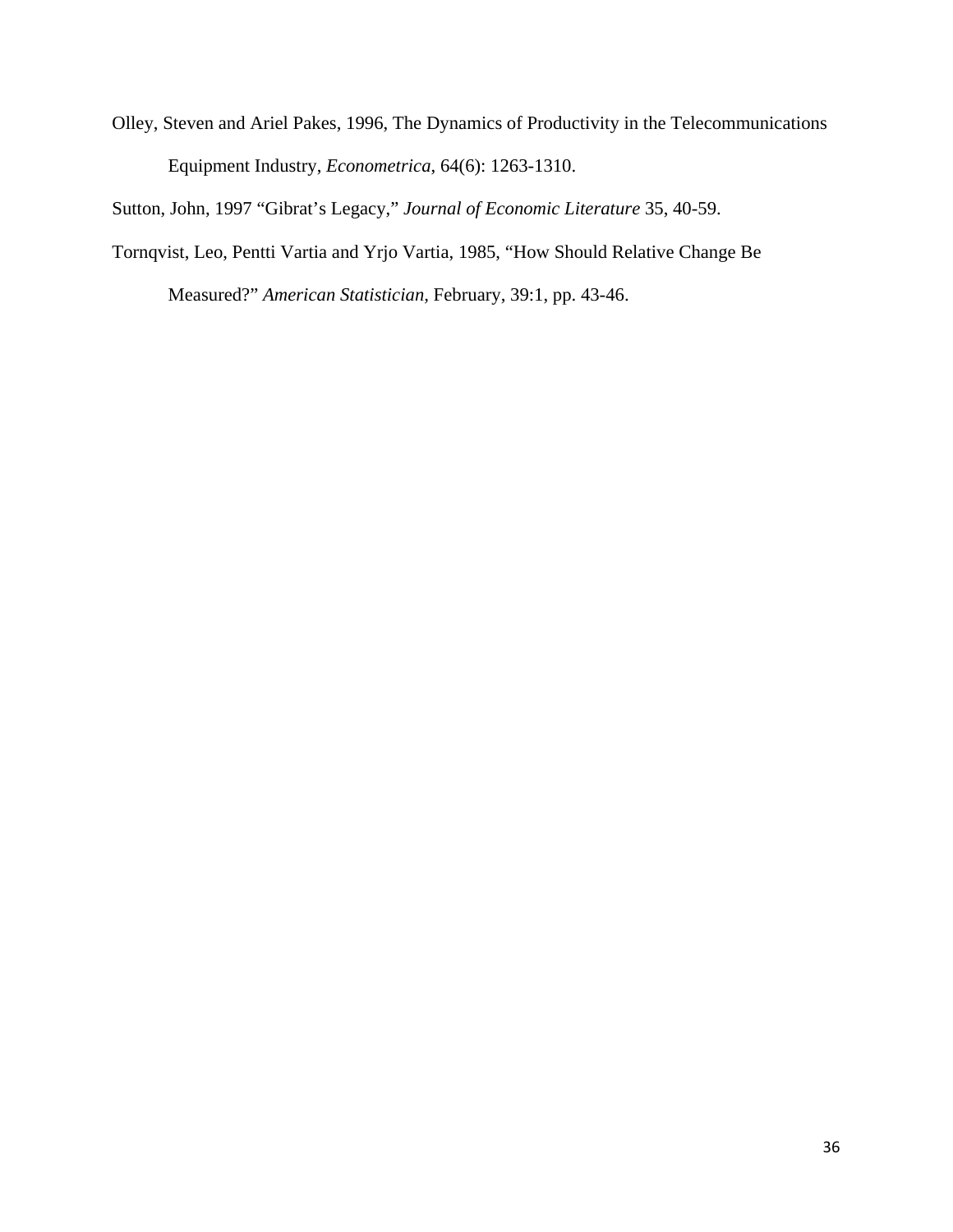

**Figure 1: Shares of Employment, Job Creation and Destruction by Broad Firm (Current) Size and Age Classes – Annual Average Rates 1992-2005**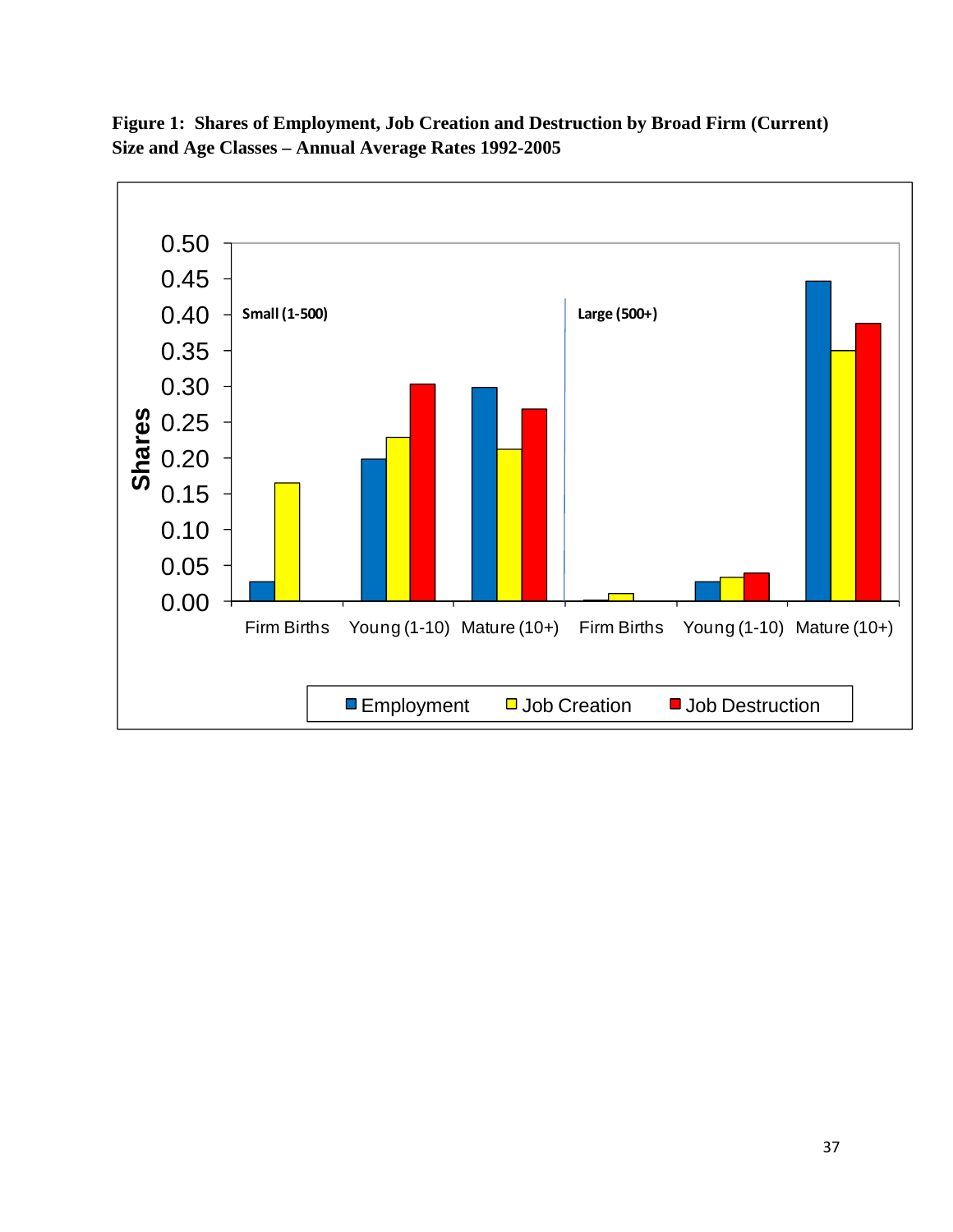|                               |                          |                                                                               | <b>Figure 2</b>              |                                                                                     |             |          |                                      |
|-------------------------------|--------------------------|-------------------------------------------------------------------------------|------------------------------|-------------------------------------------------------------------------------------|-------------|----------|--------------------------------------|
|                               |                          | <b>Establishment Structure and Firm Dynamics for Eight Hypothetical Firms</b> |                              |                                                                                     |             |          |                                      |
| <b>Establishment Dynamics</b> |                          | Firm                                                                          | $in t-1$                     | Establishments Establishments Employment Employment in<br>$\mathsf{in}\ \mathsf{t}$ | $in t-1$    |          | <b>Net</b><br>Change                 |
| Year t-1                      | Year t                   | Α                                                                             | 3                            | $\mathbf{1}$                                                                        | 580         | 450      | $-130$                               |
|                               |                          | В                                                                             | 2                            | 4                                                                                   | 140         | 285      | 145                                  |
| Α                             | Α                        | C                                                                             | 0                            | 1                                                                                   | $\mathbf 0$ | 200      | 200                                  |
| 1(400)                        | 1(450)                   | D                                                                             |                              | $\Omega$                                                                            | 15          | 0        | $-15$                                |
| 2(100)                        |                          | E                                                                             | 2                            |                                                                                     | 750         | 600      | $-150$                               |
| 3(80)                         |                          | F                                                                             |                              |                                                                                     | 75          | 80       | 5                                    |
|                               | B                        | G                                                                             |                              | $\Omega$                                                                            | 100         | $\Omega$ | $-100$                               |
| $\, {\bf B} \,$               | 2(75)                    | H                                                                             | 0                            |                                                                                     | 0           | 120      | 120                                  |
| 4(100)<br>5(40)               | 4(100)<br>5(80)<br>6(30) | Total                                                                         | 10                           | $\overline{9}$                                                                      | 1660        | 1735     | 75                                   |
|                               |                          |                                                                               | <b>Firm-Level DHS</b>        | <b>Firm DHS Net Growth Rate</b>                                                     |             |          |                                      |
|                               | C                        |                                                                               | <b>Net Growth Rate</b>       | <b>Based on Weighted</b>                                                            |             |          | Establishment-Level                  |
|                               |                          |                                                                               |                              |                                                                                     |             |          |                                      |
|                               |                          |                                                                               |                              |                                                                                     |             |          |                                      |
| D                             | (200)                    | Firm<br>Ā                                                                     | (Including M&A)<br>$-0.2524$ | Establishment Growth Rates Establishment<br>$-0.0645$                               |             | 1        | <b>DHS Net Growth Rate</b><br>0.1176 |
| 8(15)                         |                          | B                                                                             | 0.6824                       | 0.1714                                                                              |             | 2        | $-0.2857$                            |
|                               |                          | C                                                                             | 2.0000                       | 2.0000                                                                              |             | 3        | $-2.0000$                            |
| E                             | E                        | D                                                                             | $-2.0000$                    | $-2.0000$                                                                           |             | 4        | 0.0000                               |
| 9(500)                        | 9(600)                   | E                                                                             | $-0.2222$                    | $-0.2222$                                                                           |             | 5        | 0.6667                               |
| 10(250)                       |                          | F                                                                             | 0.0645                       | 0.0645                                                                              |             | 6        | 2.0000                               |
|                               |                          | G                                                                             | $-2.0000$                    |                                                                                     |             | 7        | 2.0000                               |
| F                             | F                        | Η                                                                             | 2.0000                       | 0.1818                                                                              |             | 8        | $-2.0000$                            |
| 11(75)                        | 11 (80)                  |                                                                               |                              |                                                                                     |             | 9        | 0.1818                               |
|                               |                          |                                                                               |                              |                                                                                     |             | 10       | $-2.0000$                            |
| G                             | н                        |                                                                               |                              |                                                                                     |             | 11       | 0.0645                               |
| 12(100)                       | 12 (120)                 |                                                                               |                              |                                                                                     |             | 12       | 0.1818                               |
|                               |                          | <b>Aggregate Net Growth</b>                                                   | 0.0442                       | 0.0442                                                                              |             |          | 0.0442                               |
|                               |                          | <b>From Births</b>                                                            | 0.1885                       | 0.1178                                                                              |             |          | 0.1355                               |
|                               |                          | <b>From Deaths</b><br><b>From Continuers</b>                                  | $-0.0677$<br>$-0.0766$       | $-0.0088$<br>$-0.0648$                                                              |             |          | $-0.2032$<br>0.1119                  |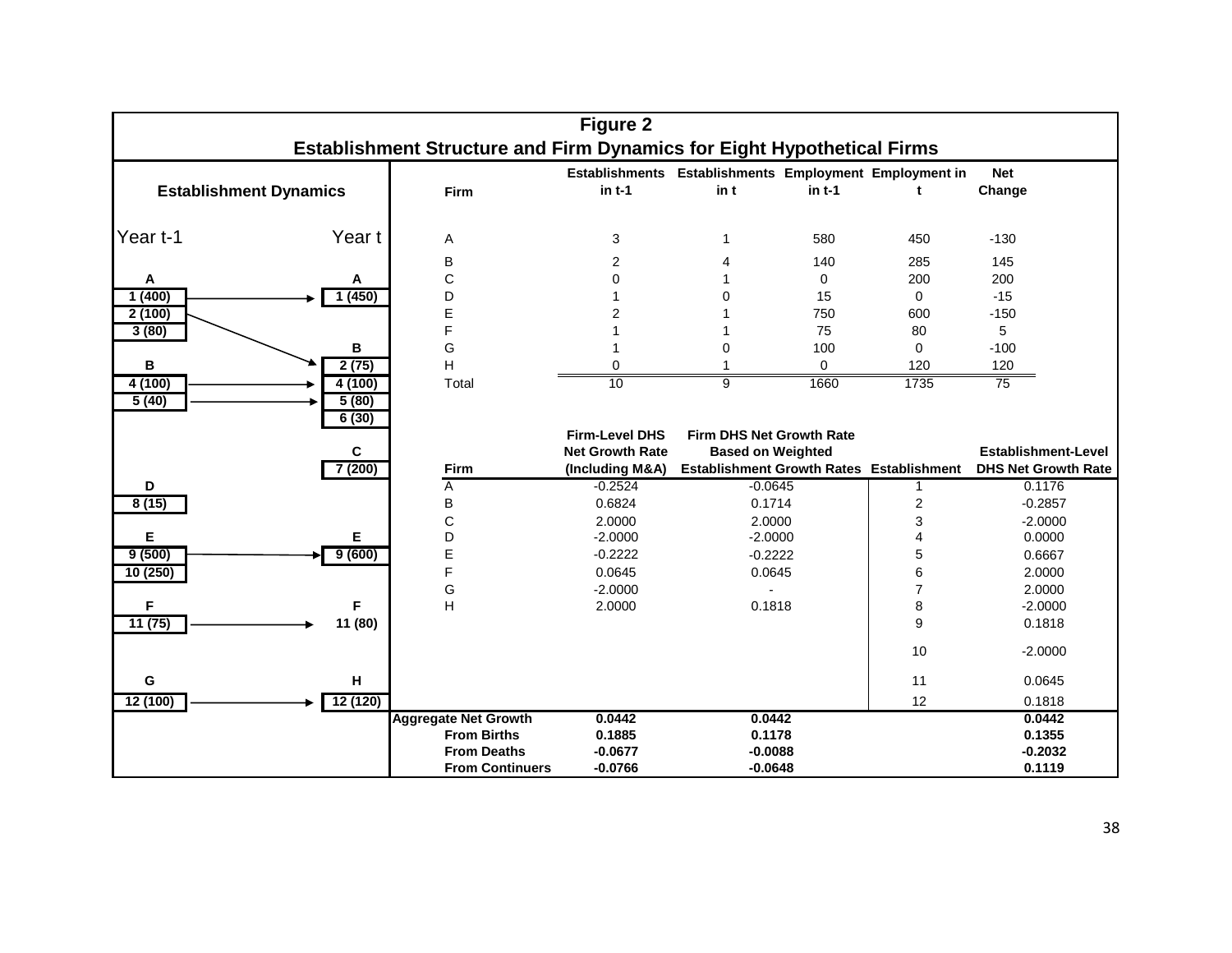## **Figure 3: The Relationship between Net Growth and Firm Size**

Panel A: All Firms



Panel B: Continuing Firms Only



**Figure 4: The Relationship between Net Employment Growth and Firm Age**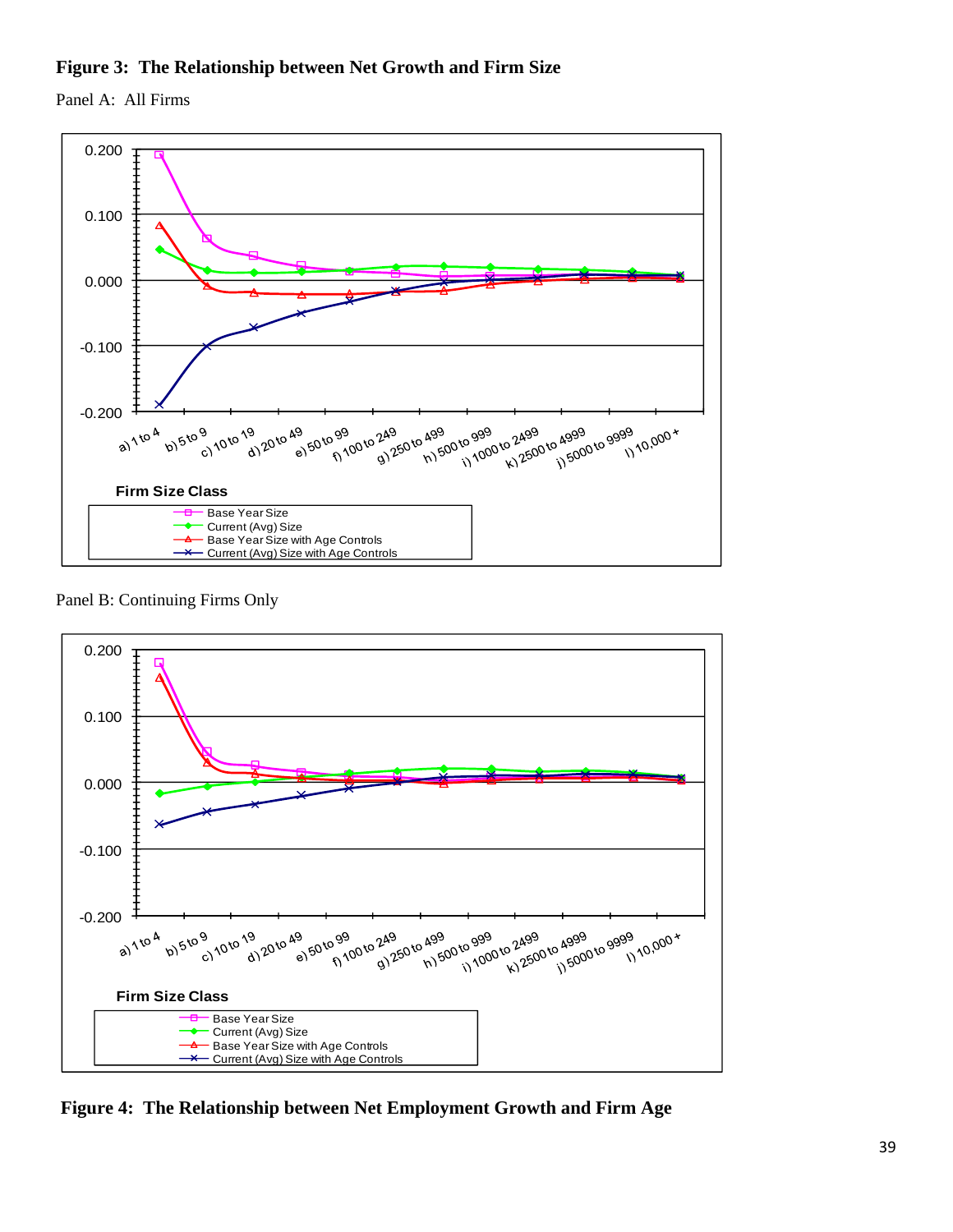



**Figure 5: Firm Exit by Firm Age**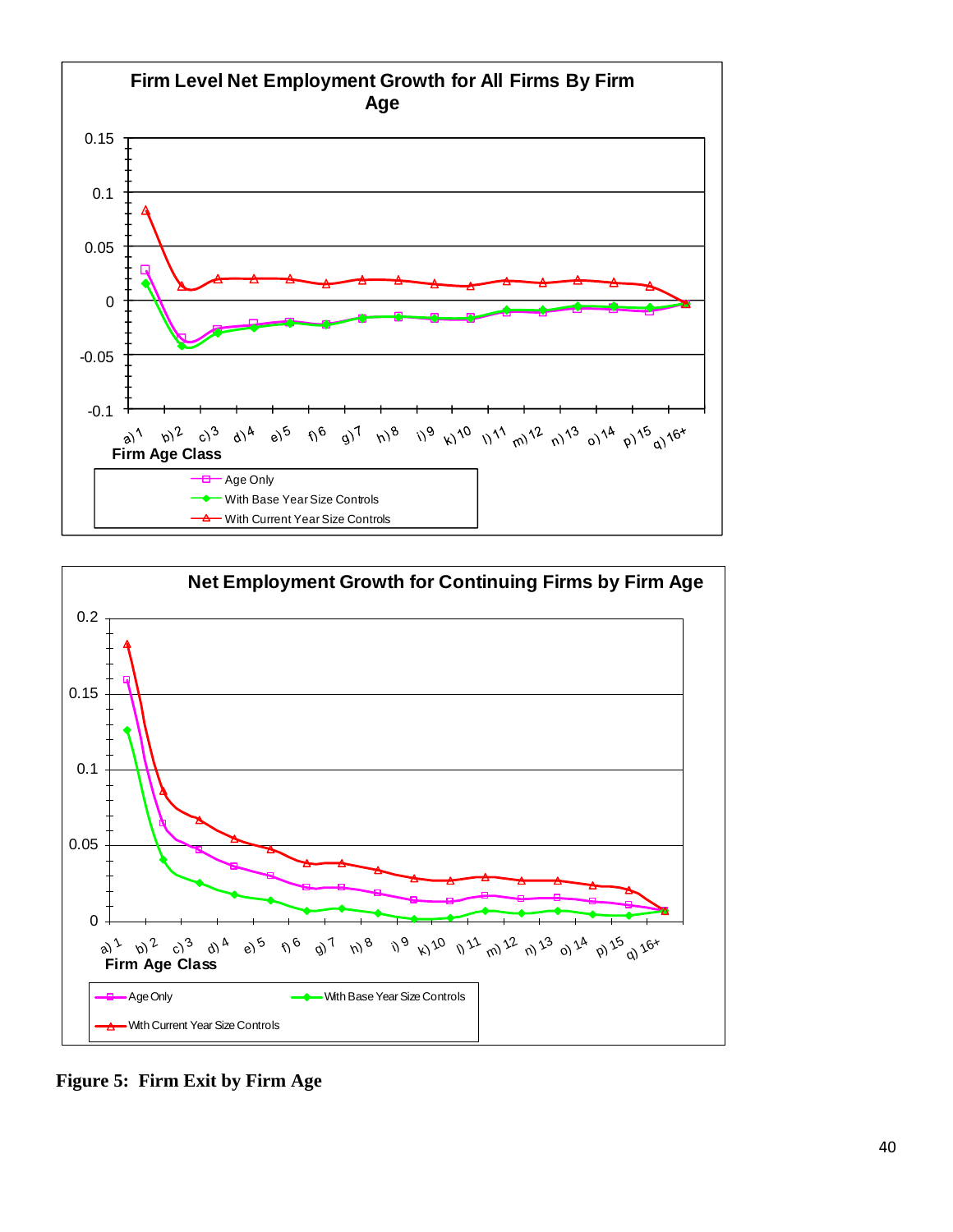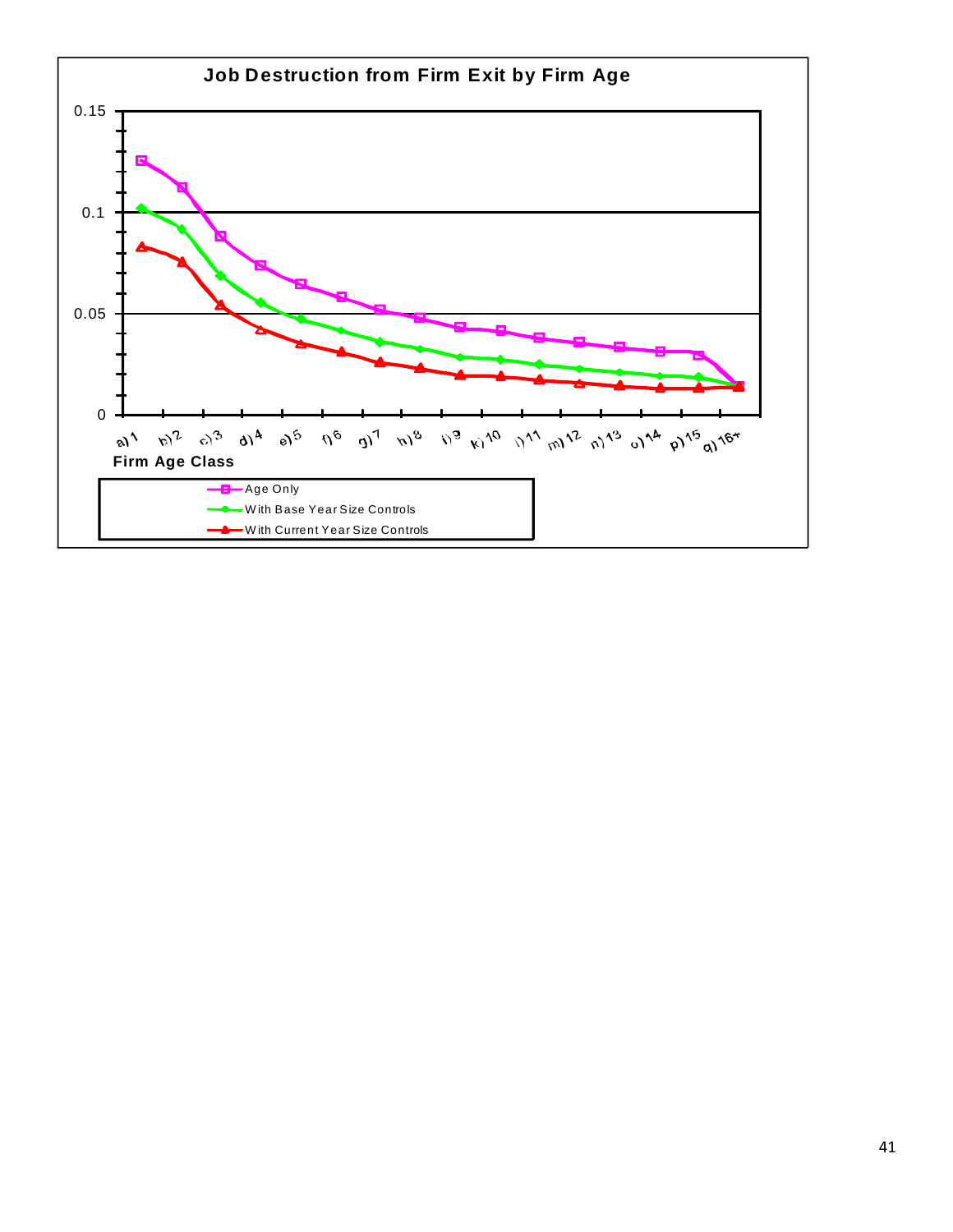

# **Figure 6: Job Creation and Destruction at the Firm and Establishment Level by Firm Age**

**Figure 7: Job Creation and Destruction at the Firm and Establishment Level by Firm Size**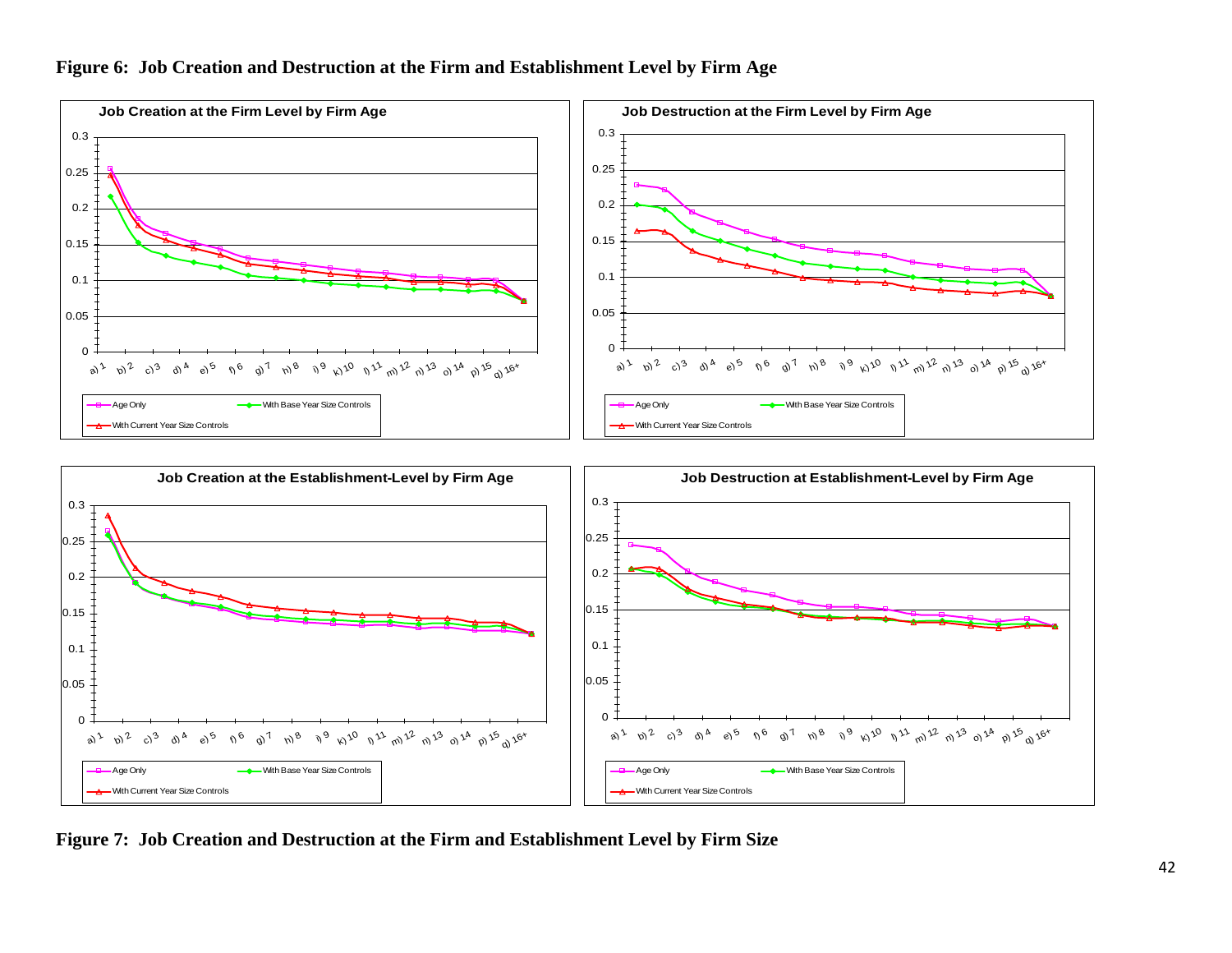

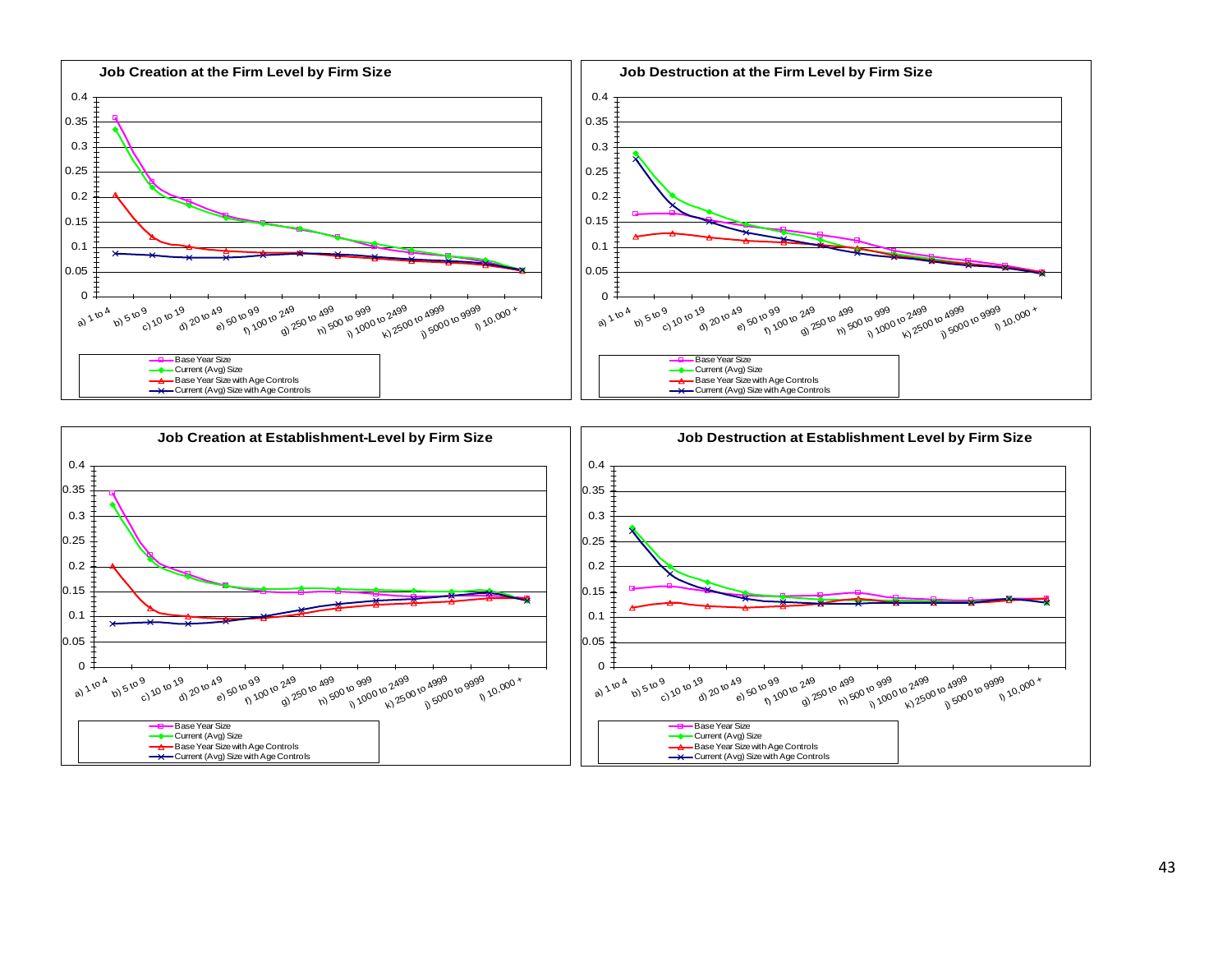



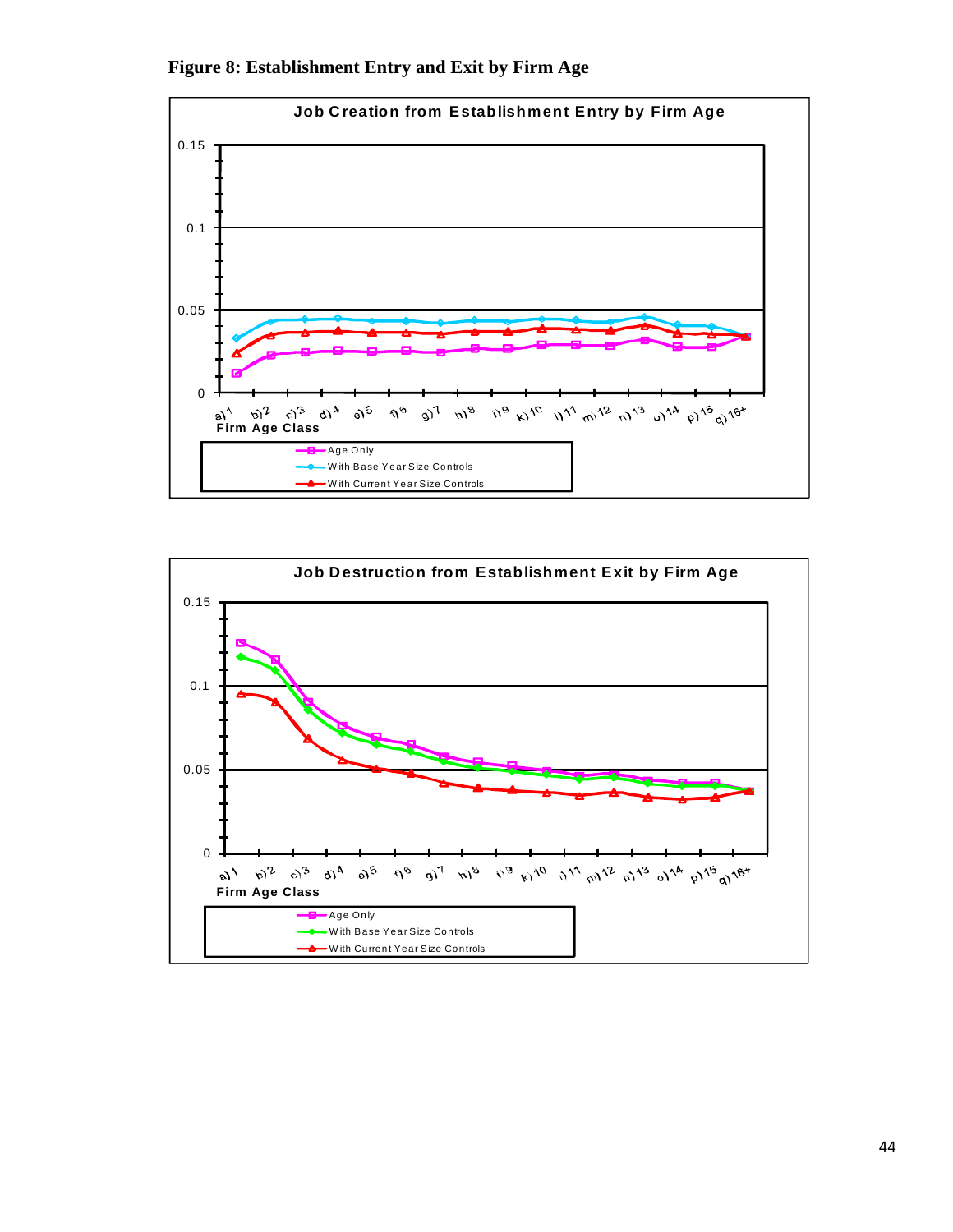

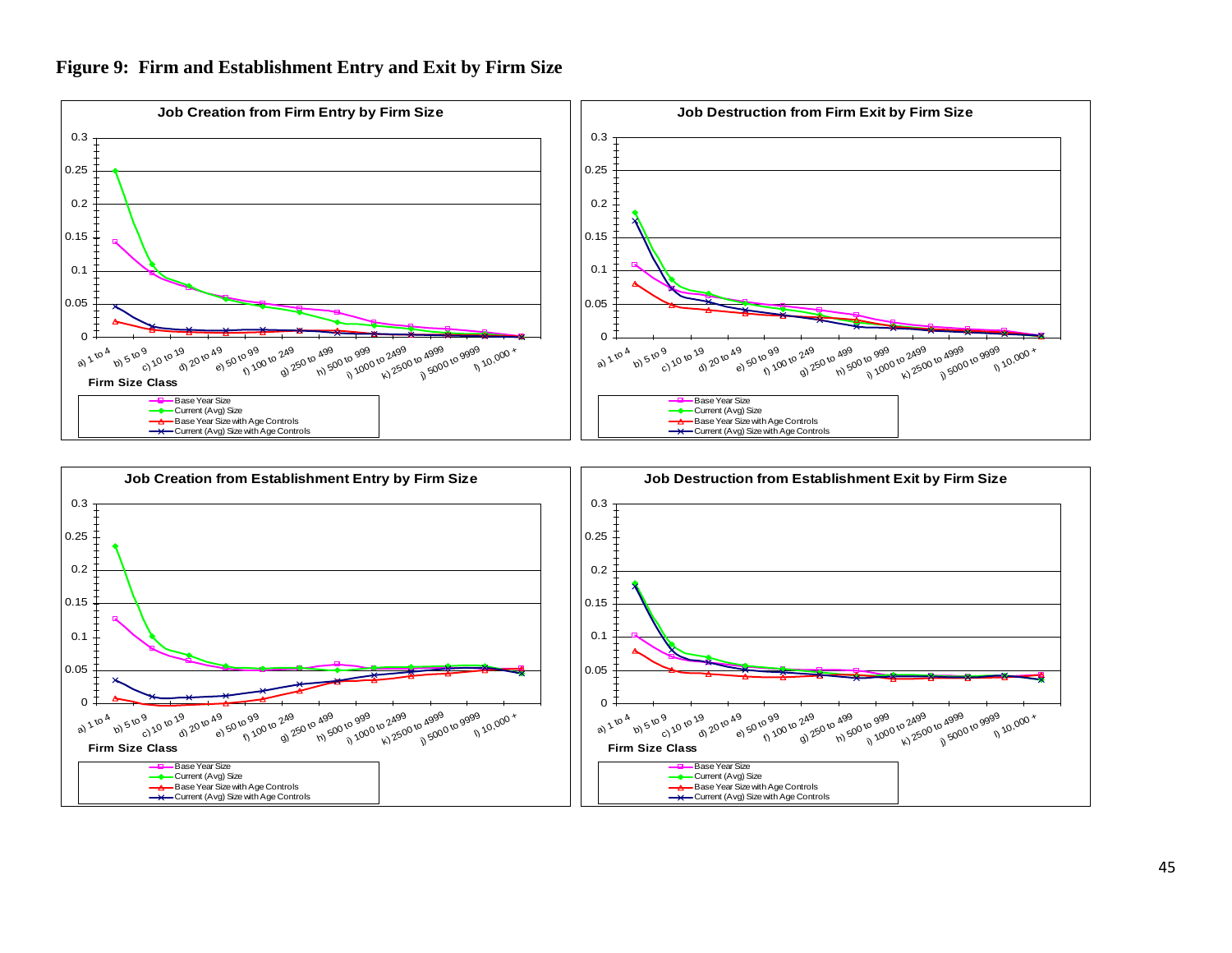|                 | Firm Size (Base Year) |               |            |            |            |             |             |             |           |           |                                  |             |            |
|-----------------|-----------------------|---------------|------------|------------|------------|-------------|-------------|-------------|-----------|-----------|----------------------------------|-------------|------------|
|                 |                       |               | c) $10$ to | $d)$ 20 to | $e)$ 50 to | f) $100$ to | $g)$ 250 to | h) $500$ to |           |           | i) 1000 to i) 2500 to k) 5000 to |             |            |
| <b>Firm Age</b> | a) 1 to 4             | b) $5$ to $9$ | 19         | 49         | 99         | 249         | 499         | 999         | 2499      | 4999      | 9999                             | $I) 10000+$ | All        |
| a) $0$          | 731,515               | 503,644       | 498,317    | 553,181    | 313,511    | 292,348     | 157,120     | 151,518     | 186,087   | 131,178   | D                                | D           | 3,518,419  |
| b) $1$          | 79,759                | $-12,547$     | $-20,836$  | -47,837    | $-41,006$  | $-57,188$   | $-48,830$   | $-5,476$    | $-14,532$ | $-20,131$ | 211                              | $-408$      | $-188,821$ |
| c) $2$          | 26,506                | $-24,840$     | $-31,883$  | -44,488    | $-26,738$  | $-18,026$   | $-9,049$    | $-13,579$   | $-23,615$ | $-12.782$ | D                                | D           | $-178,494$ |
| $d)$ 3          | 7,535                 | $-22,650$     | $-26,855$  | $-37,824$  | $-15,918$  | $-14,813$   | $-8,981$    | $-7,548$    | $-11,581$ | $-12,114$ | D                                | D           | $-150,749$ |
| $e)$ 4          | 20,456                | $-18,442$     | $-23,212$  | $-29,616$  | 641        | $-9,816$    | $-4,301$    | $-5,436$    | $-298$    | $-4,011$  | D                                | D.          | $-74,035$  |
| f) $5$          | 4,808                 | $-19,792$     | $-24,392$  | $-29,425$  | $-14,870$  | $-6,222$    | $-2,449$    | $-6,849$    | $-293$    | $-3,418$  | D                                | D           | $-102,902$ |
| $g$ ) 6 to 10   | 14,577                | $-71,332$     | $-99,235$  | $-110,111$ | $-40,652$  | $-1,324$    | $-9,452$    | 5,437       | $-20,693$ | $-13,945$ | $-9,903$                         | 17,928      | $-338,705$ |
| h) 11 to 15     | 15,663                | $-47,730$     | $-67,923$  | $-81,876$  | $-40,432$  | $-27,666$   | $-9,530$    | 2,179       | $-2,028$  | 22,441    | 6,140                            | 69,409      | $-161,353$ |
| i) 16 to 20     | 5,673                 | $-36,856$     | $-58,236$  | $-71,299$  | $-35,979$  | 9,780       | $-5,725$    | 10,200      | 3,204     | 12,615    | 10,491                           | 2,158       | $-153,974$ |
| j) 21 to 25     | 2,923                 | $-28,173$     | $-42,609$  | $-51,490$  | $-22,246$  | $-13,346$   | 3,901       | 10,269      | 36,484    | 10,075    | 9,889                            | $-56,563$   | $-140,886$ |
| $k) 26+$        | 1,016                 | $-38,599$     | $-71,235$  | $-107,390$ | -48,873    | 10,309      | 19,924      | 85,473      | 56,436    | 143,701   | 58,245                           | 307,517     | 416,524    |
| m) ALL          | 910,431               | 182,683       | 31,901     | $-58,175$  | 27,438     | 164,036     | 82,628      | 226,188     | 209,171   | 253,609   | 90,973                           | 360,214     | 2,481,097  |

**Table 1 Net Job Creation by Firm Size and Firm Age, U.S. Private Sector, 2005**

|               | <b>Firm Size (Current)</b> |               |            |            |           |             |           |           |           |                          |            |             |            |
|---------------|----------------------------|---------------|------------|------------|-----------|-------------|-----------|-----------|-----------|--------------------------|------------|-------------|------------|
|               |                            |               | $c)$ 10 to | d) $20$ to | e) 50 to  | f) $100$ to | g) 250 to | h) 500 to |           | i) 1000 to $j$ ) 2500 to | k) 5000 to |             |            |
| Firm Age      | a) $1$<br>to $4$           | b) $5$ to $9$ | 19         | 49         | 99        | 249         | 499       | 999       | 2499      | 4999                     | 9999       | $I) 10000+$ | All        |
| a)0           | 1,157,210                  | 541,230       | 453,073    | 445,091    | 236,121   | 216,911     | 151,518   | 128,772   | 188,493   | D                        | D          |             | 3,518,419  |
| $b)$ 1        | $-188,206$                 | $-1,242$      | 10,705     | 3,028      | $-20,046$ | $-28,733$   | 20,118    | 14,346    | $-6,509$  | 7,898                    | $-42$      | $-138$      | $-188,821$ |
| c) $2$        | $-102,079$                 | $-34,487$     | $-24,132$  | $-15,745$  | $-5,380$  | 3,125       | 5,036     | $-9,743$  | $-13,282$ | 8,392                    | D          | D           | $-188,295$ |
| $d)$ 3        | $-77,770$                  | $-30,935$     | $-25,119$  | $-12,259$  | 1,824     | 2,215       | 2,572     | 888       | $-10,155$ | D                        | 3,699      | D           | $-145,040$ |
| $e)$ 4        | $-61,216$                  | $-27,141$     | $-19,487$  | $-7,210$   | 1,630     | 2,221       | 3,505     | 6,655     | 7,375     | $-10,228$                | D          | D           | $-103,896$ |
| f) $5$        | $-54,616$                  | $-28,196$     | $-23,791$  | $-16,205$  | $-2,595$  | 6,890       | 5,779     | 11,703    | $-4,850$  | 3,017                    | D.         | D.          | $-102,864$ |
| g) 6 to 10    | $-190, 115$                | $-112,735$    | $-99,872$  | $-76,025$  | $-17,730$ | 13,713      | 26,305    | 19,344    | 5,364     | 26,494                   | 23,546     | 43,006      | $-338,705$ |
| h) 11 to 15   | $-105,596$                 | $-74,905$     | $-75,477$  | $-60,259$  | $-17,677$ | 11,166      | 20,401    | 1,617     | 34,591    | 18,886                   | 20,201     | 65,699      | $-161,353$ |
| i) 16 to 20   | $-74,278$                  | $-59,389$     | $-61,306$  | $-60,496$  | $-13,235$ | 12,172      | 27,334    | 6,559     | 4,413     | 16,969                   | 14,550     | 32,733      | $-153,974$ |
| $i)$ 21 to 25 | -49,929                    | $-43,548$     | $-47,143$  | $-42,924$  | $-16,172$ | 4,020       | 23,438    | 22,298    | 30,120    | 34,280                   | $-46,129$  | $-9,197$    | $-140,886$ |
| $k) 26+$      | $-89,878$                  | $-83,682$     | $-107,356$ | $-114,182$ | $-40,005$ | 42,481      | 63,939    | 69,597    | 93,401    | 110,311                  | 38,147     | 433,751     | 416,524    |
| m) ALL        | 163,527                    | 44,970        | $-19,905$  | 42,814     | 106,735   | 286,181     | 349,945   | 272,036   | 328,961   | 253,373                  | 71,269     | 581,191     | 2,481,097  |

Source: U.S. Census Bureau, Business Dynamics Statistics at http://www.ces.census.gov/index.php/bds/bds\_home